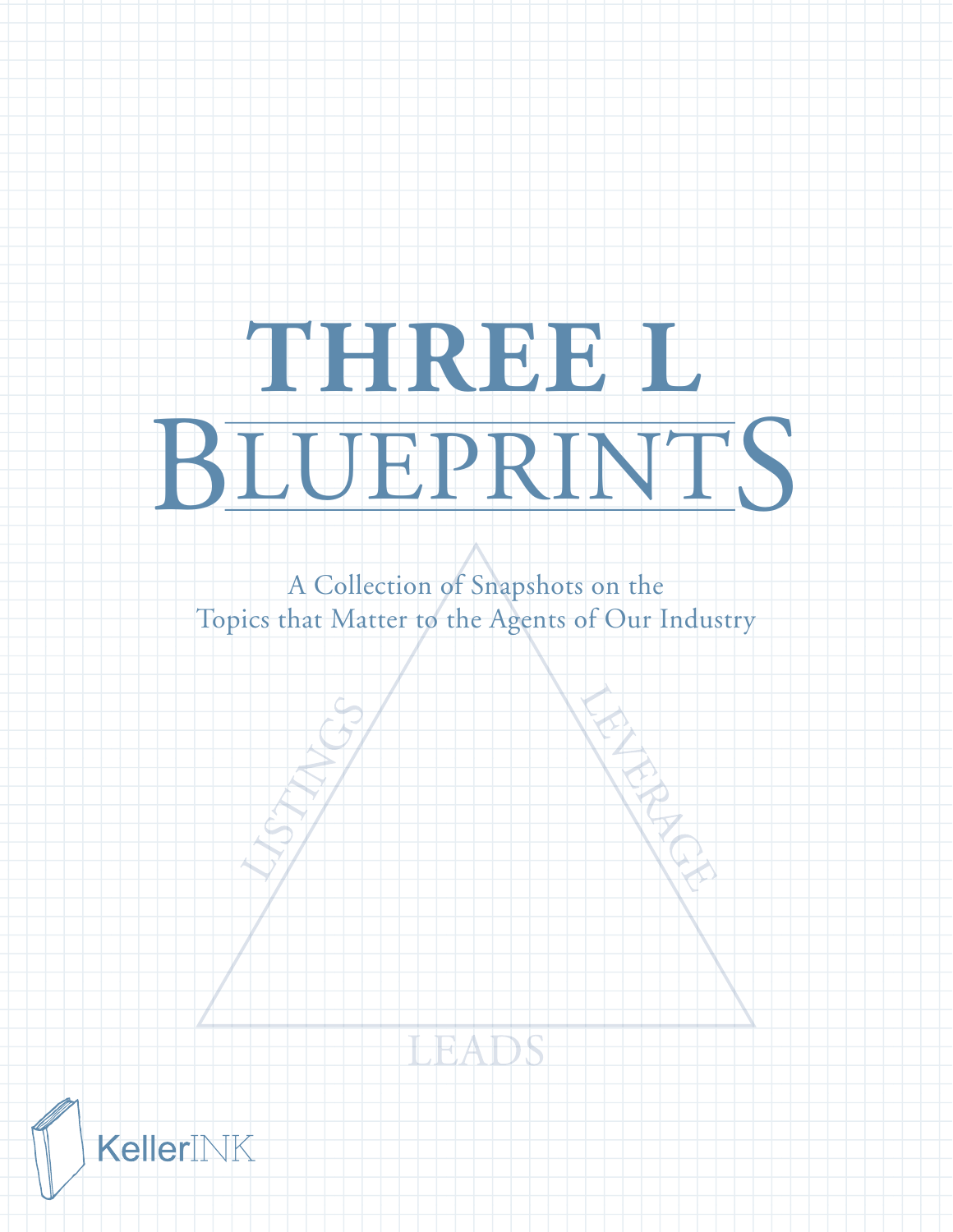# **NOTICES**

While Keller Williams Realty International (KWRI) has taken due care in the preparation of all materials in this product, we do not guarantee their accuracy. KWRI makes no warranties either expressed or implied with regard to the information and programs presented in this product.

All materials are copyright ©2014 Keller Williams Realty, Inc. All rights reserved.

No part of this publication and its associated materials may be reproduced or transmitted in any form or by any means without the prior written permission of Keller Williams Realty, Inc.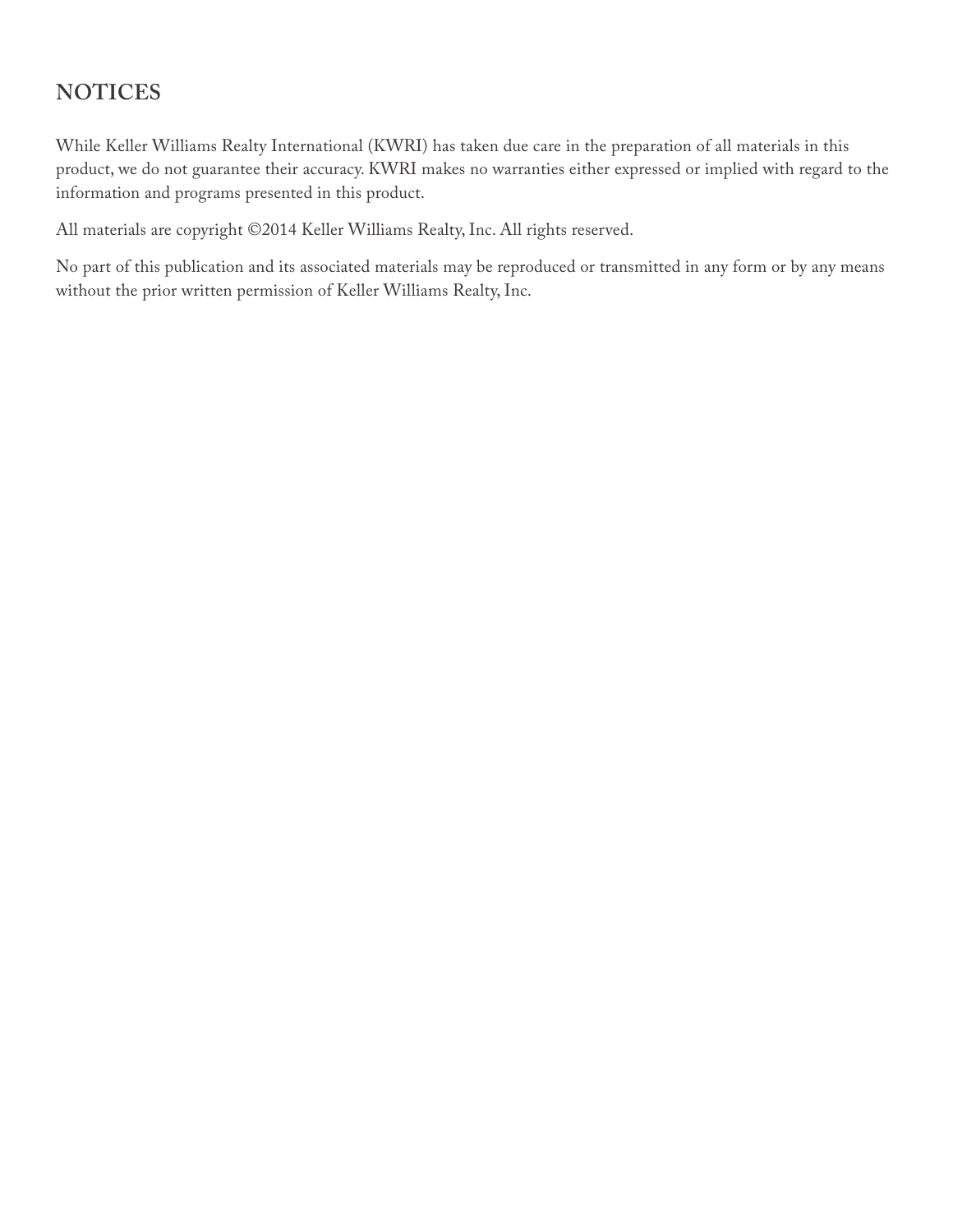#### Dear Readers,

**Coaches**

It should be no surprise that a great deal of research is involved when we prepare to write a book or prep for an event. Research—and a lot of it—is necessary for all we do. While everything may not make it into print or on stage, we gain a tremendous amount of knowledge and form aha's that help to fuel both our current and future projects.

We are getting ready to write the second edition of *Te Millionaire Real Estate Agent*, so we set out to do our usual homework in the feld and interviewed top agents and coaches to fnd out how our foundational models have changed. We found that the Three L Model—that is, leads, listings, and leverage—is still as applicable as ever for depicting the core business needs of agents.

The insight we've gained in this early research process would not be possible without the willing participation of a smart group of thought leaders in the industry. We gratefully acknowledge the insight provided by the following coaches and agents:

| Cualillo            |                |                     |                        |
|---------------------|----------------|---------------------|------------------------|
| <b>Bill Crespo</b>  | Fritz Pollard  | Lisa Becker         | Monica Reynolds        |
| Dianna Kokoszka     | Glenn Neely    | Mary-Anne Gillespie | Rae Wayne              |
| Dru Lee             | Joe Bogar      | Mike Krantz         | Tony DiCello           |
| Agents              |                |                     |                        |
| Adam Hergenrother   | Heidi Fore     | Lori Ballen         | Scott Kato             |
| Alyce Dailey        | Jeff Glover    | Lysi Bishop         | Sean Provencher        |
| Ben Kinney          | Jeff Harmes    | Mark Spain          | <b>Seth Dailey</b>     |
| <b>Brian Thomas</b> | Jeff Silva     | Matt Fetick         | Sherri Campo Elliott   |
| Cal Carter          | John Brophy    | Michael Marten      | <b>Steve Valentine</b> |
| Chris Suarez        | Josh Anderson  | Mike Perna          | Tim Evans              |
| Christie Cannon     | Ken Wimberly   | Noah Ostroff        | Tim Heyl               |
| Christine Delgado   | Kenny Klaus    | Pam Butera          | Tom Daves              |
| Dan Grieb           | Kevin Kauffman | Rebecca Burk        | <b>Tyler Elstrom</b>   |
| Danny Batsalkin     | Kurt Buehler   | Robert Fischer      | Walter Delgado         |
| Danny Burk          | Lance Loken    | Ryan Dallas         |                        |
| Dylan Provencher    | Lesley Thomas  | Ryan Zook           |                        |
| Fred Weaver         | Lisa Becker    | Sarita Dua          |                        |
|                     |                |                     |                        |

Tanks to their time in the trenches, we've been able to garner a better understanding of the issues agents face with leads, listings, and leverage on a day-to-day basis. Their collective wisdom was so helpful that we didn't want to keep the information to ourselves. We thought it would be better served in the hands of the people who can use it right now—you and your colleagues.

The following pages are a glimpse into what we've found. (You could call it a behind-the-scenes look at our writing room.) We've broken out our findings into a collection of blueprints that highlight each of the Three L's. Each blueprint outlines common challenges, solutions, and opportunities to important issues facing our industry and market.

We hope you fnd the information as useful as we did.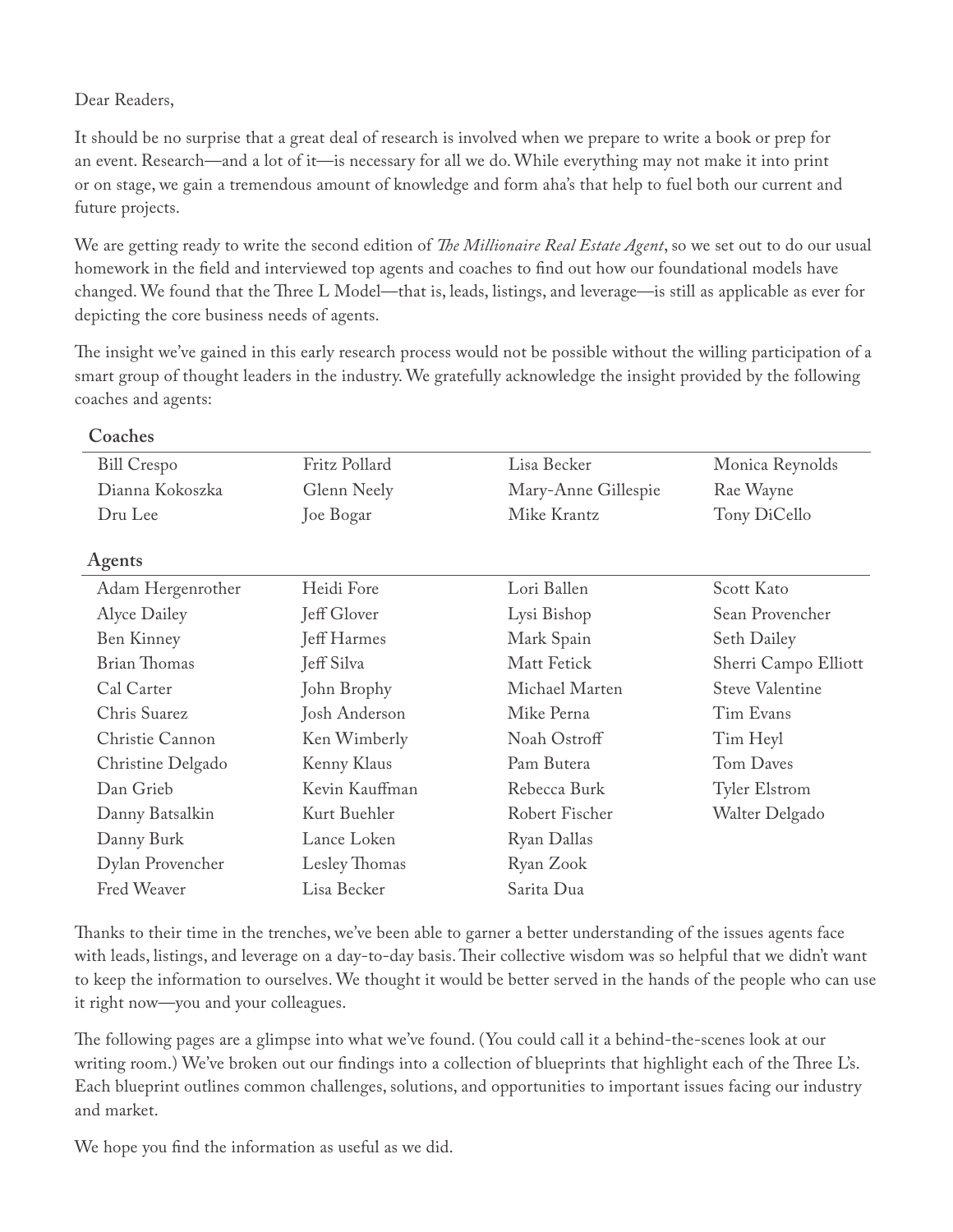# Table of Contents

| 1.1  |                                                                         |
|------|-------------------------------------------------------------------------|
| 1.2  |                                                                         |
| 1.3  |                                                                         |
| 1.4  |                                                                         |
| 1.5  |                                                                         |
| 1.6  |                                                                         |
| 1.7  |                                                                         |
| 1.8  |                                                                         |
| 1.9  |                                                                         |
| 1.10 |                                                                         |
| 1.11 |                                                                         |
|      |                                                                         |
| 2.1  |                                                                         |
| 2.2  |                                                                         |
| 2.3  |                                                                         |
|      |                                                                         |
| 3.1  |                                                                         |
| 3.2  | Inbound Sales Associate (ISA)<br>and Outbound Sales Associate (OSA)  44 |
| 3.3  |                                                                         |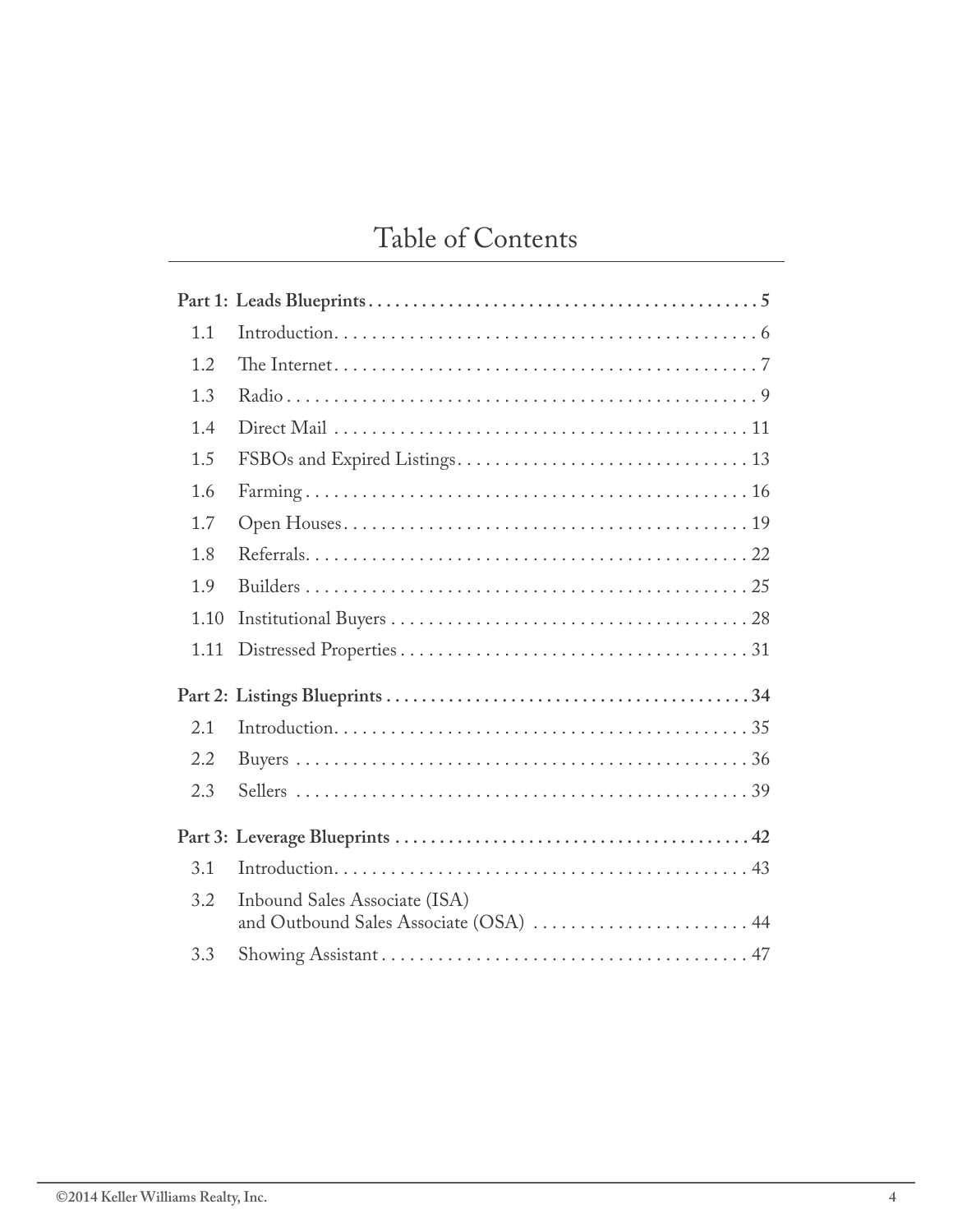# Leads Blueprints

Ten Snapshots from the Best Lead Generators in the Industry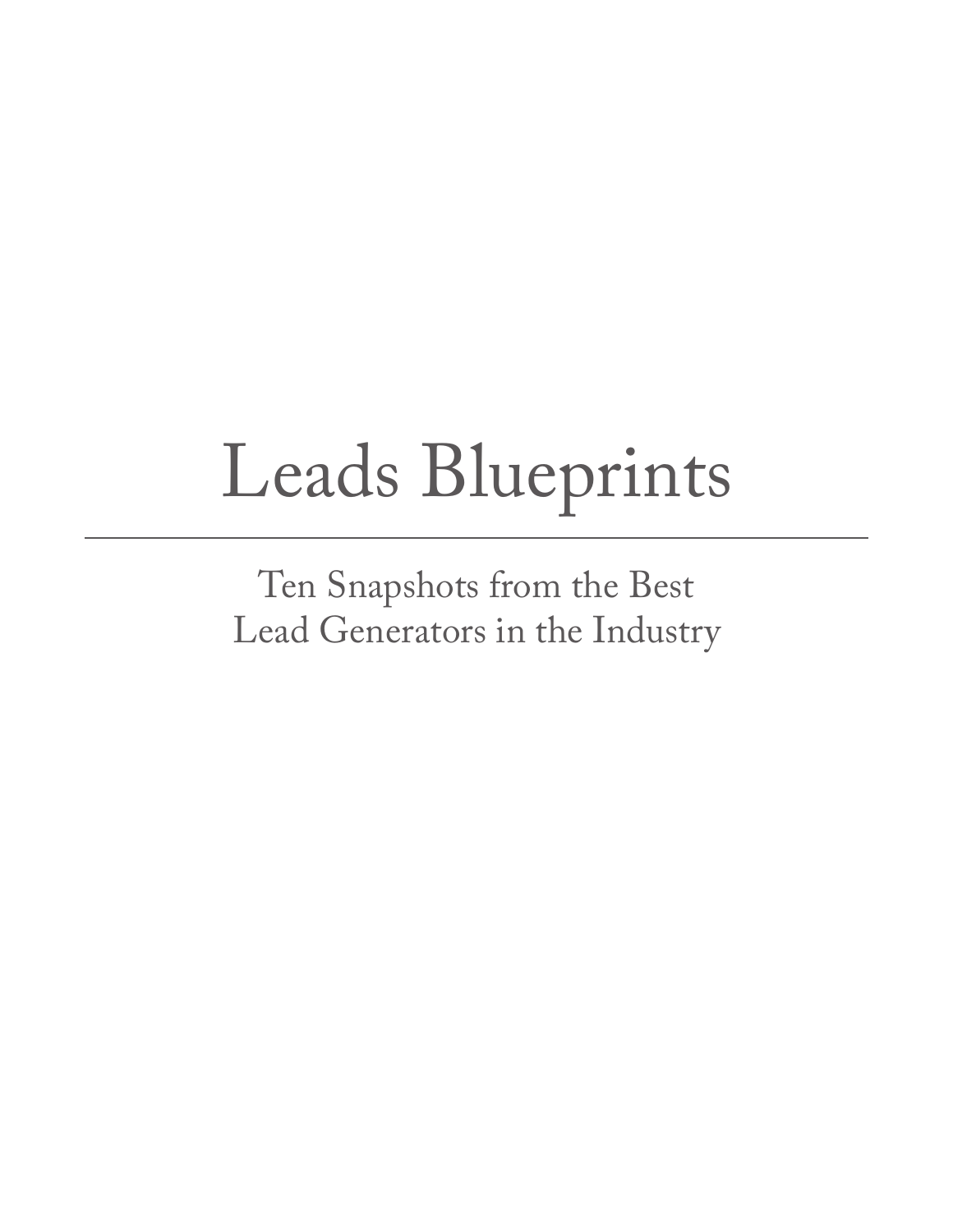# **1.1 Introduction**

In the first of our three-part series of Three L Blueprints, we dive into the challenges and opportunities of lead generation. This section is broken out into ten lead-generating tactics currently utilized by our top agents.

Each lead generation mechanism has its own unique issues and opportunities that are experienced by agents looking to build their client base. While some lead generation tactics may, in large part, be dependent upon local market conditions, agents can still beneft from learning how their peers have struggled and succeeded using these tactics in the current market.

Our hope is that by sharing what we've gathered, agents can make intelligent decisions about what lead generation tactics to incorporate into their own businesses.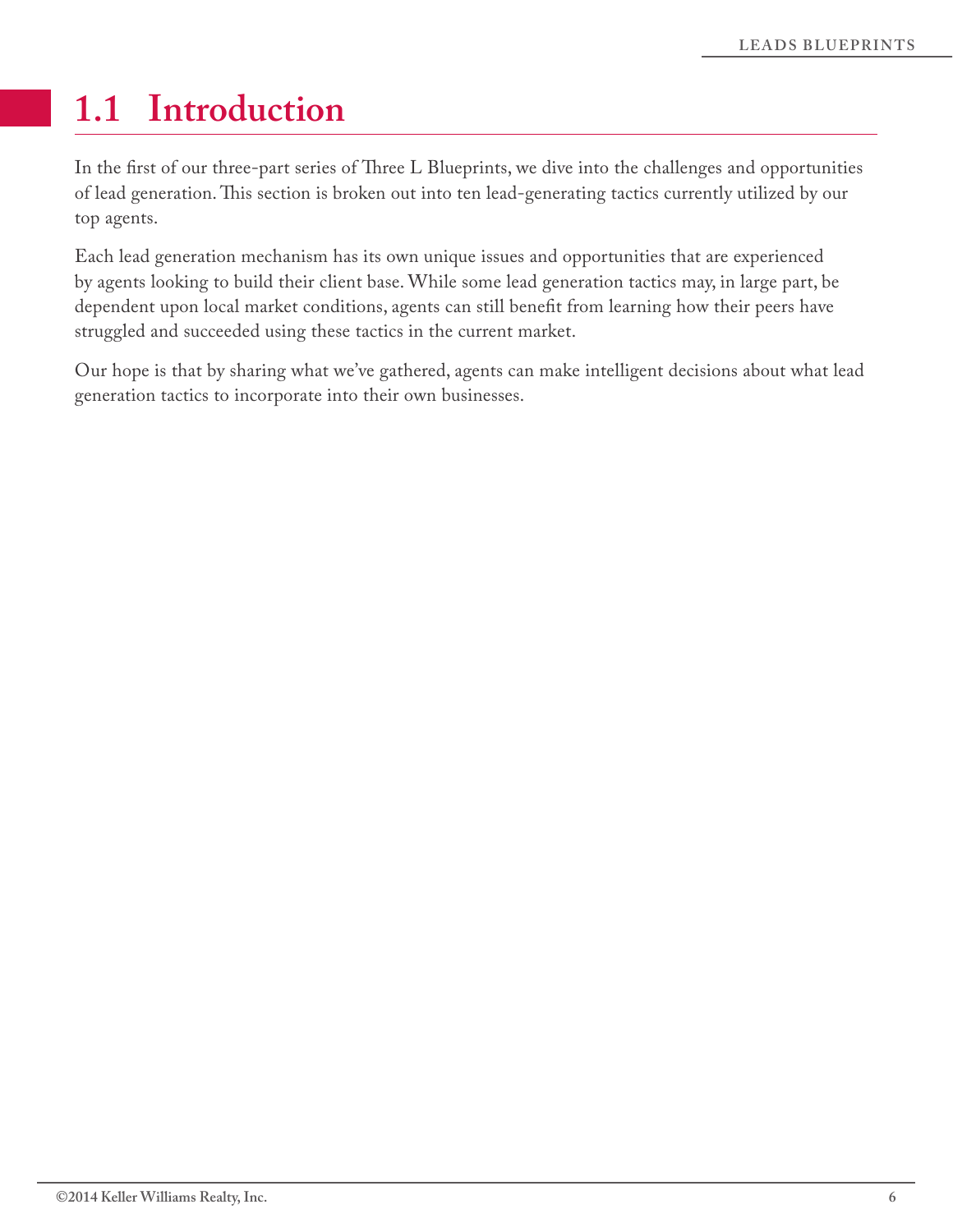# **1.2 Te Internet**

**f f** The first thing is focusing on a specialty or niche. If you're the jack of all trades, you're an agent for everybody. The first thing we want to do is figure out what niche to really market toward.

– Lori Ballen

# **Te Four Common Challenges with the Internet:**

- 1. Dilution results in low-quality leads.
- 2. Increased competition from other agents for Internet leads.
- 3. Agents aren't staying with Internet leads for the long run.
- 4. Third-party aggregators have high barriers to entry.

#### **Challenge 1: Dilution results in low-quality leads.**

What is happening: There are a growing number of online real estate platforms for consumers to use, and they are using a combination of those platforms at any given time. While the number of platforms has grown, it has not drawn an increase in consumer participation, meaning the overall number of online leads has not increased. As a result, competition for existing leads has increased, lowering conversion rates for web leads.

The problem this is causing: In order to use the Internet successfully, top agents must either spend a signifcant amount of time fltering through leads or fnd ways to leverage the follow-up process out.

**Solution:** The use of an Inbound Sales Associate (ISA) who interacts with Internet leads can improve the outcome of an agent's Internet strategy. The ISA's job responsibilities specifically include sifting through and eliminating bad leads and following up with high-quality leads to establish a connection, nurture a relationship, and determine their motivation.

#### **Challenge 2: Increased competition from other agents for Internet leads.**

What is happening: Increased competition surrounding new and existing platforms as well as limited advertising space on popular lead aggregator websites have caused agents to become protective over their online market share despite rising costs.

The problem this is causing: Because the timeline for online consumers to make a buy/sell decision tends to be longer, the expenses for an Internet lead generation strategy are front-heavy. Agents are not seeing a strong return on their investment, but the expenses feel necessary in order to protect their market share.

**Solution:** Agents not wanting to partner with lead aggregators can consider looking ahead in order to determine what the next big thing in Internet strategies may be. By doing so, they may fnd they have opened a yet-undiscovered door and be at the front of the newest Internet movement.

#### **Challenge 3: Agents aren't staying with Internet leads for the long run.**

What is happening: Agents are fnding that many web leads take a long time to convert to an appointment, so they aren't investing their time into the necessary follow-up and cultivation.

The problem this is causing: Cultivating Internet leads is time intensive without having dedicated, yet costly, manpower to take care of them. Automatic drip systems are not being put in place to keep the leads captured for later conversion.

**Solution:** Agents with the highest Internet conversion rates have better systems in place for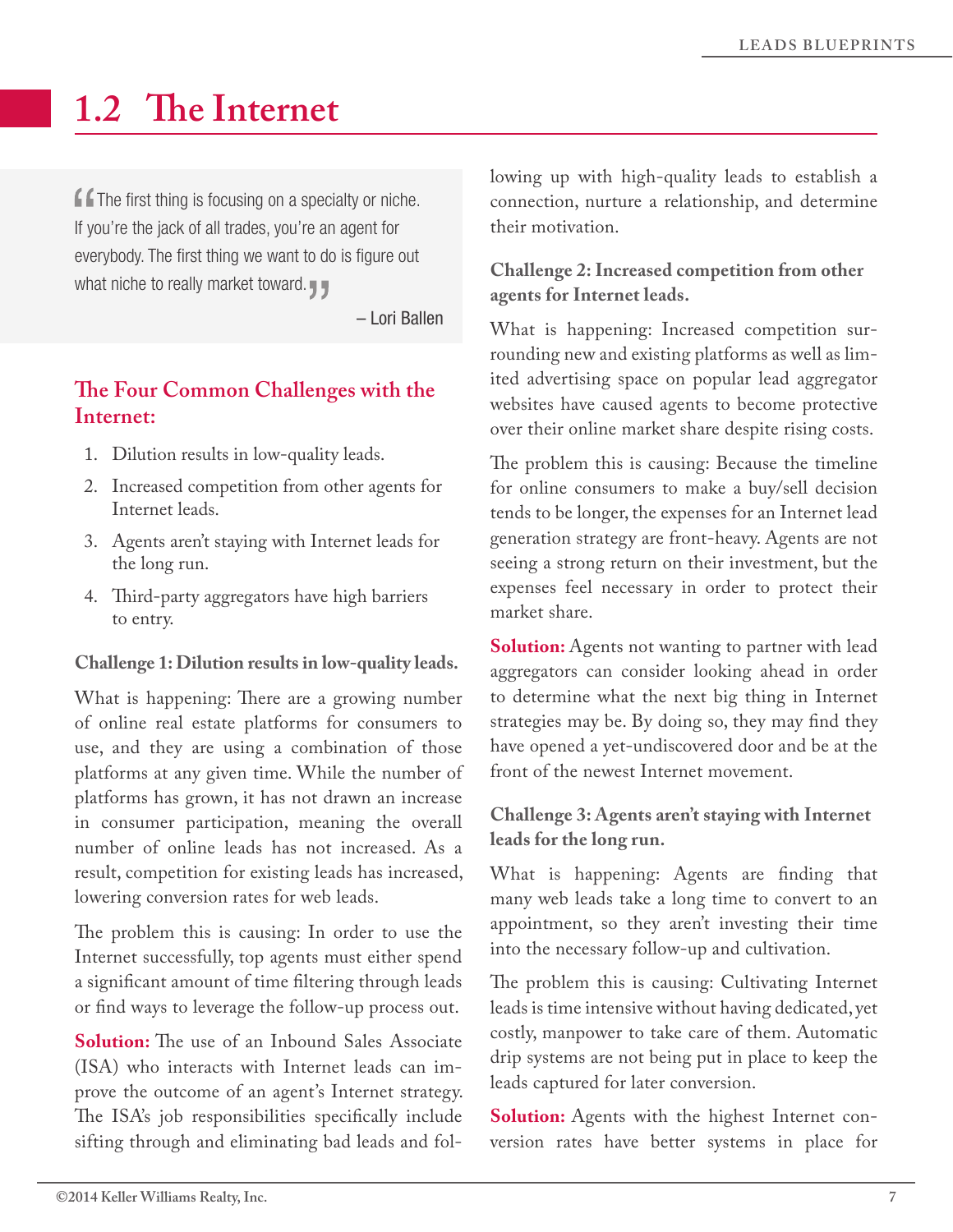long-term follow-up. They recognize that online consumers are more likely educating themselves for a future purchase than looking to make an immediate purchase. These agents dedicate time to practice scripts and reinforce conversion skills with associates who interact with Internet leads, preparing them to convert these long-term leads over time.

#### **Challenge 4: Tird-party aggregators have high barriers to entry.**

What is happening: The leading third-party aggregators have very high barriers for entry with high prices and low availability. If an agent was not ahead of the Internet curve and began using these sites several years ago, they are now fnding many zip codes are sold out or prohibitively expensive.

The problem this is causing: Despite the high costs, many agents feel the need to protect their stake online. As a result, agents are locking down zip codes in their market to keep their competitors from obtaining them—even though they don't fnd the results to be worthy of the price they are paying.

**Solution:** Agents looking to establish a relationship with aggregator sites can begin by determining an area to focus on, making a point to start small by focusing on one zip code at a time. Similar to the consideration of any new tool, agents should do their research prior to working with aggregators. It is helpful to fgure out what zip codes to zero in on by determining the areas where the agent already controls a large percentage of sales. Other criteria to consider include fguring out areas where there are a signifcant amount of homes hitting the

 $\blacksquare$  I would make it my job to build a page every day so I would have new content every day. The more specific you start becoming, you start generating the kind of business you want.

– Cal Carter

market and areas where there are fewer national corporate players that have arrangements in place to protect their leads. Internet-savvy agents consider ownership between 20 and 40 percent of the impressions in certain zip codes and areas to be their marker for success.

# **Te Tree Common Opportunities with the Internet:**

- 1. Management of leads.
- 2. Building grassroots platforms to boost SEO.
- 3. Creating a collection of online reviews.

#### **Opportunity 1: Management of leads.**

The use of an ISA is helpful for filtering and nurturing leads. Staffing this role means having someone solely dedicated to long-term follow-up and spending the time necessary to bring a lead to an appointment, which increases conversion rates. However, it is important to note that the use of this position also increases an agent's lead generation expenses, and it may take considerable time to break even when adding this role to the team.

#### **Opportunity 2: Building grassroots platforms to boost SEO.**

Building a specialty or niche Internet platform, and flling it with unique evergreen content that buyers and sellers fnd both useful and purposeful, will drive traffic to the website and boost SEO in the long run.

#### **Opportunity 3: Creating a collection of online reviews.**

Deciding to work with an agent is similar to that of a consumer making any product purchase, where what other people have to say about their experiences can make or break the decision. By focusing on building online consumer reviews and providing past clients with a platform to provide reviews, agents can infuence the decision of other consumers on what agent to work with.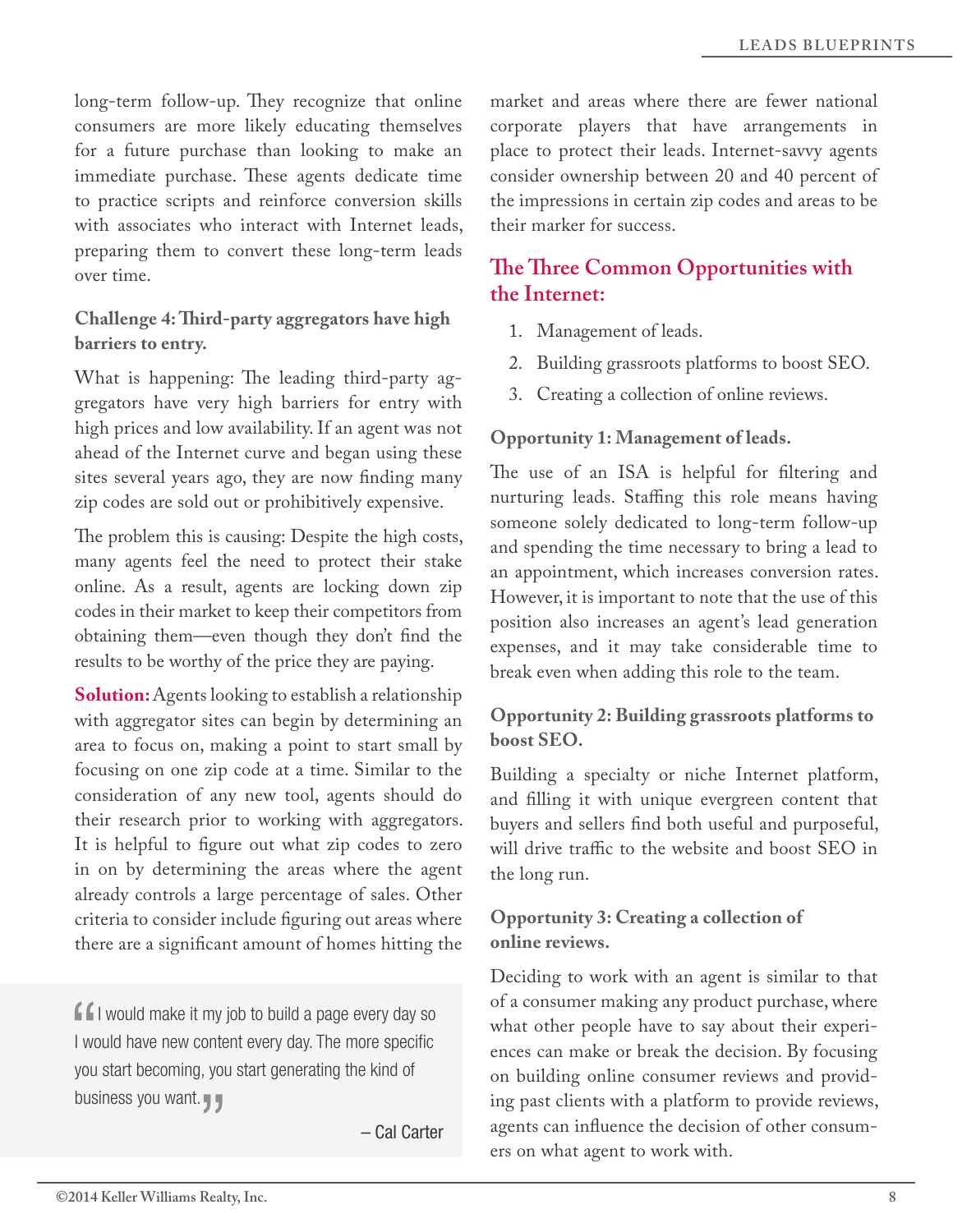# **1.3 Radio**

**f f** The conversion rate is lower, but the return on investment is huge.

– Glenn Neely

# **Te Common Challenge with Radio Advertising:**

1. Without a long-term commitment to radio, it's a high cost and low return strategy.

#### **Challenge 1: Without a long-term commitment to radio, it's a high cost and low return strategy.**

What is happening: Radio is an expensive lead generation method, and the leads provided often take longer to roll in for conversion. This means that it requires a large fnancial commitment before producing substantial results.

The problem this is causing: Radio advertising requires a substantial fnancial commitment, causing many agents to stay away from this lead generation method. Those who decide to "dabble" in radio advertising are often discouraged by the lack of immediate results, and instead of letting their message resonate with listeners, they opt to ditch the method all together.

**Solution:** Because it can take a while before an agent begins to see a return from their advertisements, it is benefcial for agents to come up with a unique offer that is used in each of their radio advertisements. Each time an agent presents a new offer or slogan in an advertisement, they essentially start over with 0 percent mindshare, which will cost them both money and time. Instead, spreading a consistent message across the

airwaves will, over time, build mindshare in a targeted audience.

# **Te Four Common Opportunities with Radio Advertising:**

- 1. Use it to generate a signifcant amount of leads.
- 2. Use it to target a demographic or geographic area.
- 3. Use it to support other lead generation methods.
- 4. Use it to source for talent.

#### **Opportunity 1: Use it to generate a signifcant amount of leads.**

Agents that utilize radio to reach potential consumers generally use paid speaking segments where they talk to the radio hosts about their services, run prerecorded ads, or hold their own personal radio shows. With a consistent, methodical approach, radio advertising can generate a signifcant amount of high-quality leads. Because radio broadcasts often span multiple markets, it is also a natural lead source for expansion opportunities in neighboring towns and cities. If an agent does not have current plans to expand, they can use the out-of-market radio leads as a source of referral income.

### **Opportunity 2: Use it to target a demographic or geographic area.**

Radio advertising can be used to target a demographic by selecting a radio station and a time slot that a distinct demographic is tuned into. Radio also allows agents to advertise in large geographic regions (or territories) without having to put boots on the ground.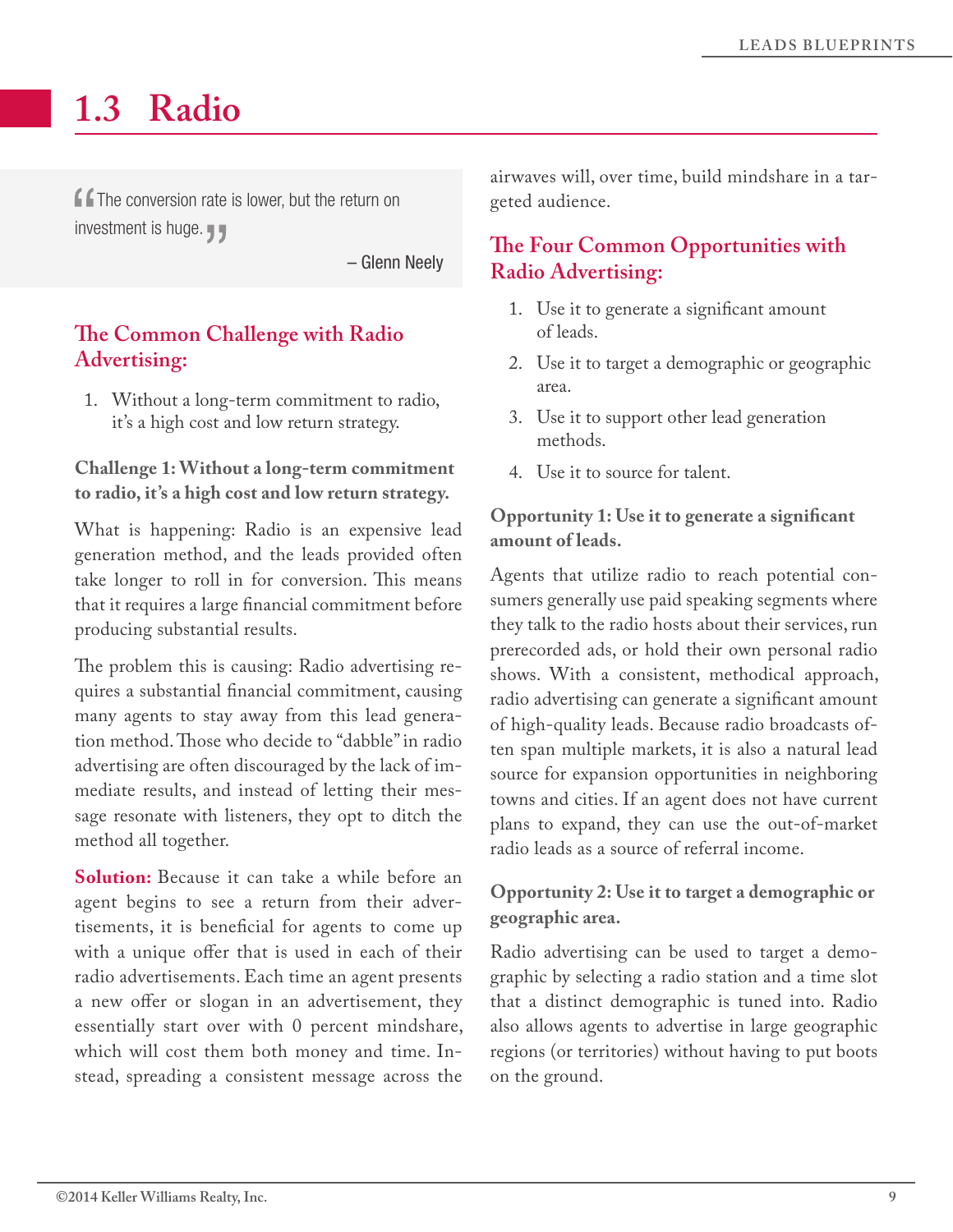#### **Opportunity 3: Use it to support other lead generation methods.**

Radio allows agents the opportunity to support an existing message for their business to a desired audience. If an agent is using a direct mail campaign and targeting an upscale neighborhood, they may choose to advertise on radio stations that members

of a particular price point tend to listen to.

#### **Opportunity 4: Use it to source for talent.**

Radio provides agents with a venue to market for talent. This can be done with an offer to interested agents or persons in a specifc area an agent wants to expand to.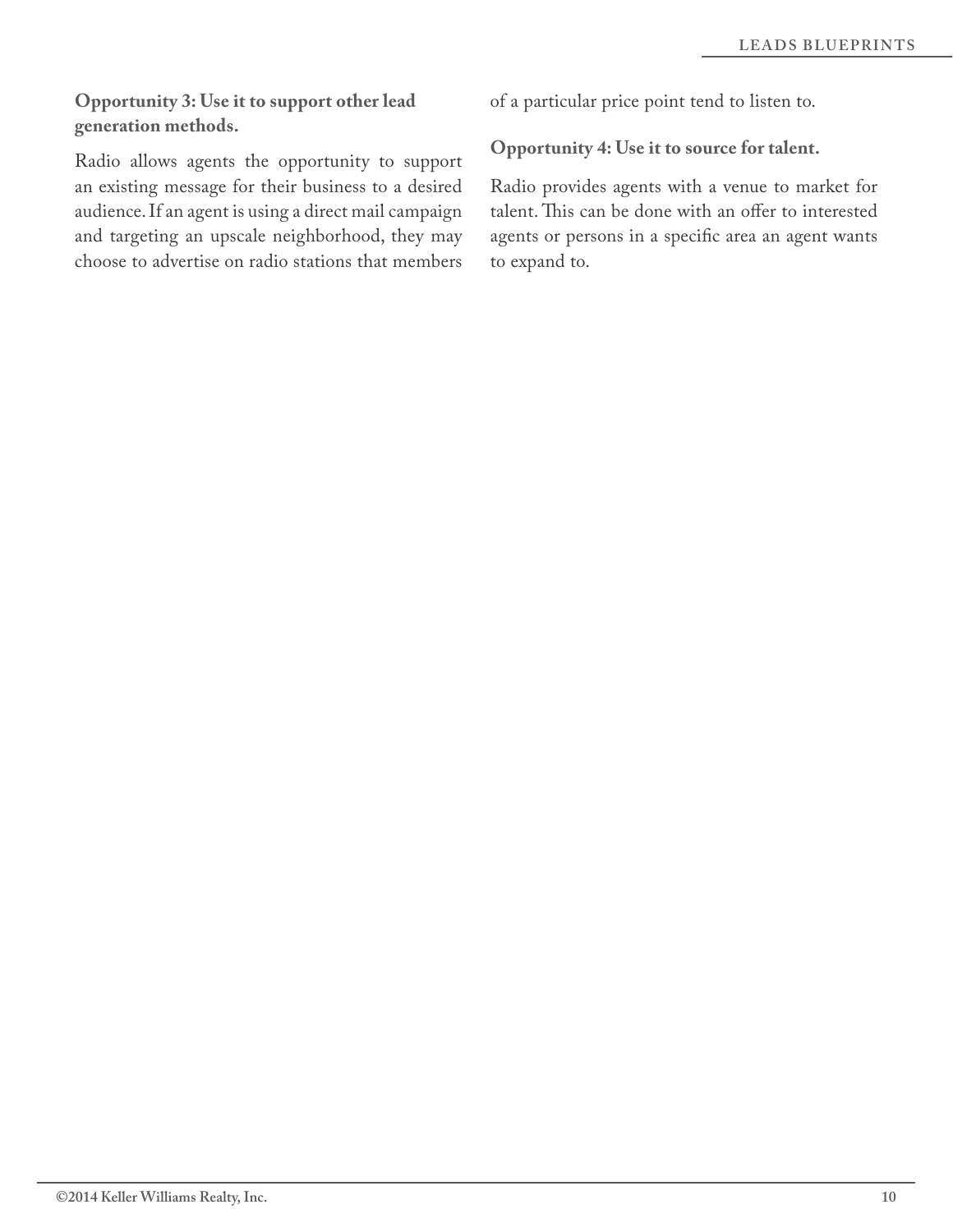# **1.4 Direct Mail**

**f f** [Agents] are not targeted enough with direct mail and try to put too many messages in a piece. It diminishes the effectiveness.

– Lisa Becker

# **Te Common Challenge with Direct Mail:**

1. Poor messaging, low quality, and inconsistency diminish the mail piece's efectiveness.

#### **Challenge 1: Poor messaging, low quality, and inconsistency diminish the mail piece's efectiveness.**

What is happening: Agents falter in their direct mail approach when they do not use simple targeted messages. If an agent produces a bland or wordy mail piece, he or she risks not capturing the small window of attention recipients have to offer. Agents are also inconsistent about following up with recipients after a direct mail piece is sent.

The problem this is causing: If a direct mail piece doesn't have a clear and precise call to action so that the receiver knows exactly how to reach out to the agent, it is a wasted expense. Likewise, if the piece doesn't have a simple message or hold lasting value for the recipient, so that they save and refer back to the piece, it is a wasted expense.

**Solution:** Agents should establish a purposeful message that resonates with recipients and send it consistently. Messages such as "Just Listed," "Just Sold," "Just Closed," "Open House," "Multiple Offers/Sold in Three Days," or "Meet Your New Neighbor" are simple and have a track record for success. Timing mail pieces around seasonal dates

with messages that resonate at that particular time of year and serve a specifc purpose for the recipient also prove to be a fruitful option.

# **Te Tree Common Opportunities of Direct Mail:**

- 1. Targeting desired consumers.
- 2. It's an alternative to email.
- 3. "Just Listed" and "Just Sold" card followed up with a phone call.

#### **Opportunity 1: Targeting desired consumers.**

Agents can target direct mail to a particular type of buyer and seller. To do so, they need to frst be purposeful when determining the area or price range they are going to target. They also need to research the turnover ratio of the area they are targeting. Some agents are having success by targeting a specifc demographic with their direct mail campaigns, such as focusing on areas that have a high density of baby boomers in them.

#### **Opportunity 2: It's an alternative to email.**

Because consumers are fooded with emails on a day-to-day basis, agents who take the time to craft a simple or unique direct mail piece have a chance to really stand out from the crowd.

**f** You only get three seconds to get their attention with that piece of mail. It can't be real wordy. It's great to have color to it, because people read with their eyes and then they put it down.

– Jeff Harmes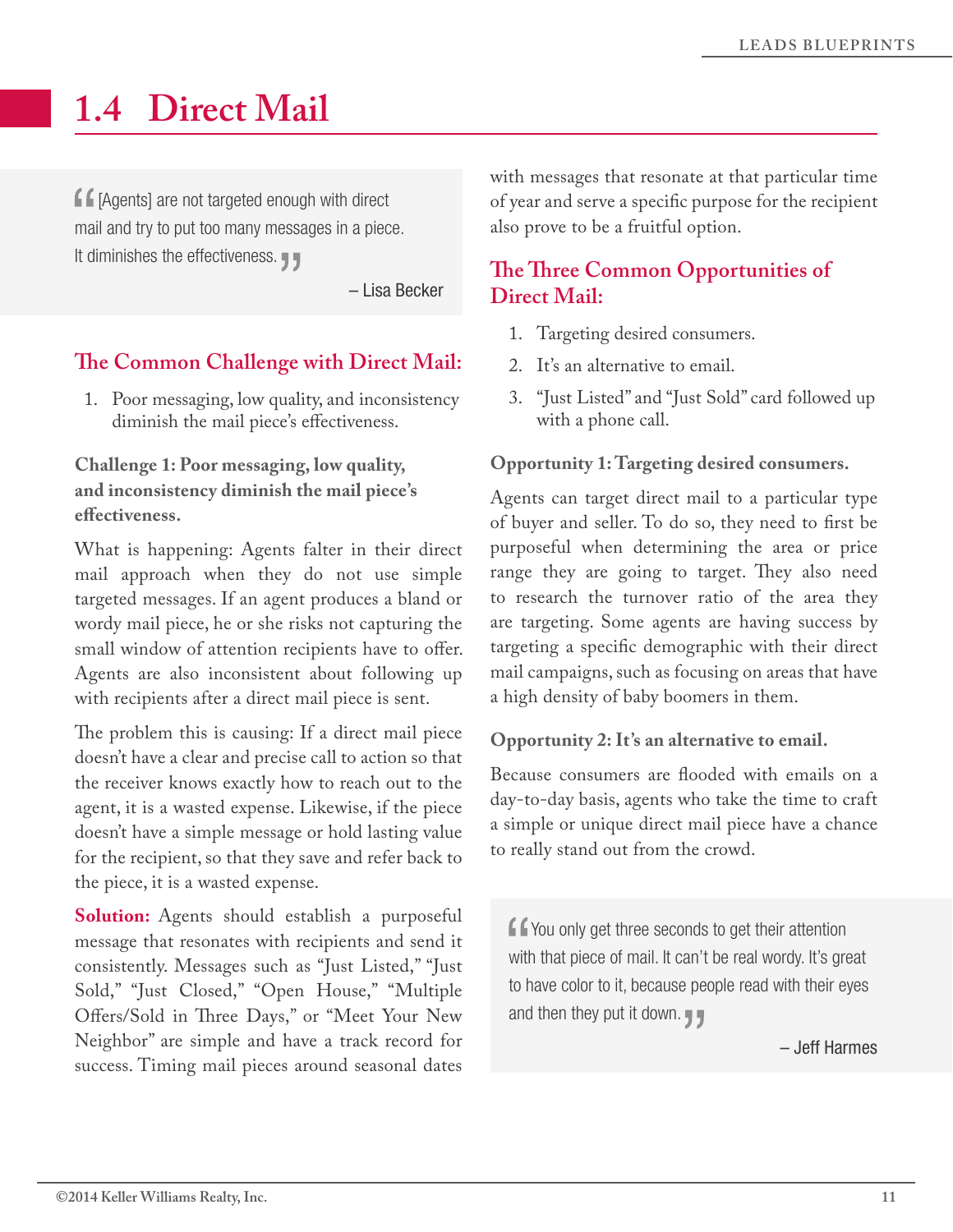#### **Opportunity 3: "Just Listed" and "Just Sold" card followed up with a phone call.**

An agent's mail piece should include a simple, memorable message or offer that sparks curiosity among homeowners. They shouldn't include everything on the mail piece. Instead, agents should hold their most important information

close to the vest to encourage homeowners to reach out for additional information, or be open to further communication with the agent. When agents follow up a mail campaign with a phone call or an additional call to action, they provide a chance for further conversation and relationship building.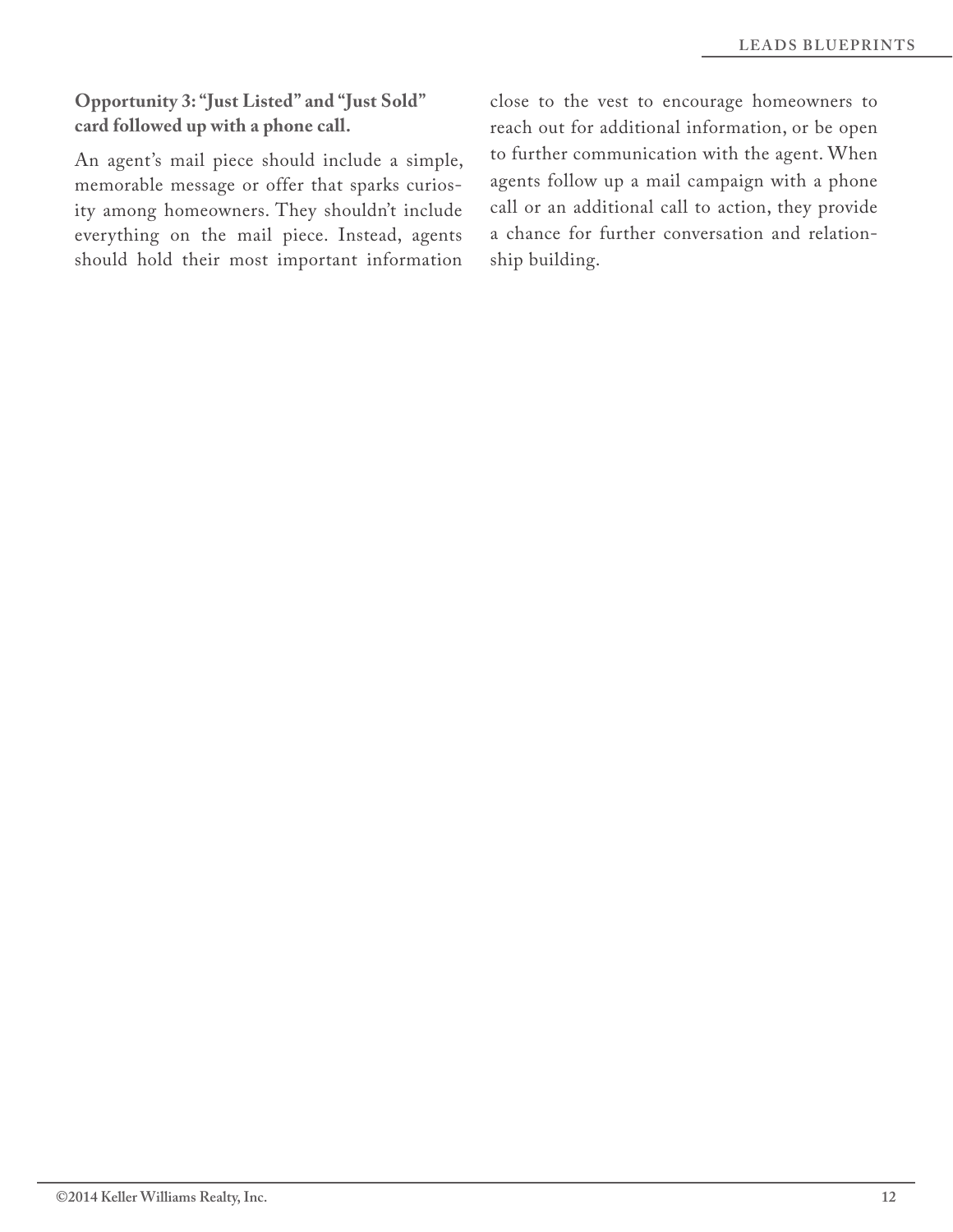# **1.5 FSBOs and Expired Listings**

**f** We just don't have that many [FSBOs and expireds], and the ones that we do have, and the agents that I know that have them—they really go after them hard. The competition is ferocious.  $\blacksquare$ 

– Monica Reynolds

# **Te Four Common Challenges with FSBOs and Expired Listings:**

- 1. They are scarce, competitive, and difficult to convert.
- 2. Successful conversion requires a high level of skill.
- 3. FSBO and expired lists contain unusable phone numbers.
- 4. FSBOs exclusively use the Internet to market their home.

**Challenge 1: Tey are scarce, competitive, and difcult to convert.** 

What is happening: FSBOs are selling quickly, providing little opportunity for agents to step in, work their magic, and take a listing. The pace that homes are selling at is leaving little to no room for the creation of new expired listings.

The problem this is causing: The fast-moving nature of sales on the market has caused some agents to work their expired lists to the bone. Further, new or lower-skilled agents are struggling with FSBOs and expireds because there is little room for them to produce business by focusing on this tactic.

**Solution:** Agents that want to focus on FSBOs and expireds as a lead generation source must hone their script skills to be competitive in this market. Many are also zeroing in on homes in this

category to specifcally target. For instance, they are pinpointing FSBOs and expired listings to a certain price range and market area to call on. Other homes in these categories that don't meet their criteria are struck from the follow-up list and are not paid attention to.

### **Challenge 2: Successful conversion requires a high level of skill.**

What is happening: Agents who are skilled are outcompeting fellow agents, winning listings with FSBOs and expireds. Some agents are not developing the skills that would help them overcome 90 percent of the pushback that are given to them by independent-minded homeowners and others who may have had poor experiences working with an agent in the past.

The problem this is causing: Typically a good source for listing business, FSBOs and expired listings in this market are becoming a hostile environment for many agents. Most agents give up too soon when trying to connect with FSBOs and expired homeowners because they have an uncomfortable initial conversation and are hesitant to call again.

**Solution:** Agents who excel with FSBOs and expired listings make a point to role-play, practice, and have good scripts that can overcome the objections of the homeowners that they come into contact with. Further, they recognize that most of the conversion is happening in the follow-up process, so they are committed to remaining in contact with these homeowners. They don't give up if they haven't gotten an appointment on the frst or second try. Rather, top agents who focus on FSBOs and expireds often commit to having at least three conversations with a potential seller before taking them off their list.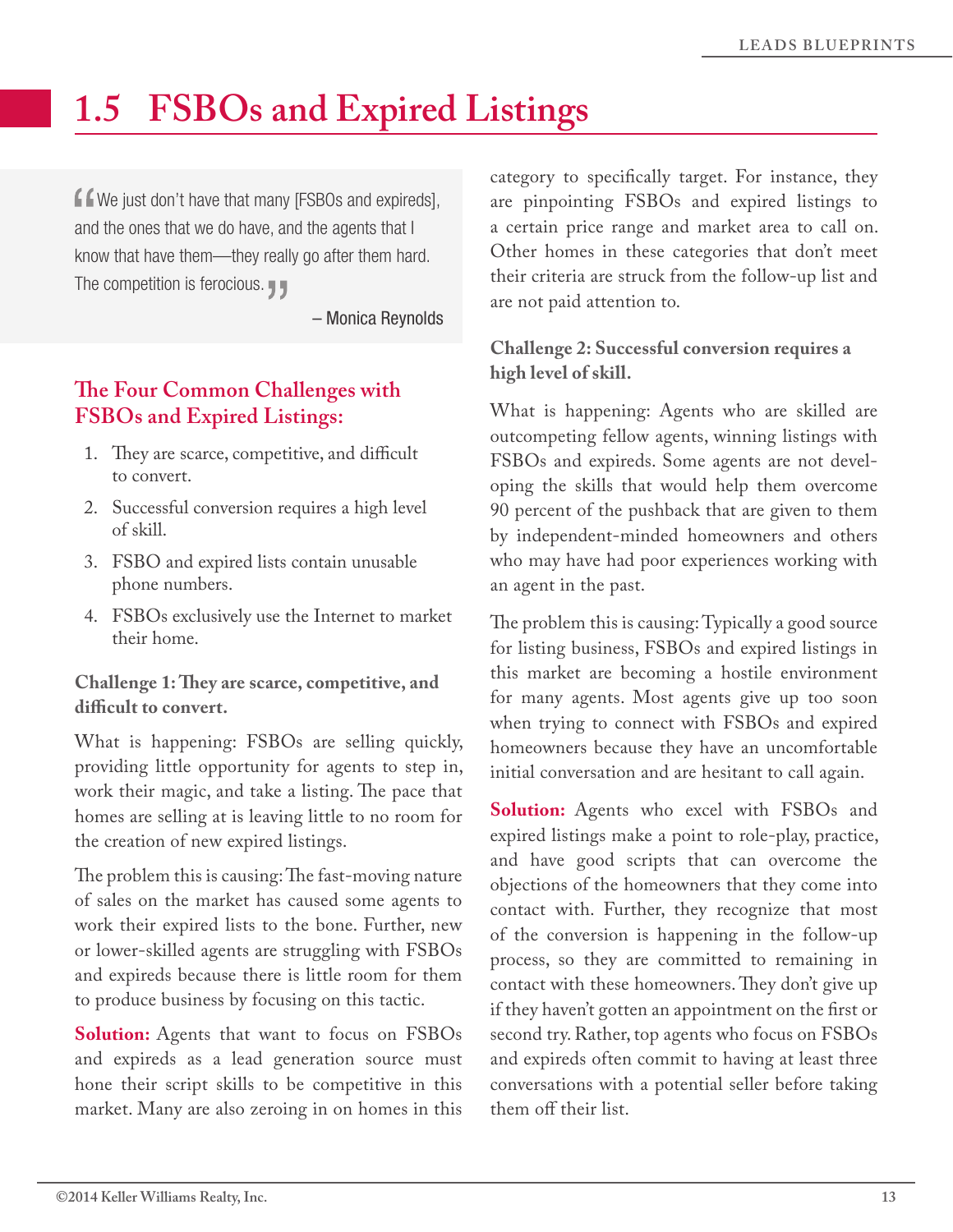$\blacksquare$  The success that we have with for sale by owners is because of our lead follow up. I think the reason why most agents don't have a ton of success with for sale by owners is because they don't follow up enough, or they have somewhat of an uncomfortable first conversation, and then they stop calling them.

– Jeff Glover

#### **Challenge 3: FSBO and expired lists contain unusable phone numbers.**

What is happening: Phone numbers of FSBO and expired homeowners are difficult to come by. Lists containing information on expired listings often leave outdated home phone numbers, the MLS often deletes contact information the moment a listing expires, and FSBOs are selling too fast for agents to identify credible contact information. By some estimates, roughly 20–30 percent of phone numbers on expired lists are unusable.

The problem this is causing: When contact information is not readily available or correct, it can be difficult for an individual agent or small team to successfully lead generate an efective FSBO or expired list.

**Solution:** Agents that want to succeed with lead generating FSBOs and expireds must commit the time necessary to do their homework and pinpoint the most efective methods for fnding proper contact information.

**Challenge 4: FSBOs exclusively use the Internet to market their home.** 

What is happening: Many FSBOs are opting not to put "for sale" signs in their yard. Instead, they are exclusively listing their properties online.

The problem this is causing: While agents can fnd FSBOs to target online, the lack of signage in the front yard can indicate that a homeowner is not truly committed to selling their home. Rather, they list it online with an unrealistic price in hopes that they will fnd a buyer interested in paying that amount but are not personally motivated or serious about selling their home. These FSBO listings can create more work for agents who connect with these homeowners with the same due diligence as other FSBOs.

**Solution:** When calling online FSBOs, agents must ask the right questions to uncover the homeowners' motivations for selling. They must truly listen to the answers they are given so that they do not spin their wheels with an uninterested seller.

# **Te Five Common Opportunities with FSBOs and Expired Listings:**

- 1. Easy to identify.
- 2. Go to the door.
- 3. Old expireds.
- 4. Persistent and consistent touch.
- 5. Use text or email if seller doesn't answer the phone.

#### **Opportunity 1: Easy to identify.**

Despite lists containing questionable contact information, FSBOs and expireds remain easy to identify. Agents can utilize methods to fnd proper contact information if they are committed to this lead generation tactic.

#### **Opportunity 2: Go to the door.**

Agents that are prepared for face-to-face conversations circumvent many of the problems associated with converting FSBO and expired listings. Highly skilled and prepared agents will experience greater conversion rates when going door-to-door on FSBO and expired listings.

#### **Opportunity 3: Old expireds.**

Older expired listings likely have enough equity built up in their homes to sell their property for a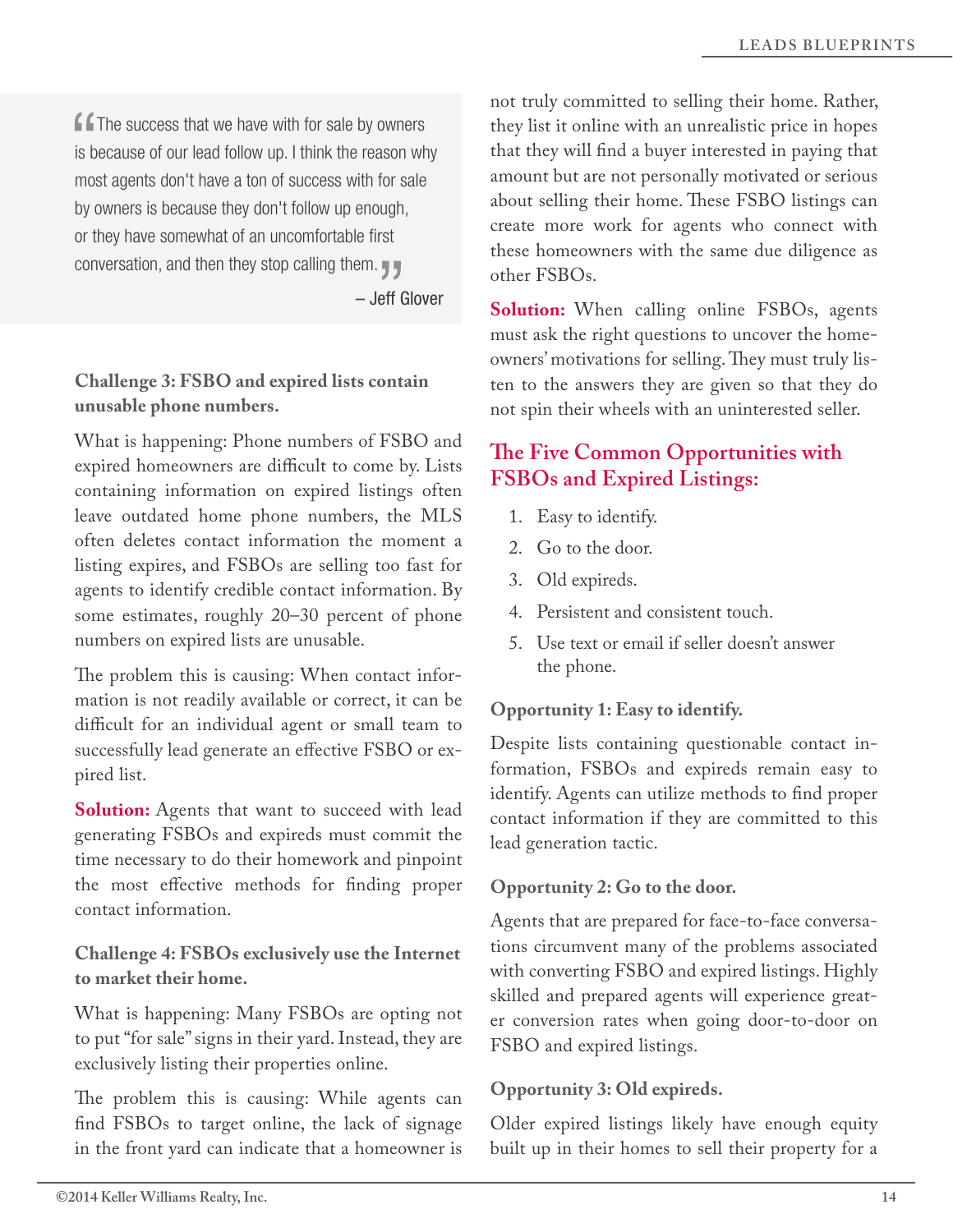good return. This is a great message for agents to share to encourage homeowners to think seriously about listing their homes again. If an agent is systematized in their approach to old expired listings and consistently uses techniques like faceto-face and direct mail, the business is there.

#### **Opportunity 4: Persistent and consistent touch.**

Most agents don't commit the necessary time and energy required to win FSBO and expired business. Follow-up is a necessary part of prospecting for FSBO and expired listings, and is often overlooked when agents face an initial difficult conversation or rejection. Agents that create a database containing these contacts and reach out to them with quick, consistent touches (such as a weekly phone call) often fnd that a challenging lead gets easier to talk to with steady follow-up. Those that have the confdence to follow-up religiously are more likely to get the business.

#### **Opportunity 5: Use text or email if seller doesn't answer the phone.**

FSBOs and expireds that don't answer their phone may be more receptive to text messaging. Additionally, agents should consider email as an initial mechanism for contacting FSBOs and expireds with phone numbers that are hard to fnd. Agents that utilize email are finding five out of ten connections they make via email are agreeable to making preview appointments. These agents are then setting themselves up to take the listing.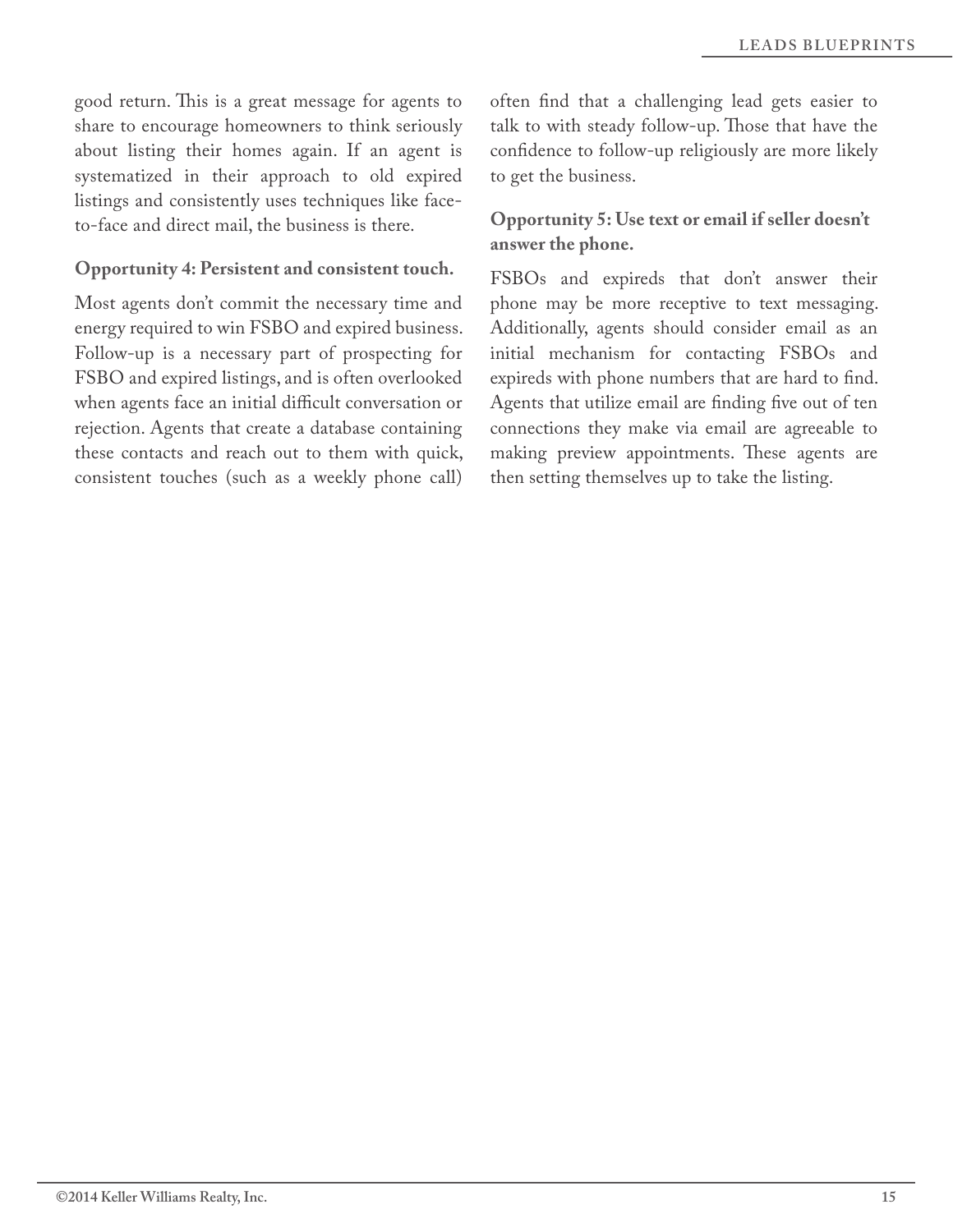# **1.6 Farming**

**f** when farming, you go deep. What you're putting in your community is truly of value.

– Kenny Klaus

# **Te Five Common Challenges with Farming:**

- 1. Agents inconsistently interact with their farm.
- 2. Too large of a territory.
- 3. Not incorporating the right message.
- 4. No face-to-face time.
- 5. Weak and untargeted messaging.

**Challenge 1: Agents inconsistently interact with their farm.**

What is happening: Agents are not consistently reaching out and touching their farm.

The problem this is causing: Many agents feel that simply putting a stake in the ground and marking their territory is enough to establish a farm. However, without consistent touches to their farm, they are actually not doing much to win brand recognition and loyalty from homeowners.

**Solution:** Interacting with a farm is similar to how an agent already systematically markets to their database. As with most relationship-building lead generation programs, committing to outlining and following a system of frequent touches is key for establishing connections. By making and adhering to a plan where the agent consistently interacts with the members of the farm, he or she can cement their brand and gain signifcant mindshare.

#### **Challenge 2: Too large of a territory.**

What is happening: When a farming territory is too broad, agents may be unable to understand the communities and demographics of the area at a deep level.

The problem this is causing: Without a clear grasp of the area, agents don't present themselves as a member of the community. They can't dig in and make themselves a fxture in an area that is too broad because they are unable to diferentiate themselves from any other agent looking for buyers and sellers in the area.

**Solution:** The most effective farms are those an agent can service without feeling like they've gotten in over their head because they've corralled off too large an area. When zeroing in and establishing an efective farm, it's helpful to judge the area under consideration against a set of criteria that other agents have used, such as ensuring that it has a minimum of 7 percent turnover per year, at least 300 homes, and that no single agent has more than 30 percent market share in the area.

#### **Challenge 3: Not incorporating the right message.**

What is happening: Agents aren't presenting their value proposition and showing consumers what sets them apart from other agents. Without hearing the "why" message, potential buyers and sellers don't have a reason to call the agent.

The problem this is causing: Agents are mistakenly thinking that focusing on a farm doesn't provide results because they are not connecting with it properly.

**Solution:** What an agent determines as his or her value proposition should be presented clearly on all marketing materials and incorporated in every interaction with their farm. Every piece of marketing should be clearly connected to the agent's brand and relay the agent's core message, or the "why" that infuences potential clients. Agents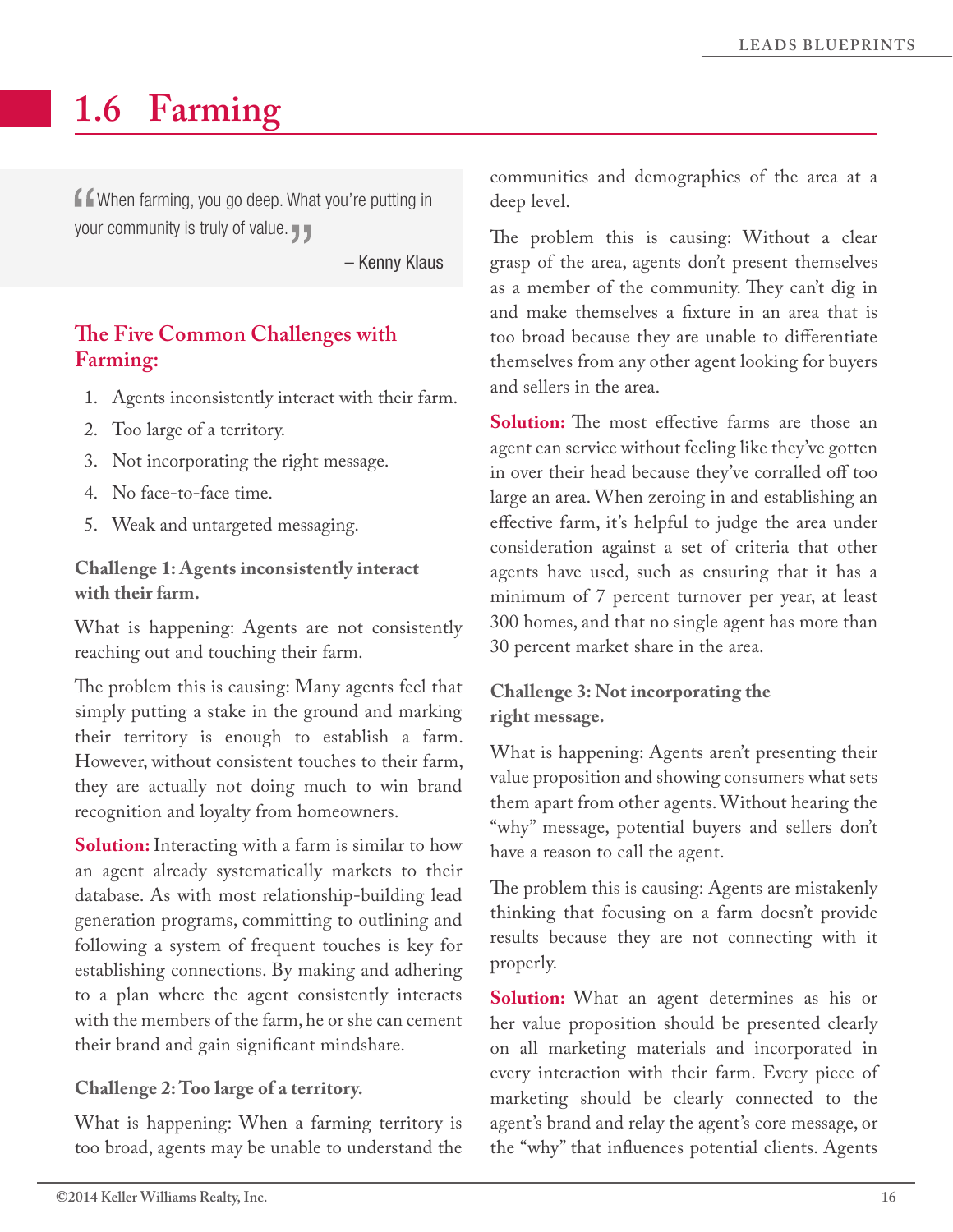should remember that people will search for them online as well, so it is wise to set up a webpage specifcally about the neighborhood being farmed in order to carry the value proposition consistently and look like a local neighborhood expert.

#### **Challenge 4: No face-to-face time.**

What is happening: Agents aren't giving the communities within their farms necessary faceto-face time. When a coach advises, "Don't let the mailman be your best competition," they are describing a common scenario where agents mistakenly believe they can receive leads by simply mailing a message to their farm.

The problem this is causing: Similar to Challenge 3, agents aren't seeing the benefts of farming because they aren't approaching their interactions with the community efectively. Too frequently, they avoid consistent face-to-face interactions with community members and instead rely heavily on impersonal mailers. As a result, they falsely draw the conclusion that farms aren't proftable to manage.

**Solution:** A combination of popular prospecting and marketing techniques seen outside of farming are equally successful at capturing the mindshare of a farm. This includes sending direct mail, door knocking, cold-calling, sponsoring community events, and holding open houses.

#### **Challenge 5: Weak and untargeted messaging.**

What is happening: Agents don't understand the demographics of the area they are zeroing in on, so they choose to market to the masses instead of targeting valuable consumers in their farm.

The problem this is causing: Because they aren't taking the time to understand the needs of the area they are trying to serve, agents aren't able to deliver an efective message that resonates with the community. Instead, they are putting out weak messages to the masses that blend into the woodwork.

**Solution:** Agents that succeed in establishing farms do their research by asking community members for feedback and listening to the results. For instance, they may begin by calling a number of homes in their farm area to ask them what they thought of their most recent farming tactic, whether it be a postcard, mailer, or other approach. The desired outcome is to understand the efectiveness of their message. An agent is most valuable to their farm when they efectively deliver value that customers need.

# **Te Six Common Opportunities with Farming:**

- 1. Find someone who will do it for them.
- 2. Provide value.
- 3. Become a community resource.
- 4. Be present.
- 5. Low competition.
- 6. New home development business.

#### **Opportunity 1: Find someone who will do it for them.**

More agents can focus on serving farms if they outsource the responsibility to someone else. By leveraging the right person to service a farm area, and paying them to take care of it, agents can reclaim the time and commitment required to establish a farm.

#### **Opportunity 2: Provide value.**

By creating the image that they are the "go-to" resource for anything related to homes in a community, an agent can disrupt any other agents looking to make inroads in their area. This means an agent should do their due diligence and learn everything they can about their farm, from where the parks, schools, and places of worship are to the best local eateries and hangouts. Agents who take the time to develop a deep knowledge about their farm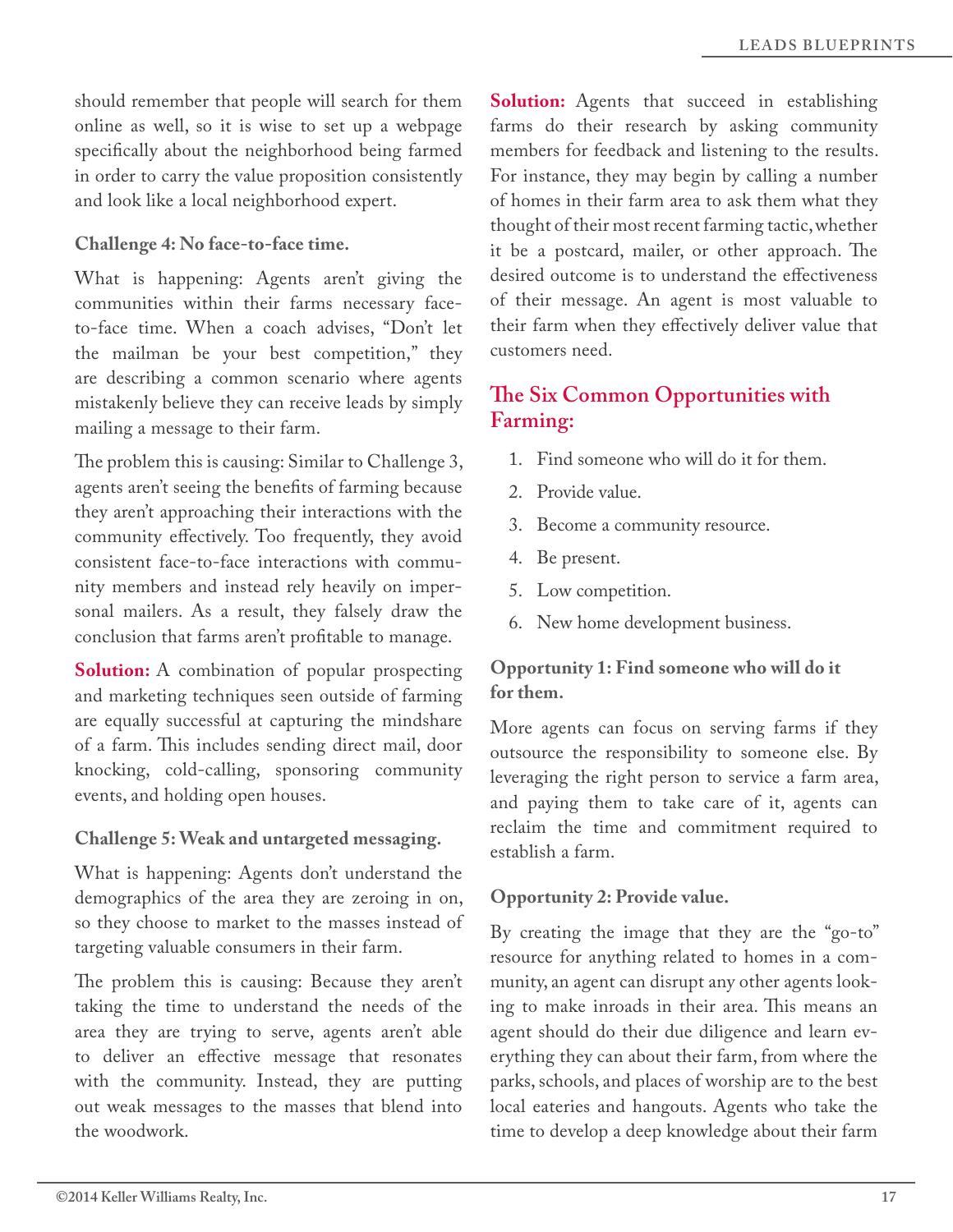will likely get the frst phone call when buyer and seller business arises, because customers often value and prefer working with experts.

**f f** Focus on knowing that farm inside and out. That's crucial.  $\blacksquare$ 

– Mike Perna

#### **Opportunity 3: Become a community resource.**

Focusing marketing and prospecting techniques on the value they offer to the community can help an agent establish their business as a "fxture" in the community. The agent can then leverage their position in the community to build their business. The most successful agents fnd that, when they solidify their brand as a person who works for the community, the community in return works for them by providing them with listings, referrals, and leads.

#### **Opportunity 4: Be present.**

Agents who make community-driven, face-to-face contact with their farm can't be beat on their home turf. Those that are willing to put in the in-person efort experience a higher return on their time because they're building trust with their contacts. As we stated in Challenge 4, "Don't let the mailman be your best competition."

#### **Opportunity 5: Low competition for this area of lead generation.**

An industry-wide focus on the Internet as a business-building mechanism has created an open door for agents looking to develop a farming strategy. As the industry becomes more infatuated with high-tech lead generation, the competition for prospect farms is decreasing. Agents that get face-to-face with members of their farm experience a higher return on their investment than those focused on the Internet.

#### **Opportunity 6: New home development business.**

New home developments are prime farming territories. Agents who work with builders on new home construction can develop a home sale into a lifelong relationship and become the resident expert and agent of choice for the neighborhood. By working with builders in new communities, an agent can establish a personal connection and familiarity in the area so that they will have a farm to call on later.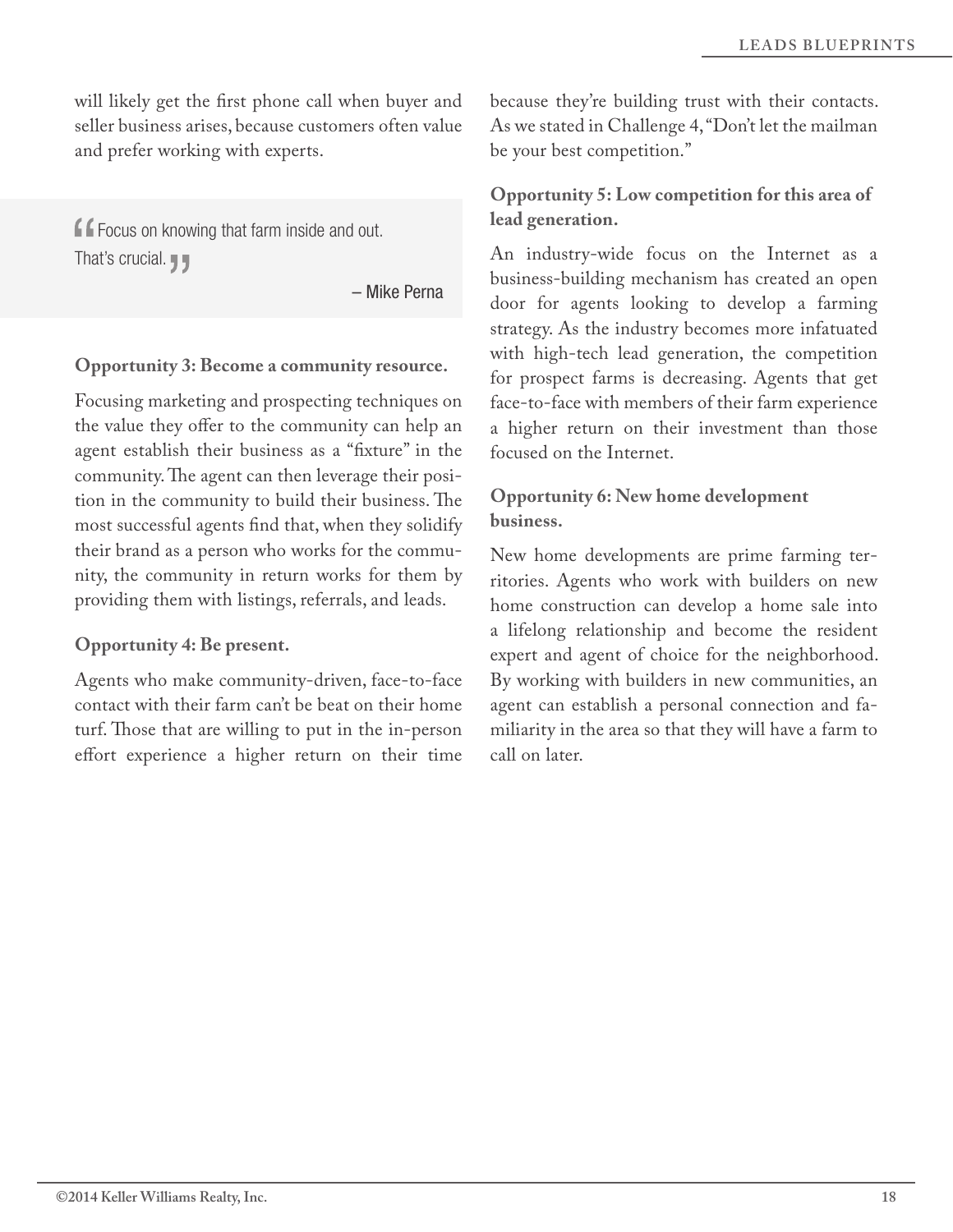# **1.7 Open Houses**

 $\blacksquare$  It's your buyer opportunity and listing opportunity people have houses on their brain. Talk to them, get their information, get them engaged, and drop on them.  $\P$ 

– Lisa Becker

# **Te Tree Common Challenges with Open Houses:**

- 1. Not attracting people to open houses.
- 2. Shifting mindset from "old open houses" to a relationship-building event.
- 3. Holding multiple open houses on the same day.

**Challenge 1: Not attracting people to open houses.**

What is happening: Agents are having issues getting people to attend their open houses due to poor setup, inconsistency, and lack of marketing.

The problem this is causing: Without visitors, an open house becomes a wasted expense of time. In addition, agents are thinking of the time spent at an open house as a time to catch up on other work, rather than using the time to generate leads from attendees.

**Solution:** In order to get traffic to an open house, agents need to do a signifcant amount of prep-work beforehand. For instance, picking a time with high traffic increases the likelihood that someone sees the open house sign and a good location for an open house ensures the likelihood that a person will visit the open house. Door-knocking just prior to opening the home will encourage spontaneous visitors to stop by. Agents also increase the traffic at their events by sending postcards to surrounding neighbors to help drive "nosy neighbors" to the house.

#### **Challenge 2: Shifting mindset from "old open houses" to a relationship-building event.**

What is happening: Agents are thinking about open houses with a traditional mindset, where they intend for an open house to sell the home instead of using an open house to build relationships with current and past clients, generate interest in the services they provide, and initiate more listing opportunities.

The problem this is causing: The majority of people who come through an open house have real estate on their brain; however, they'll most likely not be interested in buying that particular house. This leads to missed opportunities to build an agent's business.

**Solution:** Agents who are generating the most leads and building fruitful relationships around open houses are purposeful in everything they do. They choose a house to feature based off of a specifc demographic, location, or price point in order to appeal to a targeted group of buyers and sellers. Once people walk through the door, these agents then make a point to connect with their attendees, capture their information, and add them to their database for a future sales opportunity.

#### **Challenge 3: Holding multiple open houses on the same day.**

What is happening: Agents are fnding it hard to hold multiple open houses on the same day due to time constraints and a lack of appropriate leverage.

The problem this is causing: Without finding ways to hold multiple open houses in a single day, agents may view open houses as a lead generation technique that won't scale as their business grows. This mindset leads agents astray from tapping into the massive potential for business building.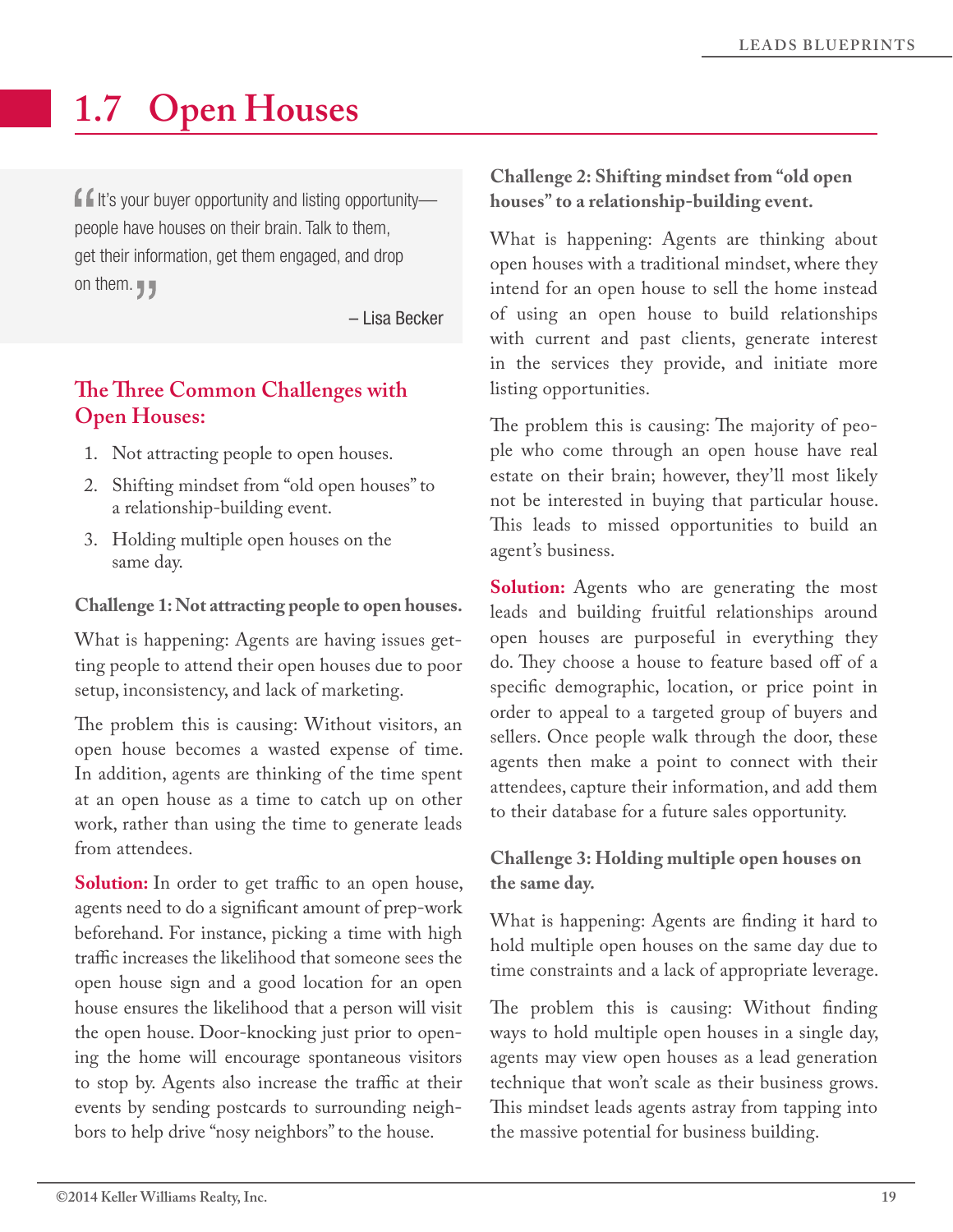**Solution:** Those agents that succeed with expanding the number of open houses they hold often leverage the task to someone else. Some agents seek out part-time help to host open houses, which increases the amount of open houses they can hold on a daily and weekly basis. Other agents have found that they can imitate the open house/storefront experience through other means like opening a real estate kiosk in a mall.

# **Te Seven Common Opportunities with Open Houses:**

- 1. Make it an event! It's a grand opening, so make it that way.
- 2. Launch a property with an open house.
- 3. Build a database through an efective open house.
- 4. Recruit other agents.
- 5. Invite the entire database.
- 6. A low to no-cost opportunity.
- 7. Use diferent days and times.

#### **Opportunity 1: Make it an event! It's a grand opening, so make it that way.**

Open houses provide agents with an opportunity to get face-to-face with potential clients and showcase their skills and services through the creation of a storefront. However, it's not a "build it and they will come" technique, and it's certainly not something that is just "done." It requires systems, leverage, and efficient skills to operate at the highest level.

#### **Opportunity 2: Launch a property with an open house.**

Open houses are a great opportunity to announce a high-profle listing and let interested buyers and sellers feel like they are getting the frst look at a new home on the market. It can be used as a value proposition for potential sellers if the open houses are done at a high level.

### **Opportunity 3: Build a database through an efective open house.**

Open houses are a great opportunity to get into contact with people who have real estate on their mind. Open house visitors are likely future buyers and sellers. The face-to-face interaction provides agents with the best possible chance to engage with consumers, exchange information, and populate their database.

#### **Opportunity 4: Recruit other agents.**

It's unlikely that serious, immediate buyers visit an open house without already coming with an agent. Agents should not view this interaction as a waste of a chance to secure a future client, but instead as an opportunity to recruit attending agents to the company and their proft share downline.

#### **Opportunity 5: Invite the entire database.**

For agents who haven't connected with their database in a while, an open house can provide a great venue for a database event. Open houses give agents an opportunity to get face-to-face with the Mets in their database to build purposeful, businessbuilding relationships.

**f** open houses are a low-cost or no-cost form of lead generation. People are spending thousands of dollars to get a live lead, a live person that will talk to them faceto-face or voice-to-voice. Here, 90 percent of the people that walk through have real estate on their mind.  $\P$ 

– Rae Wayne

#### **Opportunity 6: A low to no-cost opportunity.**

Open houses can cost virtually nothing for an agent to set up and don't even require that the hosting agent own the listing. Many agents are agreeable and eager to let fellow agents hold open houses for their listings to give the home an additional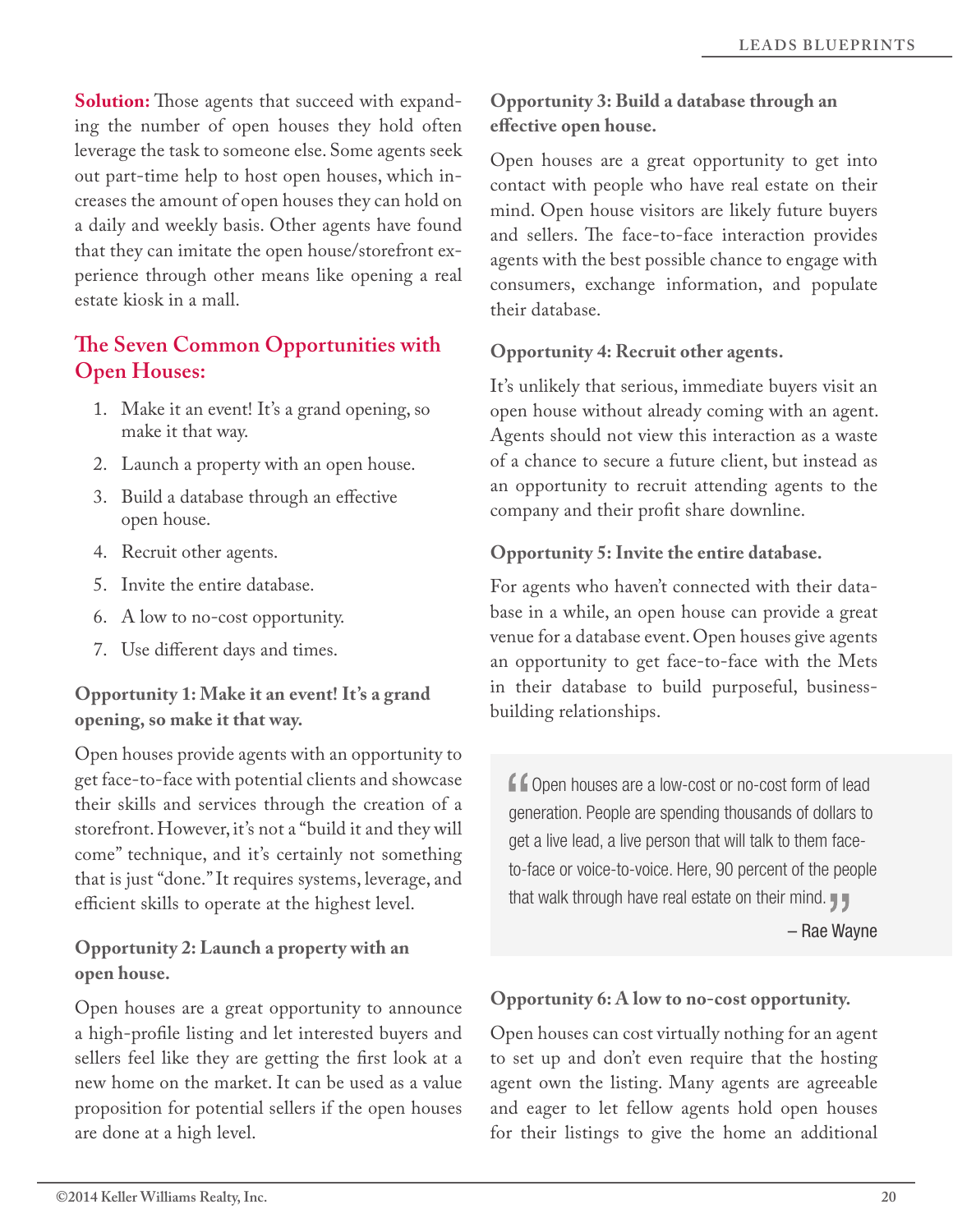presence. In return, the agent holding an open house has direct access to consumers with a clear interest in real estate.

# **Opportunity 7: Use diferent days and times.**

Agents can determine the type of consumer who visits their open houses by changing the location, date, and time of an open house. A Sunday afternoon open house, for instance, can catch interested buyers and sellers as they drive home from a religious service. Weekday open houses that are held after 5:00 P.M. can serve as a happy hour event for those commuting home from work.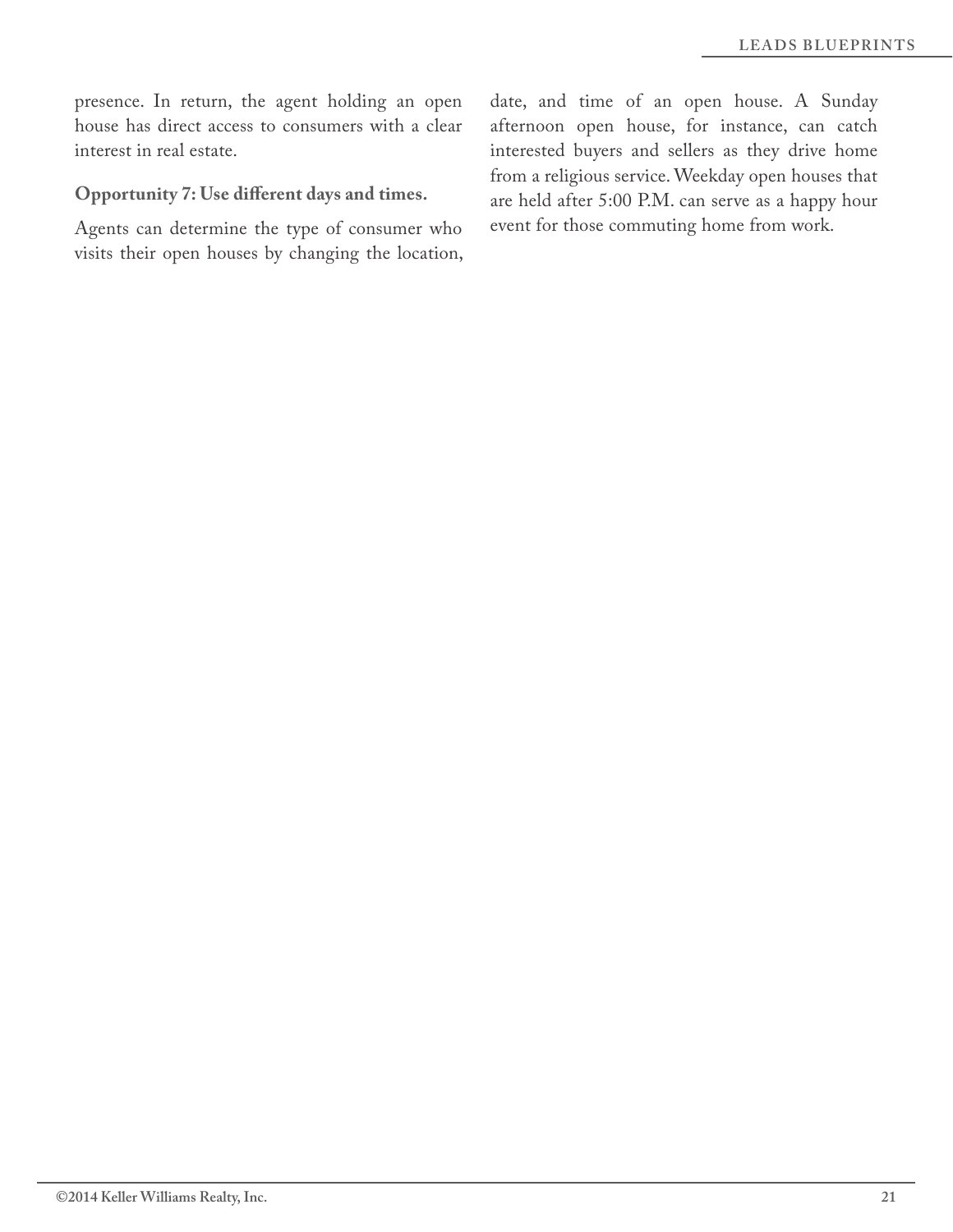# **1.8 Referrals**

 $\blacksquare$  The person that you're talking to may not be the one that's going to give you all the referrals down the line, but they may connect you with someone who does. – Sherri Campo Elliott

# **Te Five Common Challenges with Referrals:**

- 1. Scheduling time with the most important or likely person to give a referral.
- 2. Keeping the database clean and free of junk.
- 3. Consistently sourcing database for referrals.
- 4. Building relationships, adding to emotional bank right before asking for referral.
- 5. Giving before you ask.

#### **Challenge 1: Scheduling time with the most important or likely person to give a referral.**

What is happening: Agents aren't making time to have one-on-one and face-to-face conversations with the people who are most likely to give them referrals. Instead of taking the time to connect on an individual level with their database, agents try to connect through less personal means of communication, like email.

The problem this is causing: When agents don't commit the time and discipline it takes to build personal relationships within their database, they miss out on a business-building opportunity that doesn't have any hard costs to maintain.

**Solution:** When organizing their database, an agent can fgure out who their top referral sources are and make a point of staying connected with these people. To stay up-to-date and show ongoing appreciation, scheduling a periodic outing with them, such as a lunch or dinner, is efective.

#### **Challenge 2: Keeping the database clean and free of junk.**

What is happening: Some agents are doing a poor job of nurturing and protecting their database. When an agent's database isn't maintained properly, the key referral sources that an agent should frequently reach out to end up lost in the pile of unhelpful remaining contacts.

The problem this is causing: With a cluttered database, knowing who to source for referrals is more complicated than it needs to be because they don't have clear access to their most valuable contacts.

**Solution:** Agents that take organization seriously are able to best utilize their most valuable asset their database. By categorizing their databases, they can diferentiate between their most valuable clients and least valuable leads. In addition, referralheavy agents use a system in their databases that allows them to easily identify those who provide them the most referrals. They keep track of the type of referrals each contact provides, whether it be agent or past client referrals, and make a point to connect with them more than other members of their database.

### **Challenge 3: Consistently sourcing database for referrals.**

What is happening: Some agents are forgetting that most people are not born with a "referral gene," and that their database is unlikely to refer business if they are not instructed to do so. Those agents who do ask for referrals often fail to use the right messaging with their clients to help them understand how they can contribute to their agent's business.

The problem this is causing: Just because agents are reaching out to their database of friends, relatives, and clients, does not mean that these contacts will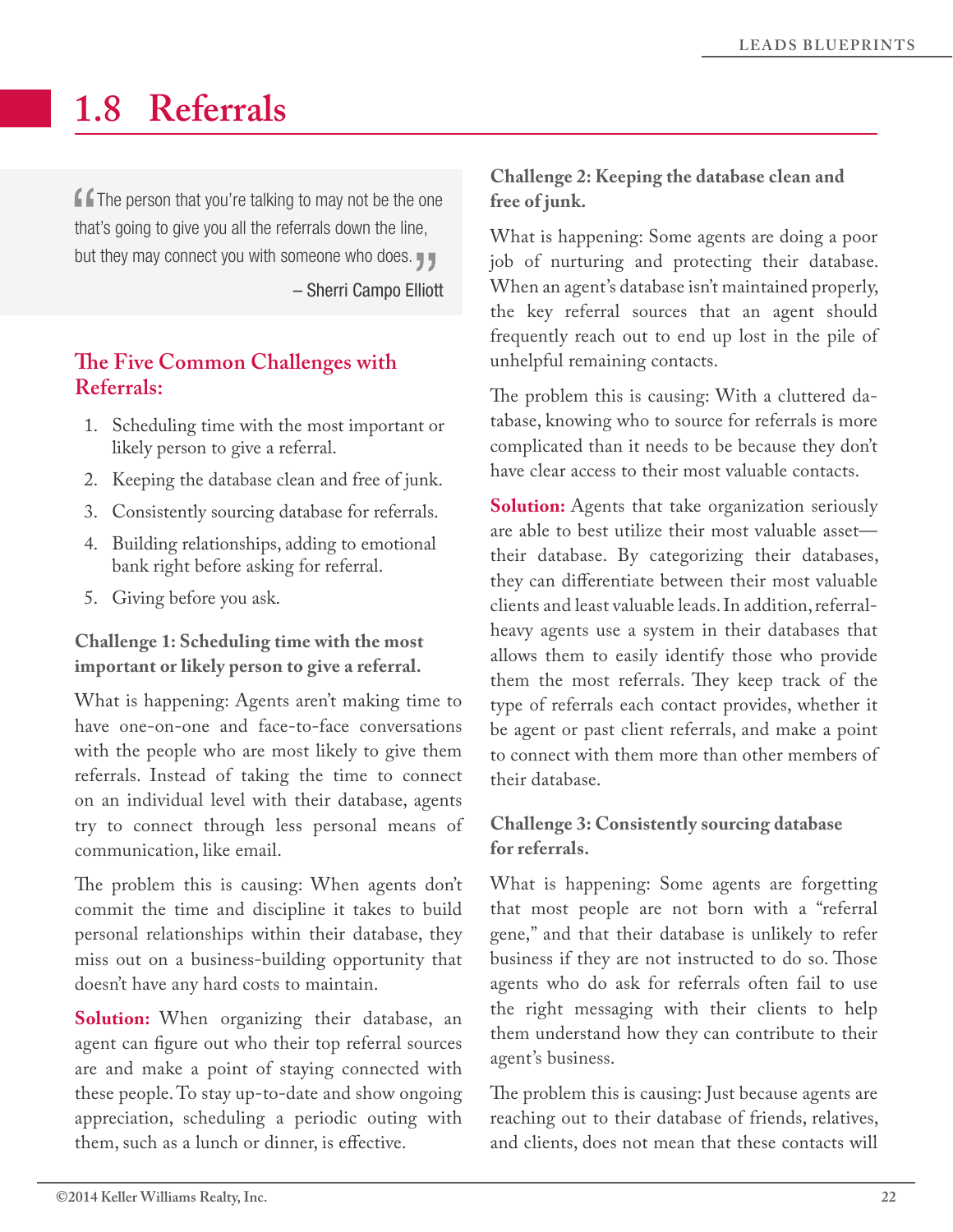connect the dots and provide the referral if they aren't asked frequently to pass along potential leads. If an agent doesn't approach a client in a way to properly inform them of the importance of referrals, the agent misses out on the opportunity to expand their network based on the client's suggestions.

**Solution:** Agents excel when they make a point to engage in a constant dialogue with clients to inform them that they are always looking to grow their business. Many clients don't make the connection between themselves and the agent's business growth. Therefore, the agent that always looks for reasons to provide a great consumer experience makes it easier for clients to refer business their way.

**f** our community is really small. Everybody knows everybody. When you do a great job for one of them, the words spreads.  $\P$ 

– Pam Butera

#### **Challenge 4: Building relationships, adding to emotional bank right before asking for referral.**

What is happening: Agents are often too hesitant to engage with their database, which is a necessary part of building relationships that will bring future business. They would rather get the business without putting in the efort to build the relationship.

The problem this is causing: Before an agent can rightfully ask someone to recommend their services to others and provide the agent with additional business sources, the agent has to put in time to build a mutually benefcial relationship with the person.

**Solution:** An agent that consistently interacts with their referral sources and provides them with added value automatically accomplishes two things: they cement purposeful relationships and position

themselves as a point of contact for referral business. When an agent conquers these frst two items, asking directly for the referral business becomes a natural next step.

#### **Challenge 5: Giving before you ask.**

What is happening: Agents are not providing value to potential referral sources before asking them for more business.

The problem this is causing: Agents are assuming that their clients want to refer them new business without recognizing that relationships are a twoway street.

**Solution:** Agents can earn referral business by genuinely becoming the best person for the job. When an agent shows that they bring something of value to the table, others will want to share their added value with other potential consumers.

# **Te Five Common Opportunities with Referrals:**

- 1. Contribute value constantly.
- 2. Build a pool of cheerleaders.
- 3. Ask for a referral.
- 4. Identify top referral sources and treat them diferently.
- 5. Become a local version of Angie's List.

#### **Opportunity 1: Contribute value constantly.**

In all interactions with current and potential clients, an agent who brings value and comes from a place of contribution will experience a side beneft of creating a group of people who respond favorably to them. For instance, one source of value is to keep referral sources up to date on every step of the home-buying or selling process of the referral. If an agent puts the client's needs before their own, asking for and getting referrals from clients is going to be a natural aspect of the sales process.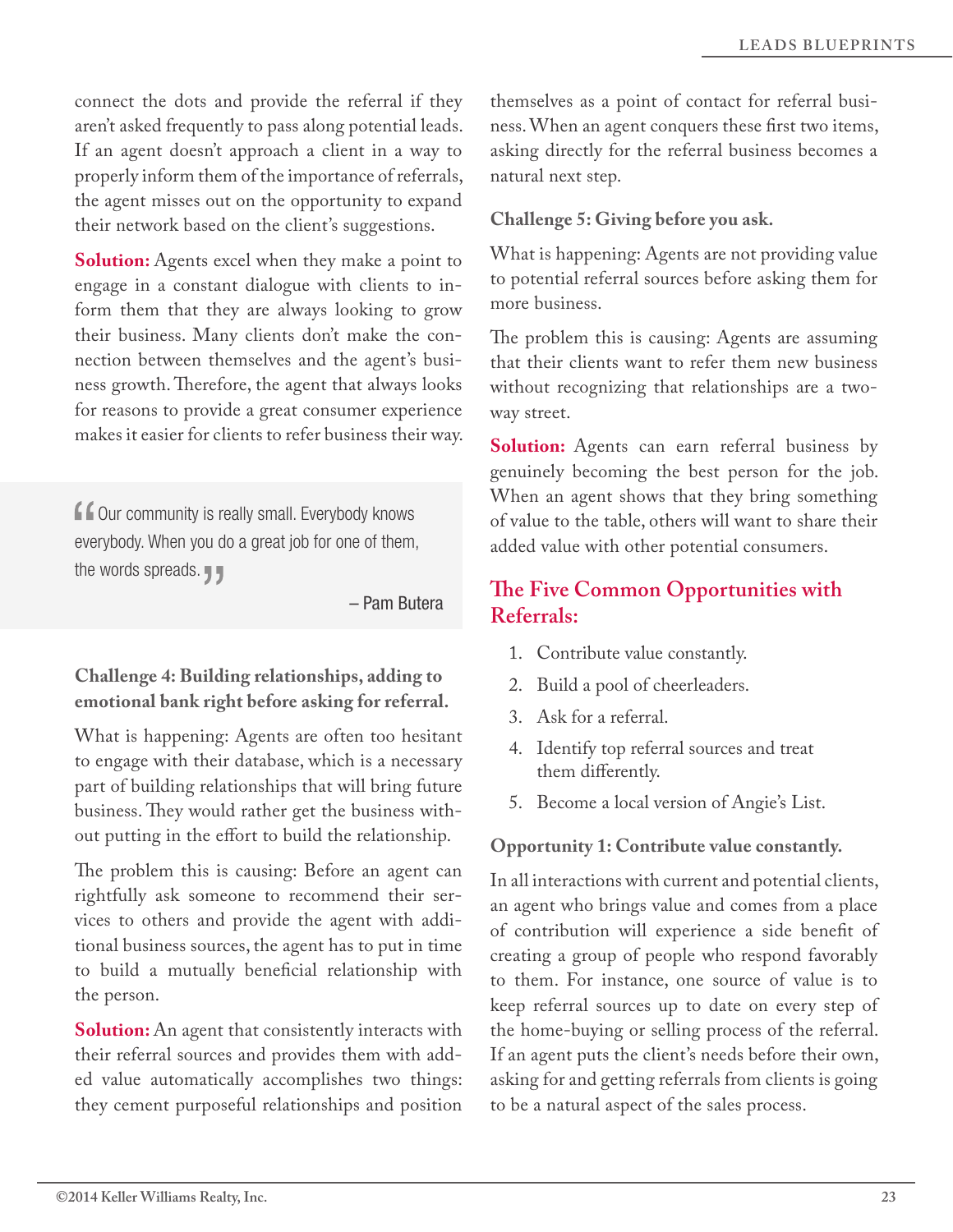#### **Opportunity 2: Build a pool of cheerleaders.**

A small group of 20–30 people can become a signifcant source of business once the agent connects and focuses on building relationships with them. It is important that the agent be purposeful about the inner circle they focus on and aim to bring constant value to the relationship. Once the agent has established a position in a client's mind, they may return in kind with referrals to grow the business once prompted.

#### **Opportunity 3: Ask for a referral.**

The easiest time to ask for referrals is when a client has either just bought a home or sold a listing with the agent because they are excited about the business transaction. Beyond this standard posttransaction referral, agents beneft from having frequent one-on-one conversations with members of their sphere to ask for referrals and then following up periodically with these same contacts to remind them about the previously promised referrals.

#### **Opportunity 4: Identify top referral sources and treat them diferently.**

By identifying the top 50 referral sources in an agent's database and cementing relationships with them, the agent can radically transform their business. To do so, an agent needs to treat these connections like VIPs, whether it be with special client events, face-to-face meetings, phone calls, or meals. The most important aspect of an agent's interaction with these sources is to show appreciation and thankfulness for the referrals received. Because these top referral sources take the time to advocate for the agent's business, proper gratitude must be shown.

#### **Opportunity 5: Become a local version of Angie's List.**

Utilizing a comprehensive vendor list can allow agents to stay top of mind with past clients and increase an agent's chances of earning referral business. Likewise, thinking of their database as an active source for satisfying the requests of their clients can also help bring future business.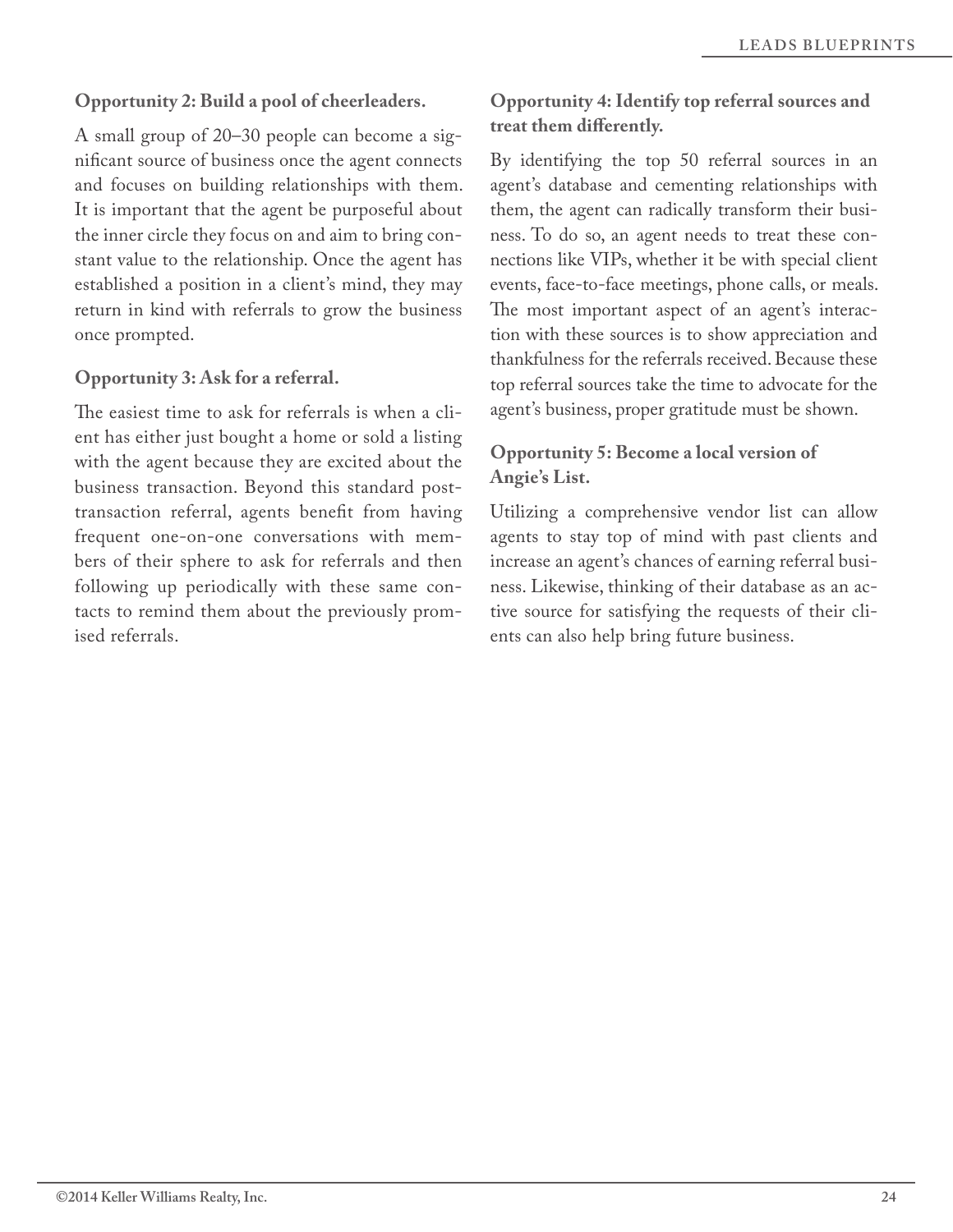# **1.9 Builders**

 $\blacksquare$ It's a long-term investment for any team because it can take them about a year before they get some real traction coming out of it when you're talking about the bigger builders.

– Joe Bogar

# **Te Tree Common Challenges with Builder Business:**

- 1. Lack of proper infrastructure to service the builder.
- 2. Lack of staff to provide support.
- 3. Bringing a win-win deal to the builder–agent relationship.

#### **Challenge 1: Lack of proper infrastructure to service the builder.**

What is happening: While agents don't need infrastructure to set out and fnd builder relationships to cultivate, they do need systems in place to be able to handle the builder business when it begins. However, agents often don't have the organization or systems needed to successfully proft from this type of relationship.

The problem this is causing: Without systems in place to facilitate the number of transactions builders require, it's near impossible to maintain a business relationship with the client.

**Solution:** When on the cusp of working with a builder, agents should make an investment in systems that will help them to service that builder. One simple and zero-cost mechanism to consider are Google spreadsheets, which can be shared for ongoing transparency and used to keep track of the leads given by the builder. This transparency allows the agent to show the builder that they are actively working on the builder's business.

#### **Challenge 2: Lack of staf to provide support.**

What is happening: Agents are forging relationships with builders without making immediate changes to their organizational structure.

The problem this is causing: Without making an investment in people prior to working with a builder, agents often do not have enough leverage in their businesses to be able to service the builder. In the early days of working with a builder, this can damage the agent's reputation, and end an otherwise lucrative relationship.

**Solution:** Agents should ramp up their staff once a builder relationship has been established in order to provide the service necessary to facilitate the builder's needs. At frst, it may be possible to have current staff service the builder, such as enlisting buyer agents to work as community managers and hold open houses. As the partnership grows, it's likely that the agent may have to hire people who are trained in the new home industry. However, as the agent's new home construction portion of the team grows, it's important that the investment made does not exceed expected returns for either the agent or the builder.

### **Challenge 3: Bringing a win-win deal to the builder-agent relationship.**

What is happening: The relationship between builders and agents fuctuate with the market and appear, more often than not, to be on an as-need basis. Agents need to show that they deliver unmatched value to the builders they wish to be in business with.

The problem this is causing: Establishing relationships with builders doesn't occur overnight, it can take considerable time to win business from them. If agents spend too much time chasing new builder business, they risk getting off track in their core business.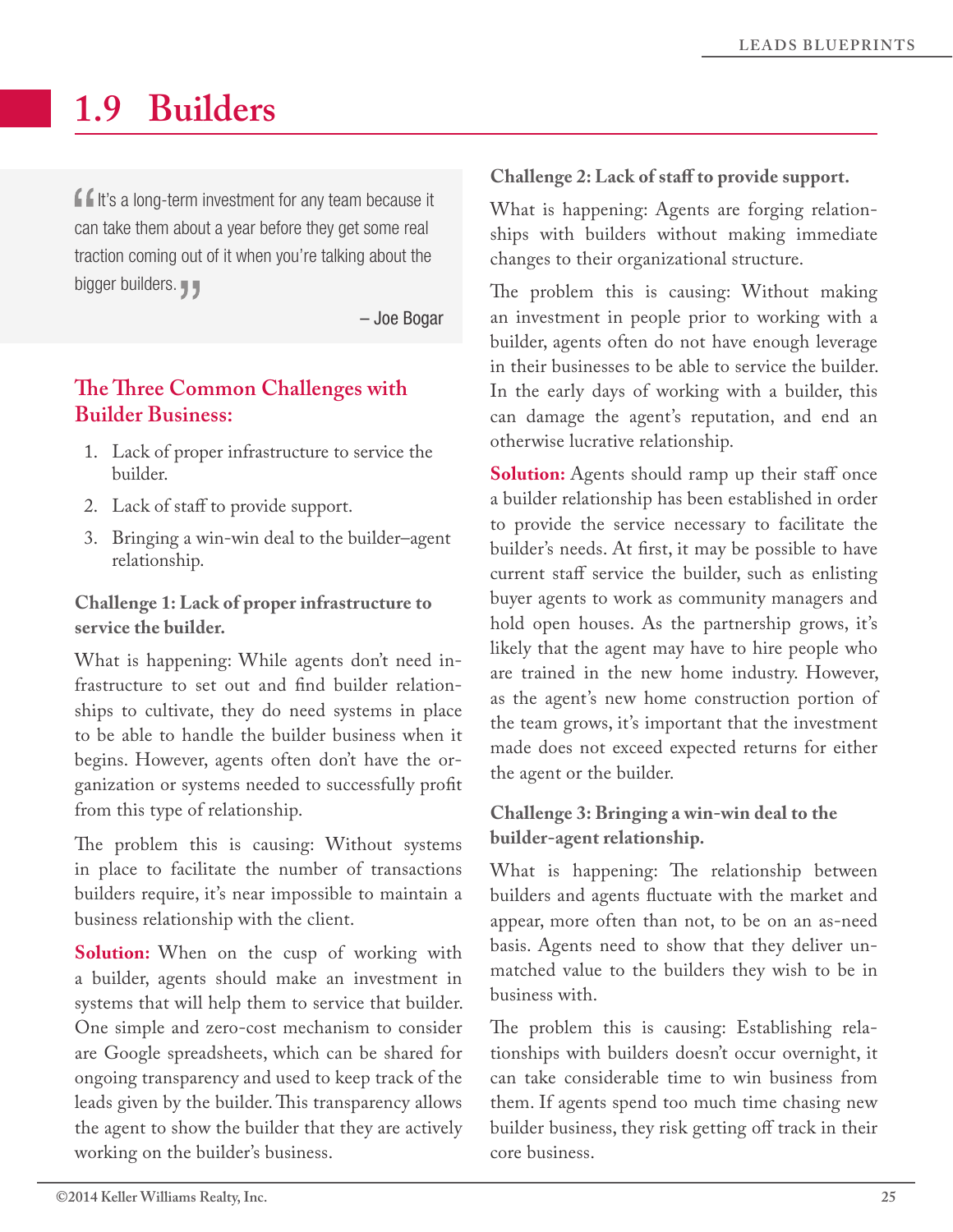Solution: It's not necessary to find the biggest builder in order to have a successful agent–builder relationship. Instead, agents that successfully partner with builders tend to require the following criteria: (1) the builder has a good product, (2) they have the desire to be successful, and (3) they are currently struggling due to issues on the business side.

# **Te Seven Common Opportunities with Builder Business:**

- 1. Easy to fnd.
- 2. Gain business before building your business.
- 3. Create marketing plans around data collection.
- 4. Take sales and marketing off of their plate and let them build.
- 5. Bring business to builders.
- 6. Establish future farm areas.
- 7. Bring decision based on MLS data.

#### **Opportunity 1: Easy to fnd.**

Agents can lead generate for builders through a variety of prospecting methods. For instance, some identify communities that have good turnover and then work backward to establish relationships with the builders within those communities. Good builders know their market backward and forward, so it's important for any agent looking to work with them to do their homework. Agents who

**If** It's not necessary to go after the biggest builder out there. Instead, identify a couple of communities just like you're farming a traditional business. Then start building a relationship with that community representative or the builder directly. If you look at it as putting in your time and building a relationship, it's not as hard as it sounds.

– Brian Thomas

learn the language of the new home construction industry, the unique issues builders face, and what's important to them are better prepared to enter into a mutually benefcial relationship.

#### **Opportunity 2: Gain business before building your business.**

Agents don't have to have the necessary infrastructure in place when they go out and attract initial builder business. Instead, an agent can fnd builders, learn what they need, and lay out a plan of how they will service that need in a relationship. The infrastructure and leverage pieces within the agent's business are only necessary once the agent takes on the builder's business.

#### **Opportunity 3: Create marketing plans around data collection.**

Builders may struggle behind the scenes with the business aspects of their companies, such as lead follow-up, marketing, contracts, and client services. Agents who show they can run these aspects of the business better than the builders, allowing their counterparts to simply focus on building great properties, are primed to forge key partnerships.

#### **Opportunity 4: Take sales and marketing of of their plate and let them build.**

The new home construction industry has a language of its own, which an agent needs to be savvy about if they are interested in obtaining builder business. To do so, agents must have a builder-specifc listing presentation that shows why it makes sense economically for the builder to enter into a partnership. Agents can take over tasks like becoming their on-site community managers, improving their product against competitors, and helping them to market and sell the homes.

#### **Opportunity 5: Bring business to builders.**

When it comes to research that will improve their product offerings, builders are typically open to receiving help. Agents who help fnd opportunities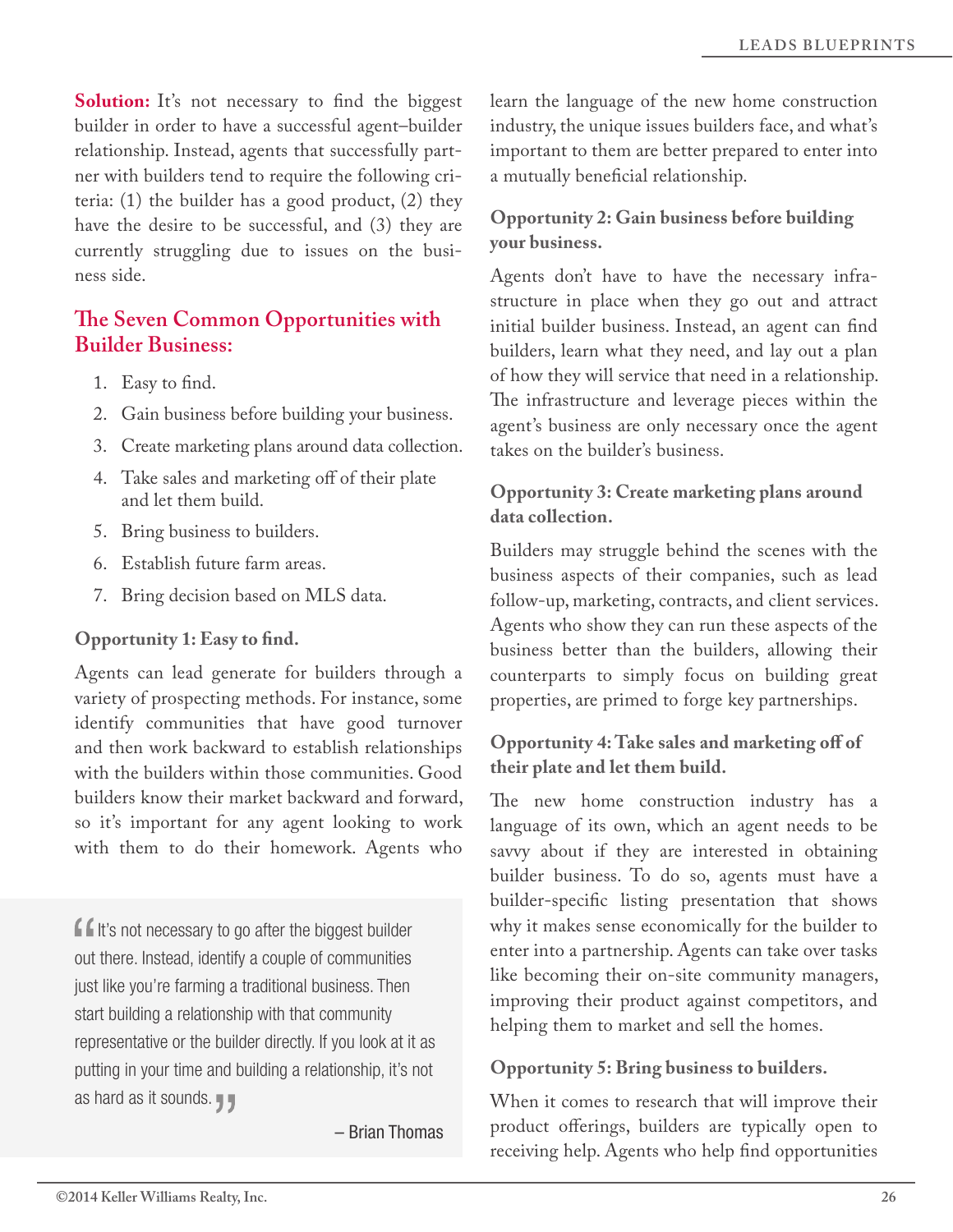for builders, such as identifying available lots in subdivisions and raw land in high-growth areas, can wedge themselves into a relationship with builders. In return for bringing these prospects to the builder's attention, the agent can work out a deal that guarantees they list and sell the new home or homes that will be built on the lot. Agents can sell those homes/lots through premarketing and preconstruction plans to cement their value to builders for an ongoing relationship.

#### **Opportunity 6: Establish future farm areas.**

The majority of home builders don't have a plan in place to stay in touch with clients after closing. Agents can capitalize on this gap in the marketplace by having a long-term plan to farm, connect, and develop relationships with the buyers who

purchased new home construction for future repeat business. Every new home sale has the potential to translate into a future relationship with a resident within a future farm area.

#### **Opportunity 7: Bring decision based on MLS data.**

Some builders don't use adequate data to make decisions on what and where they build their homes. Agents can become a valuable resource by providing builders with a monthly update on what's selling in the current market beyond the standard pricing and size details. Agents have the ability to look at the MLS and determine amenity and design data that can infuence a builder's construction decisions, which can make the diference between a sale and a nonsale.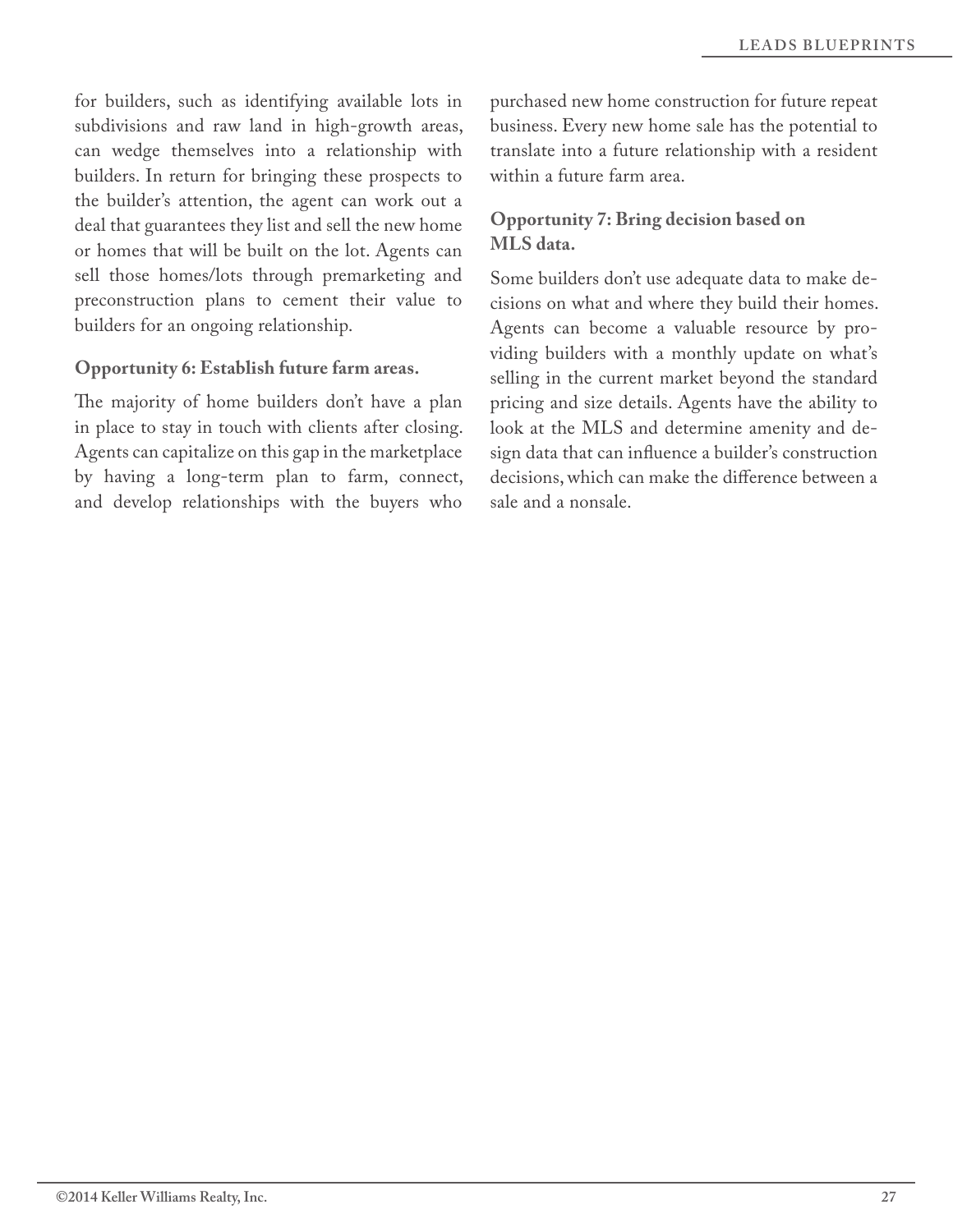# **1.10 Institutional Buyers**

**f** You have to be prepared for when the opportunity comes. It's all about relationships and creating those relationships at whatever level. You want people to know you, like you, and trust you.

– Tom Daves

# **Te Five Common Challenges with Institutional Buyers:**

- 1. Improving market means fewer investment opportunities.
- 2. Time and lack of loyalty.
- 3. A strategy to obtain the property in high competition.
- 4. Some agents don't feel comfortable with investing.
- 5. Nonemotional clients.

#### **Challenge 1: Improving market means fewer investment opportunities.**

What is happening: Institutional buyers were interested in acquiring bank-owned REO properties and distressed units. However, as the market continues to improve around the country, decreasing distressed inventory and rising prices are causing homes to move outside the purchasing criteria set by larger institutional investors.

The problem this is causing: The decrease in available properties meeting the set investment criteria has caused large investor companies like Blackstone to dramatically decrease the amount of properties they acquire. As these institutional clients move away from home purchasing strategies, many real estate businesses who were servicing them are fnding they need to shift to a more traditional business model.

**Solution:** When an agent sees that institutional purchasing in their area is beginning to dry up, they can stay ahead of the curve by moving their focus to building their traditional business while keeping an eye on the next big institutional opportunity. This means staying in touch with contacts at large investment buying frms in order to be on the inside track in case these institutional investors decide to sell off their inventory. If these homes are sold down the road, institutional investors will once again fnd themselves in need of reputable agents to help them do so.

#### **Challenge 2: Time and lack of loyalty.**

What is happening: Working with institutional investors is time consuming for agents. Despite the time required of an agent to fnd properties that meet the investor's criteria, investors are focused on performance and their return on investment rather than on building loyalty via a partnership with the agent. Because investors are aware of the large amount of business they are bringing to the table for the agent, while they are unconcerned about the costs agents need to front in order to service them, expectations of both the investors and agents are often misaligned. Both consider themselves to be the client in the relationship.

The problem this is causing: In order to meet the demands of their clients, agents often add costly leverage to their businesses that are investorspecifc, such as appraisers and feld representatives who only research and inspect the possible properties to determine if they ft the investment criteria given. Once an investor decides to cut ties, agents have to fnd other places in their company for those employees, or risk losing talent.

**Solution:** Top agents always lead their businesses with revenue. When institutional buyers revise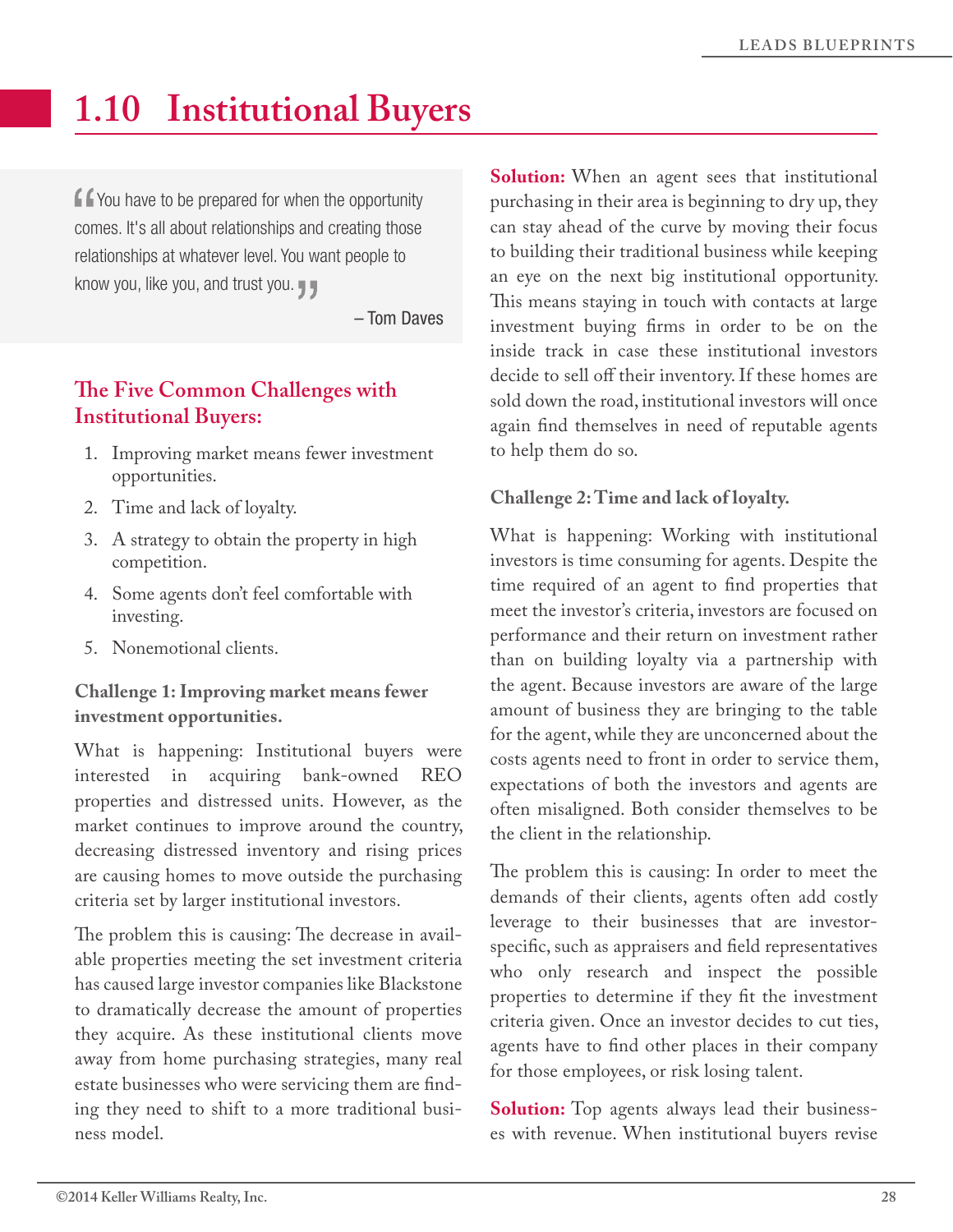their investment strategy and move away from purchasing in a particular market, agents often fnd themselves needing to alter their own strategies as well. This may result in helping staff that were initially hired to ensure the agent had the infrastructure in place to service the institutional investor to fnd other opportunities if the agent cannot continue to support the larger team structure.

**Challenge 3: A strategy to obtain the property in high competition.**

What is happening: With low inventory comes high competition. Agents are struggling to fnd products that meet their clients' needs and are fghting for what's left of the distressed inventory.

The problem this is causing: A lot of the larger institutional investors have dramatically dropped off their purchasing.

**Solution:** Identify the basic need of the institutional investor. Once the agent has identifed what the investor's intended purpose is for the property, they may be able to pinpoint real estate that wasn't initially in the consideration set. For instance, the agent may be able to fnd the right inventory by broadening the parameters of a geographic area.

#### **Challenge 4: Some agents don't feel comfortable with investing.**

What is happening: In order to work with institutional investors, agents need to be able to speak their language and personally be comfortable with investing.

The problem this is causing: Agents who are not familiar with investing are struggling to work with these large buyers because they approach home purchasing diferently than a traditional client. The rationale of investors is often misunderstood because agents tend to think that investors are more attached to the home than the rate of return, when this is typically not the case.

**Solution:** Agents who educate themselves on the ins and outs of investing in real estate will be better positioned to handle investor clients. Here at KellerINK, we offer three top-notch books on real estate investing: *Te Millionaire Real Estate Investor*, *HOLD*, and *FLIP*. After familiarizing themselves with the basics of investing, agents can learn through experience by working with smaller investor groups. Small investments provides experience and "learn as you go" education.

#### **Challenge 5: Nonemotional clients.**

What is happening: Institutional investors are all about the bottom line, and have a reputation for being "nonemotional" during the home-buying process.

The problem this is causing: For investors, the purchasing decision is all about the rate of return on the property. If a home fails to meet the investor's parameters during the home-buying process, the investor may choose to walk away from the deal. Clients on the other end of the agreement, who have prepared to move and have possibly even purchased a new home, may fnd themselves receiving the short end of the stick. This leads to some tough conversations for agents.

**Solution:** Agents are best suited to be up-front about the process of working with an institutional buyer when interacting with potential sellers for the deal. By doing so, they can better manage the expectations of everyone involved in the investment sales process.

# **Te Five Common Opportunities with Institutional Buyers:**

- 1. Use current lead generation activities to fnd homes for investors.
- 2. Market for unlisted homes that may ft investor criteria.
- 3. Build niche teams for a small market that can be dominated.
- 4. Single, consistent source for multiple transactions.
- 5. Coinvest and gain profts.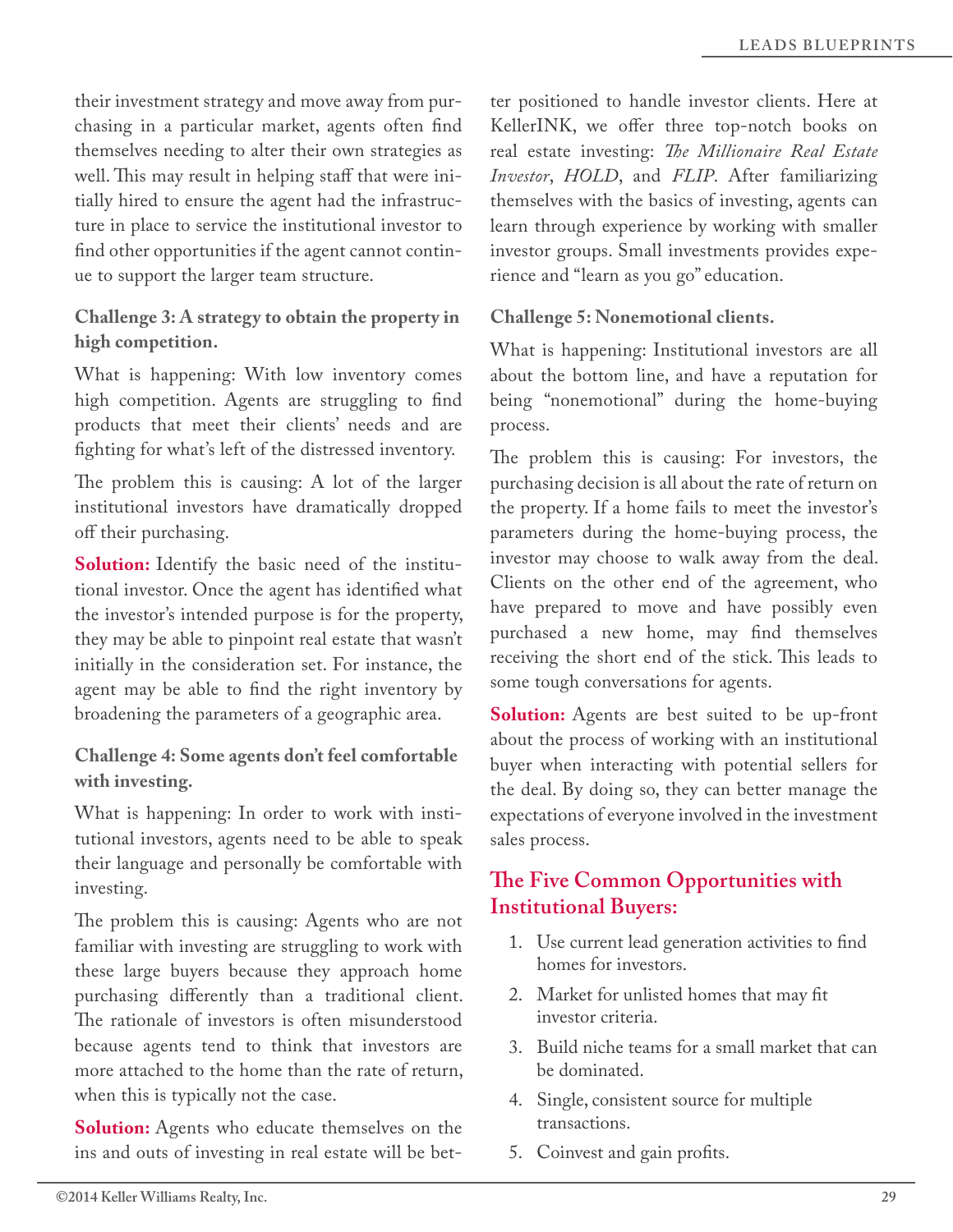#### **Opportunity 1: Use current lead generation activities to fnd homes for investors.**

When lead generating, agents can capitalize on their relationship with an institutional investor to build their own business. By keeping in mind their investor's criteria, an agent can keep a lookout for sellers to represent or new listings that hit the MLS for potential homes they'd be interested in.

**Opportunity 2: Market for unlisted homes that may ft investor criteria.** 

Agents can market a "cash for homes" message to areas with homes that may ft their investor's criteria, giving agents the opportunity to fnd homes that are not yet listed. This tactic can work to the agent's advantage by providing twofold results: fnding properties for the investor and fnding potential listings. Agents can also message their investor's criteria to their sphere to fnd properties for their client.

**Opportunity 3: Build niche teams for a small market that can be dominated.** 

By working with institutional investors, agents can build niche wealth-building teams that serve all types of investor clients. Working with large

institutional investors can provide a platform for agents to market their services to other types of investors—similar to how some agents use *Te Millionaire Real Estate Investor* to market themselves as real estate investing experts.

#### **Opportunity 4: Single, consistent source for multiple transactions.**

If agents still have the opportunity to work with institutional buyers, they can provide a regular source for bulk transactions. The same can be said for smaller investor clients. Agents only need a system to identify smart investment properties and willing investors with the necessary capital.

**Opportunity 5: Coinvest and gain profts.** 

If an agent is comfortable with investing and the concepts of return on investment and cash flow, there's an opportunity to work with clients as partners. By doing so, an agent can negotiate putting their commission or other money into the investment and share in the profts of the investments they've helped investors acquire. Agents who take the time to understand the pros and cons of investment opportunities are also in a stronger position to invest in their own properties and reap the rewards of their education.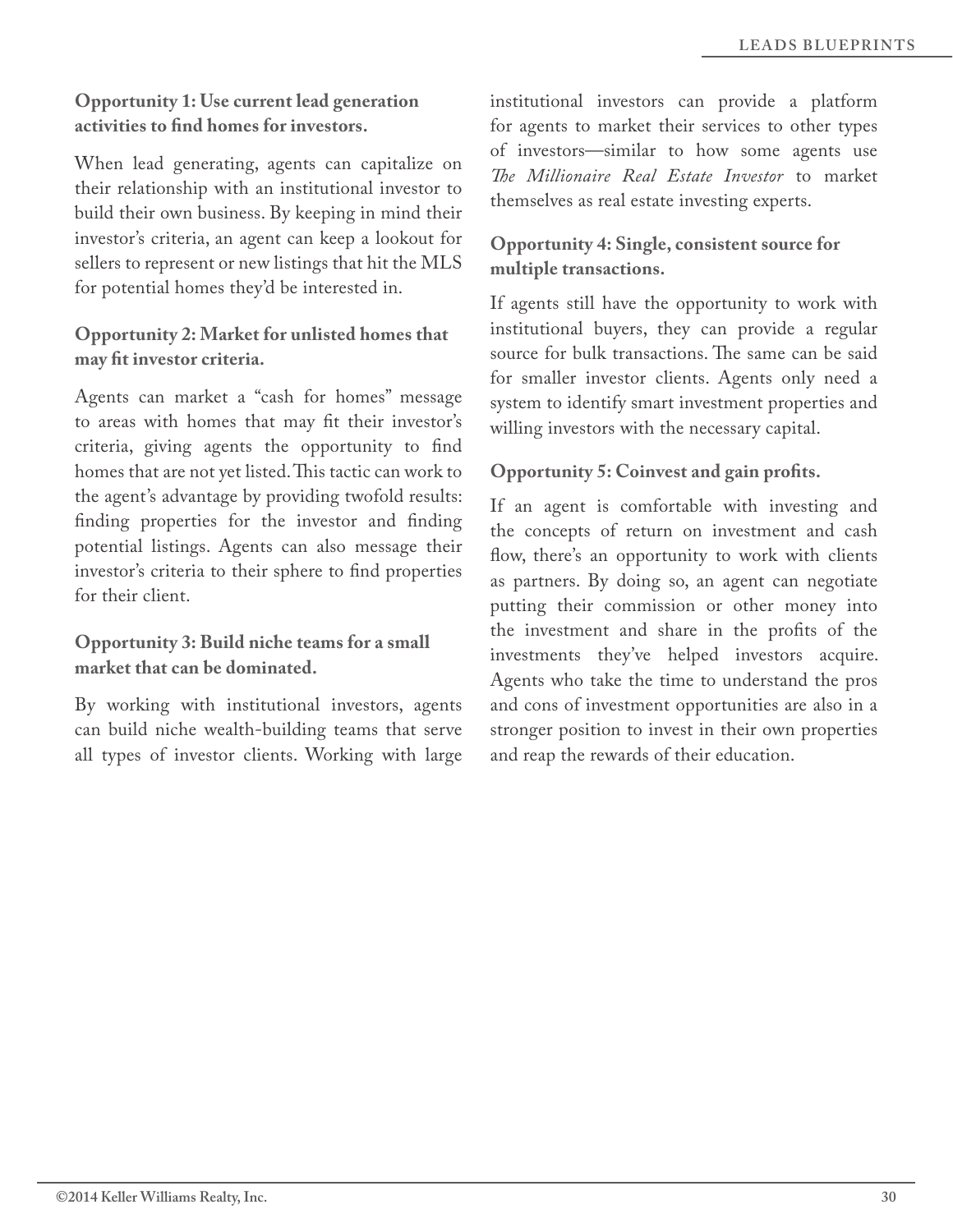# **1.11 Distressed Properties**

**f** we've enhanced what we were doing a couple years ago in the short sale world, which was going through our database and through our referral networks. What we're finding now is, in the short sale world, we are one of the few people that could complete those at a high level. Things have changed now; there's not a lot of people that want to do them, but we're also fighting for a much smaller piece of the pie in the short sale side of our market. **J** 

– Kevin Kauffman

# **Te Five Common Challenges with Distressed Properties**

- 1. Declining distressed inventory.
- 2. High cost, low proftability.
- 3. Low closing rate.
- 4. Infrastructure to support that business.
- 5. Forgetting your traditional business.

#### **Challenge 1: Declining distressed inventory.**

What is happening: The market is shifting and the number of distressed properties available has decreased dramatically. With the exception of a few hold-out markets, real estate owned (REO) and short sale listing opportunities are drying up across the United States.

The problem this is causing: REO and short sale agents are fnding themselves needing to adapt to the market. To do so, they are reverting back to feeding the traditional side of their business with the customers they aided during the down market and are employing more traditional lead generation tactics like farming.

**Solution:** Agents that take an honest look at their market and acknowledge where it is headed are better prepared to make necessary changes to their business in a timely fashion. This requires an eye on prices and distressed inventory on a weekly basis and taking note of other relevant trends moving the data in one direction or another. When a market shift is apparent, these agents ft their lead generation tactics and their organization structure around the path their business will take to align with current market needs.

#### **Challenge 2: High cost, low proftability.**

What is happening: Working with distressed property requires a substantial amount of time, money, and resources to run at a high level, leaving little room for proft.

The problem this is causing: With distressed inventory decreasing, larger distressed teams are needing to reevaluate their business structures and models.

**Solution:** Top agents recognize that different markets call for a ramp up or a contraction of resources. Varying market conditions rarely require the same resources or organizational needs. However, agents that hire for talent rather than for a specifc position have an easier time moving their staff into roles that suit their current needs.

#### **Challenge 3: Low closing rate.**

What is happening: In short sales, there's a low rate of distressed properties that are closing. Most markets have shifted away from them; however, they have started to come back in a few markets. Agents are having to relearn critical short sale skills to increase their closing rates.

The problem this is causing: With a low closing rate and a lack of skills, it's hard to maintain a short sale business.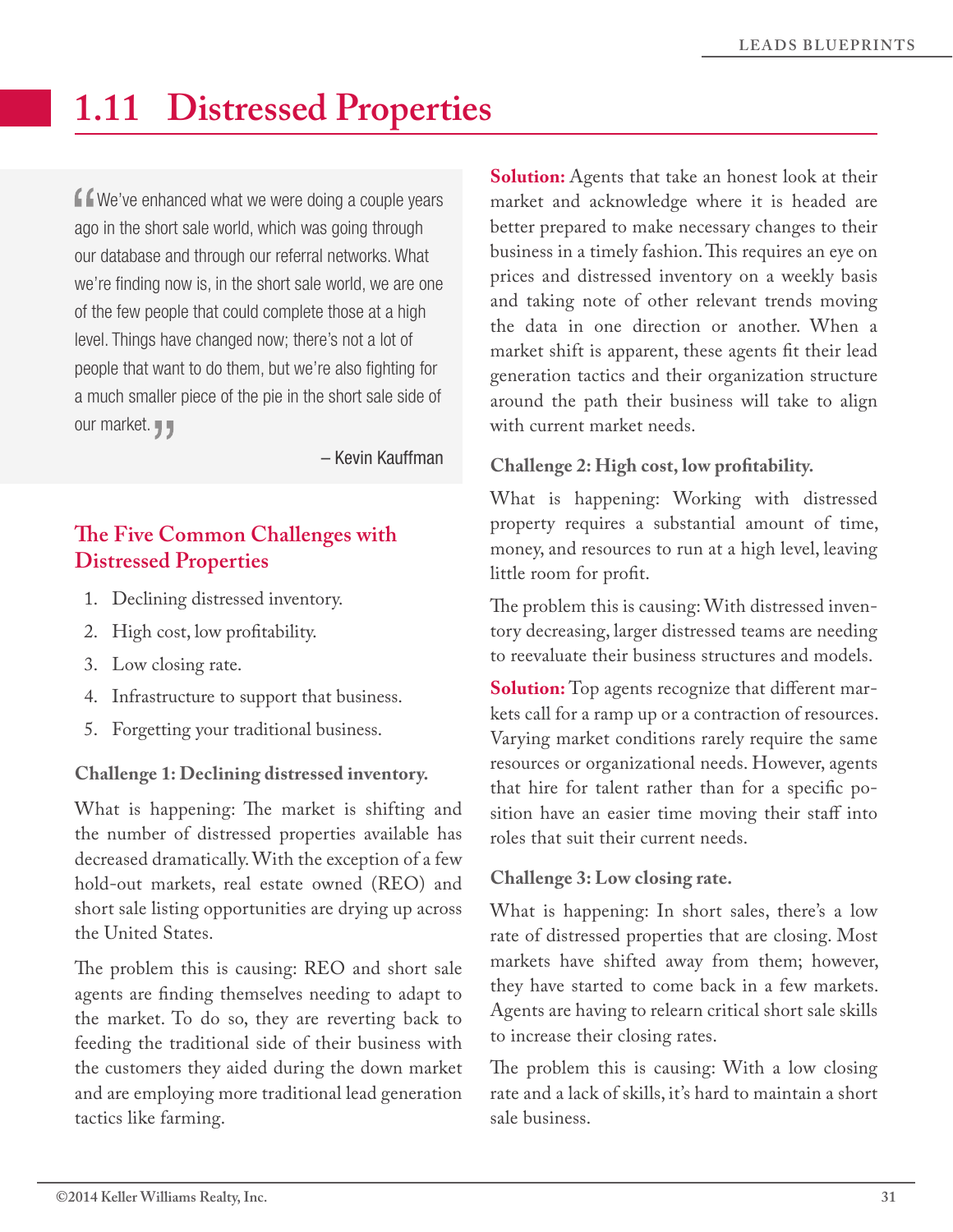**Solution:** When markets shift, agents sometimes need to shift in response to maintain their current or desired trajectory. Top agents fnd themselves prospecting for business and moving away from targeting a specifc type of business, such as short sales or other distressed inventory deals. Most agents involved in the distressed market will beneft greatly from focusing on re-building or bolstering their traditional businesses by interacting with potential buyers and sellers through prospecting methods.

#### **Challenge 4: Infrastructure to support that business.**

What is happening: Handling short sale properties can require method specifc leverage to sell at a high level. Many agents let their distressed-specifc team members go when the market began improving and they could no longer justify the expense of retaining them. With short sales making a small comeback in some markets, it seems that most agents are missing the leverage they had when they last sold them.

The problem this is causing: Without proper leverage, closing a short sale is a difficult, time-consuming task. Because of this, close rates have been dropping.

**Solution:** Similar to the solution discussed in Challenge 2, agents are in a better position in a changing market when they hire for talent instead of hiring for a specifc position. By doing so, they are able to utilize talent to fll gaps in their organization when they arise, no matter the need.

#### **Challenge 5: Forgetting your traditional business.**

What is happening: The REO market eventually will die out—if it hasn't already. Some agents are looking to squeeze out what's left of the REO market instead of looking to shift their business to a traditional model.

The problem this is causing: Agents that continue to put all their real estate eggs in this basket risk a declining business if they don't begin to put some emphasis on traditional buyers and sellers. By not committing to making necessary adjustments, agents fnd themselves with limited distressed property opportunities and a traditional business that may continue to dry up.

**Solution:** The first step for shifting an agent's business back to a traditional model may be calling up past clients and consumers they've worked with during the past few years to remind them that the agent is still in the business. They can also utilize their remaining distressed listings as an opportunity to market themselves and feed their database with sign calls. Once the agent has their database in order and contacts in place, they should cement key relationships and begin utilizing a direct mail and cold-call program to source their database for business. An agent should then consider reevaluating the talent needs on their team. While some positions for a distressed business translate well to a traditional business model, agents may fnd others are no longer necessary and will need to determine how to restructure their team to service their current clients.

# **Te Tree Common Opportunities with Distressed Properties**

- 1. Stay in relationships with banks.
- 2. Be watching out for the next distressed cycle.
- 3. Little opportunity means little competition.

#### **Opportunity 1: Stay in relationship with banks.**

Keeping in relationship with banks may allow agents to win remaining business amid low competition, and it will put them in prime position to get a jump-start the next time a distressed market comes around.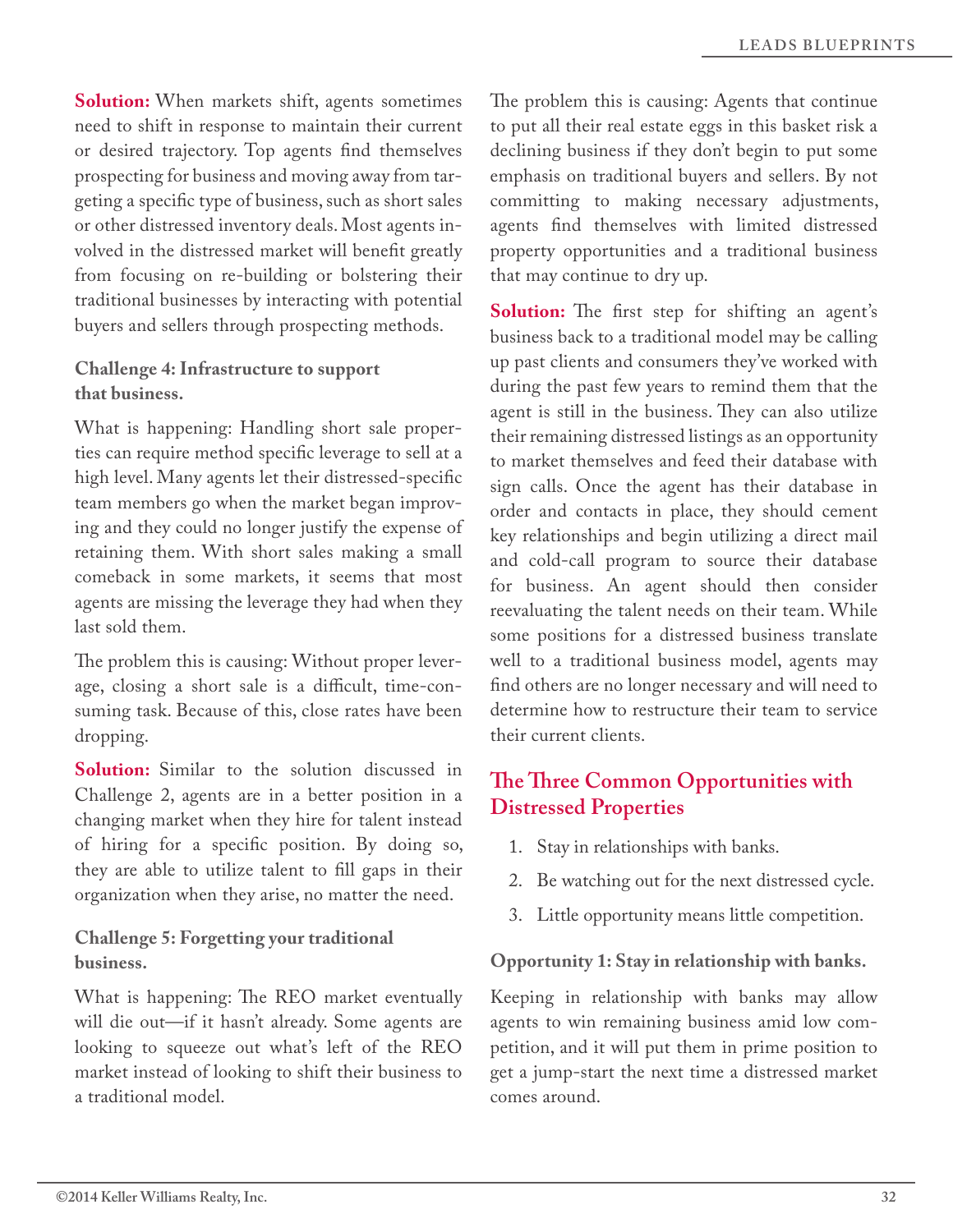#### **Opportunity 2: Be watching out for the next distressed cycle.**

Distressed properties come in cycles, albeit long ones. Because there was so much distressed property in a lot of major markets during the recession, some banks had to withhold distressed inventory from the market. In some markets, there's an opportunity to take on that inventory as prices begin to rise.

## **Opportunity 3: Little opportunity means little competition.**

Overall, the distressed market looks bleak, meaning there's waning competition for what's left of the inventory. Agents who are committed to working with distressed property will fnd it easier to grab what's left of the inventory as other agents shift their businesses away from the model.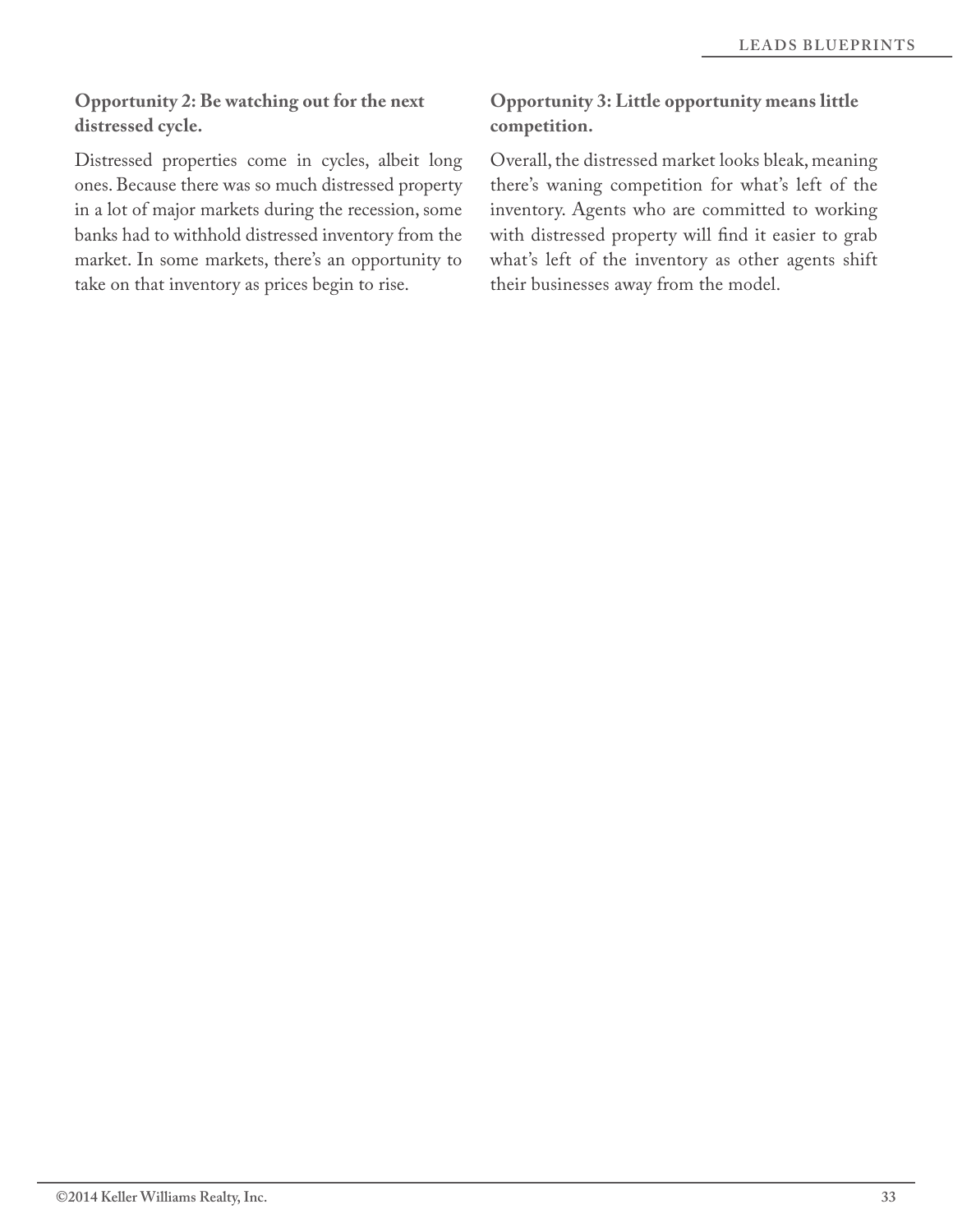# Listings Blueprints

A Snapshot of How Agents Are Working with Buyers and Sellers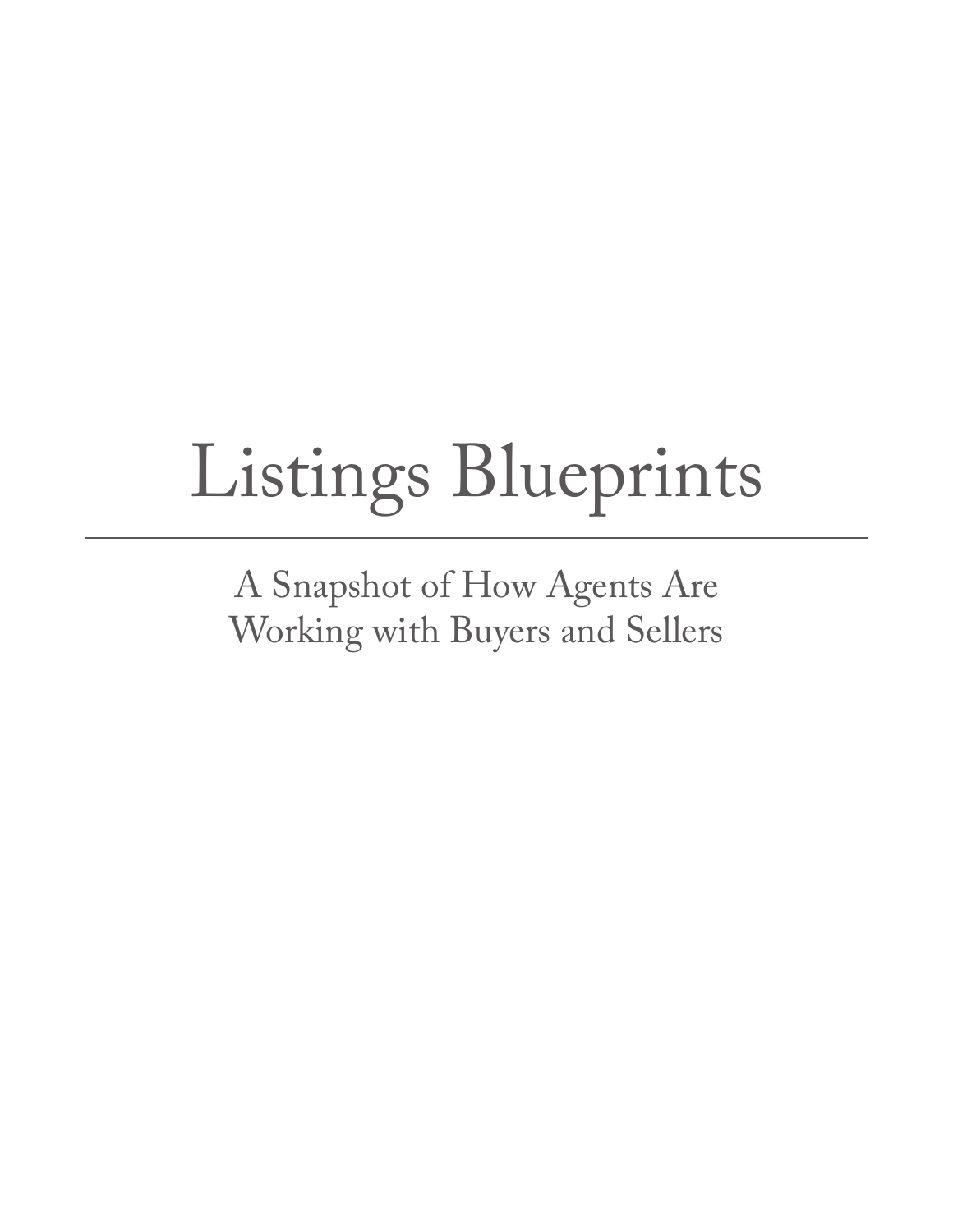# **2.1 Introduction**

In the second of our three-part series of Three L Blueprints, we dive into the challenges and opportunities of listings. This section is broken out into two key areas: buyers and sellers.

Each present their own unique challenges and opportunities for agents in a market that is struggling to hold an identity. While a lot of what agents experience with buyers and sellers is dependent upon the market of the moment, advances in technology and the subsequent availability of information to consumers has led to new challenges for agents.

Our hope is that our preliminary fndings can help agents gain an understanding of how to focus their energy so that they can reap the highest rewards for their efforts.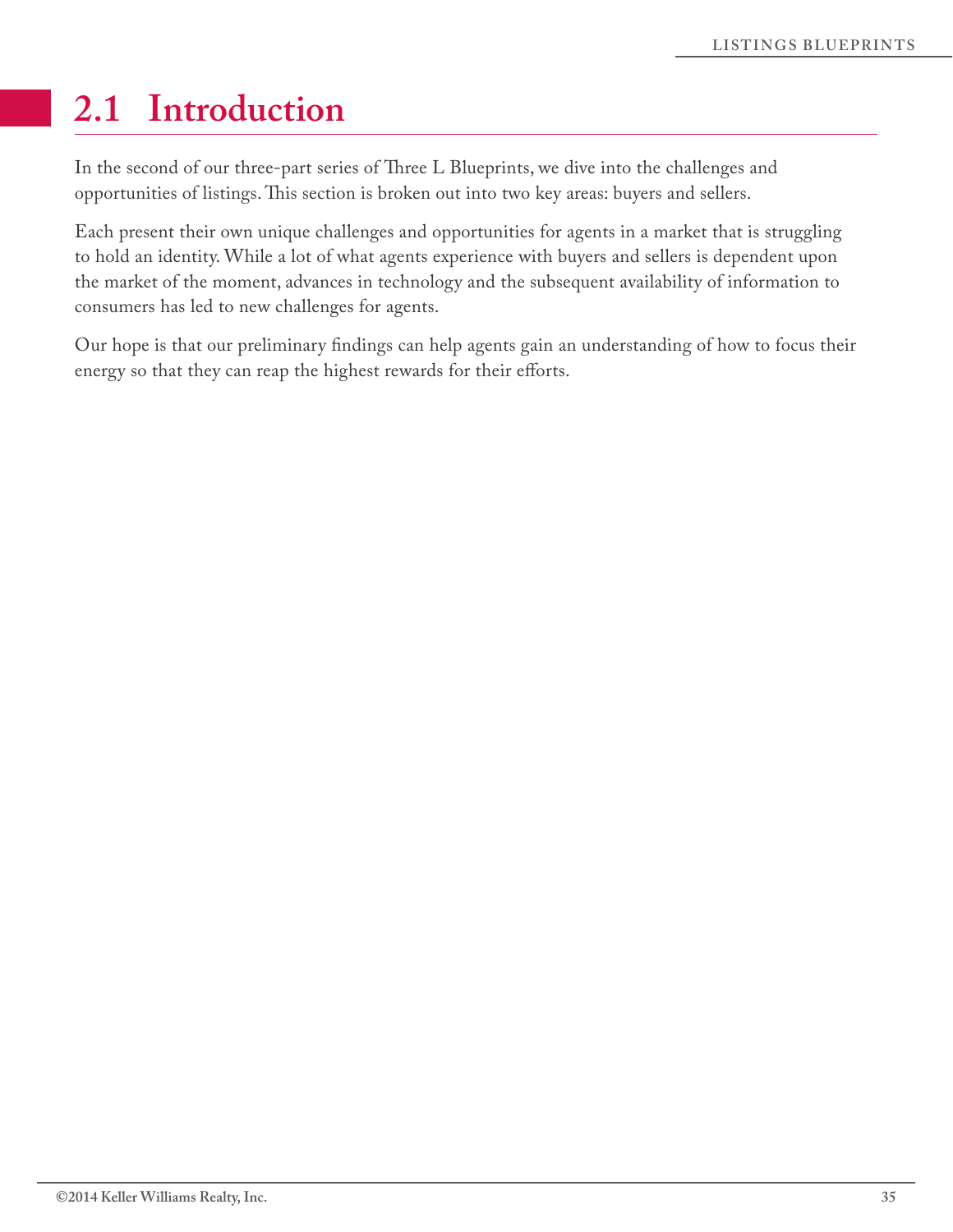# **2.2 Buyers**

**f f** The agent's challenge is they're not crystal clear on their criteria for 'A' buyers, 'B' buyers, and 'C' buyers in today's market. It's still who is ready, willing, and able. What they don't realize is ready, willing and able changes per market.

– Dru Lee

# **Te Six Common Challenges with Buyers:**

- 1. Setting market expectations for buyers.
- 2. Buyers do not have the right mindset for the buying process.
- 3. Chasing too many buyers instead of working exclusively with prequalifed buyers.
- 4. Low buyer consultation skills and systems.
- 5. Hiring buyer agents with low or no "D."
- 6. Low team standards.

#### **Challenge 1: Setting market expectations for buyers.**

What is happening: Buyers are coming to agents with unrealistic expectations about what the market holds for them. What they want is diferent than what they qualify for, and what they can have is diferent than what they want. When they are finding it difficult to compete for and find homes, buyers sometimes drop their agents and give up on the market.

The problem this is causing: Agents are having a hard time retaining their buyer clients who have "champagne taste on a beer budget," or buyers that don't have the right mindset around the process that this market demands.

**Solution:** Agents should set expectations with their buyer clients from the get-go. Setting expectations helps prepare buyer clients for the best and worstcase scenarios, and can be used to gauge the seriousness of the buyer client. While setting expectations, encouraging a buyer client to sign a buyer agency can show an agent's dedication to working in partnership to fnd the best possible property for the buyer, and can protect the agent from uncommitted clients.

#### **Challenge 2: Buyers do not have the right mindset for the buying process.**

What is happening: Buyers often have misconceptions from the early stages of working with an agent about what the agent can do for them and what the market will allow them to do. A fast-moving market often forces buyers to purchase homes at or above asking price. This scenario can be difficult for buyers to swallow because they sometimes feel like they aren't getting a good deal. Clients not willing to face those conditions set by the market are not mentally prepared to have their offers rejected on multiple homes before one is accepted.

The problem this is causing: It's difficult for agents to satisfy their buyer's expectations when the client doesn't have the right mindset. Some agents struggle with preparing their clients for a higher-priced market and assuaging their worries of purchasing a home that doesn't appraise for the same value as the accepted offer. This creates an uneasy relationship between the two parties.

**Solution:** Similar to Challenge 1, agents can help set client expectations from the get-go by explaining what the current market is like and preparing a buyer for the sales environment they are entering. With so many buyers entering the market, agents should be selective about who they work with, favoring prequalifed buyers and buyers who sign buyer agency agreements over other potential clients.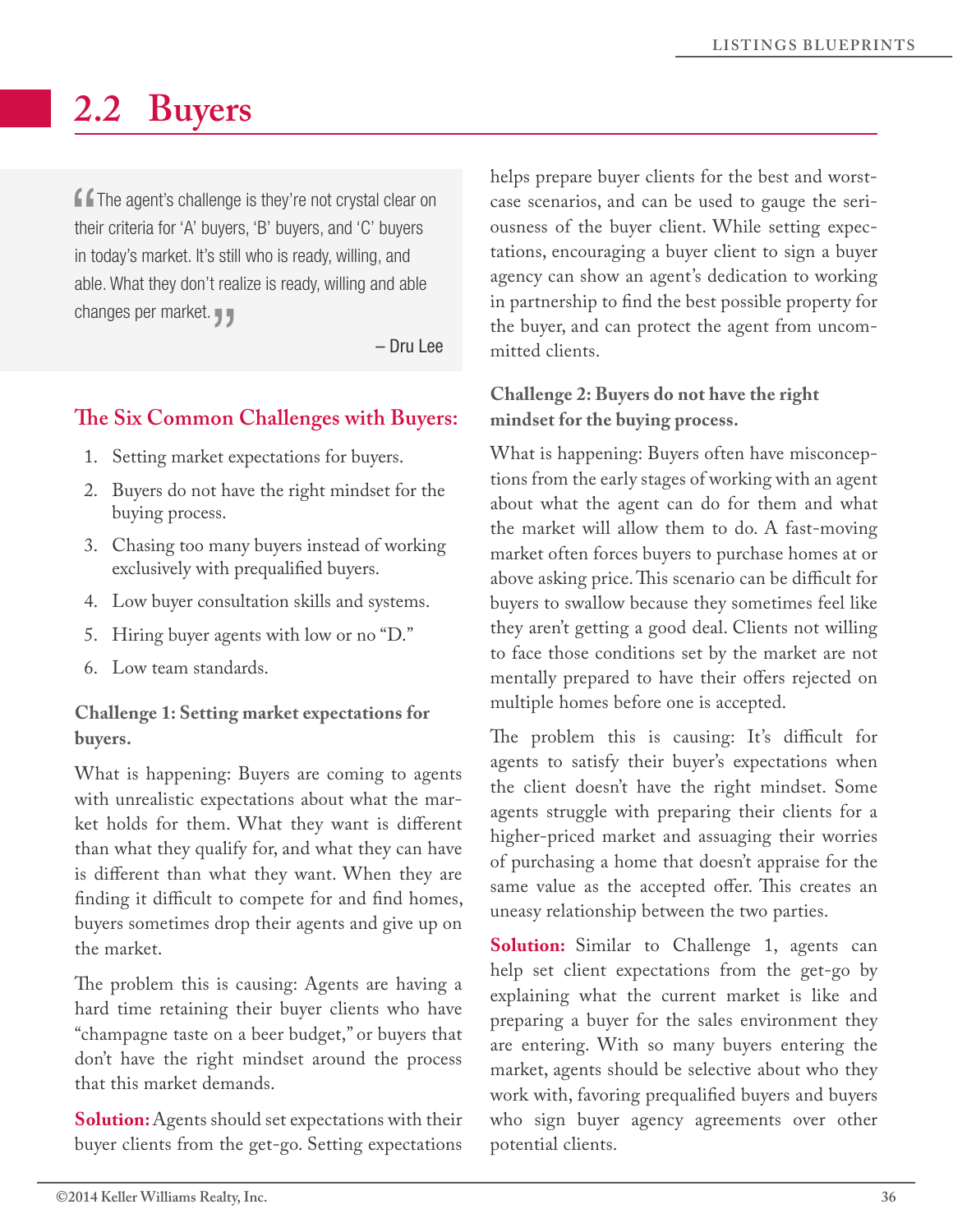#### **Challenge 3: Chasing too many buyers instead of working exclusively with prequalifed buyers.**

What is happening: Agents are falling down rabbit holes with uncommitted buyers instead of focusing on well-qualifed buyers that are prepared to face the market.

The problem this is causing: Chasing unqualified buyers in the current market can mean spending excessive time on a single client, taking time away from buyer agents that could be used on businessbuilding activities.

**Solution:** By categorizing their potential clients, agents can avoid losing valuable time with uncommitted buyers by being picky about who they choose to work with. Buyers who are willing to become prequalifed and sign a buyer agency agreement should be more valued than those who do not. This means asking buyers up front to take the extra steps on their end to prequalify and sign a buyer agency agreement.

**Challenge 4: Low buyer consultation skills and systems.**

What is happening: Many agents have not refned their buyer consultations to include a list of deliverables, and are having a hard time relaying the value they bring to the home-buying process to their clients.

The problem this is causing: In the heat of the market, buyers who don't have a sense of the value agents bring to the table are difficult to retain, and are unlikely to become sources of future business. Without a signed agreement, the agent is left unprotected when one of their clients is unhappy with the market or doesn't have an accurate sense of the value of the agent and decides to work with a competitor.

**Solution:** Agents that provide a checklist of deliverables to their clients are best suited to deliver outstanding service to their buyer clients. Having an open line of communication, keeping clients upto-date on market conditions, and holding a weekly phone call with buyer clients on where they are in the home-buying process is crucial to providing a good customer experience, which can later lead to additional business opportunities. These agents know that they are supplying a worthy service, so they understand the importance of the signed buyer agency for the relationship and practice their scripts explaining why signing one is benefcial for the buyer. If a buyer declines to sign it, the agent can decline to spend more time with the buyer and instead focus on another possible client.

### **Challenge 5: Hiring buyer agents with low or no "D."**

What is happening: Agents are not following their own standards and are hiring too quickly, instead of making sure their hires are a good ft for their business. Most often, this takes the shape of hiring buyer agents with low drive and aggression, and high sociability.

The problem this is causing: Without a moderate amount of drive and aggression, buyer agents can get caught in social traps, where they spend too much time with a single buyer. This results in a negative impact on sales and overall team performance.

**Solution:** An agent should set a hiring standard for each position within their team and adhere to it. This requires not making any exceptions for hiring someone outside of the standards that have been set.

**Challenge 6: Low team standards.**

What is happening: Agents are not setting appropriate standards with who they hire and how they conduct business.

The problem this is causing: With low standards, agents often take the quickest road to hiring in order to relieve a pain point in their business instead of planning for the future and ensuring that the potential hire fts with the company's trajectory. In business transactions, a lack of standards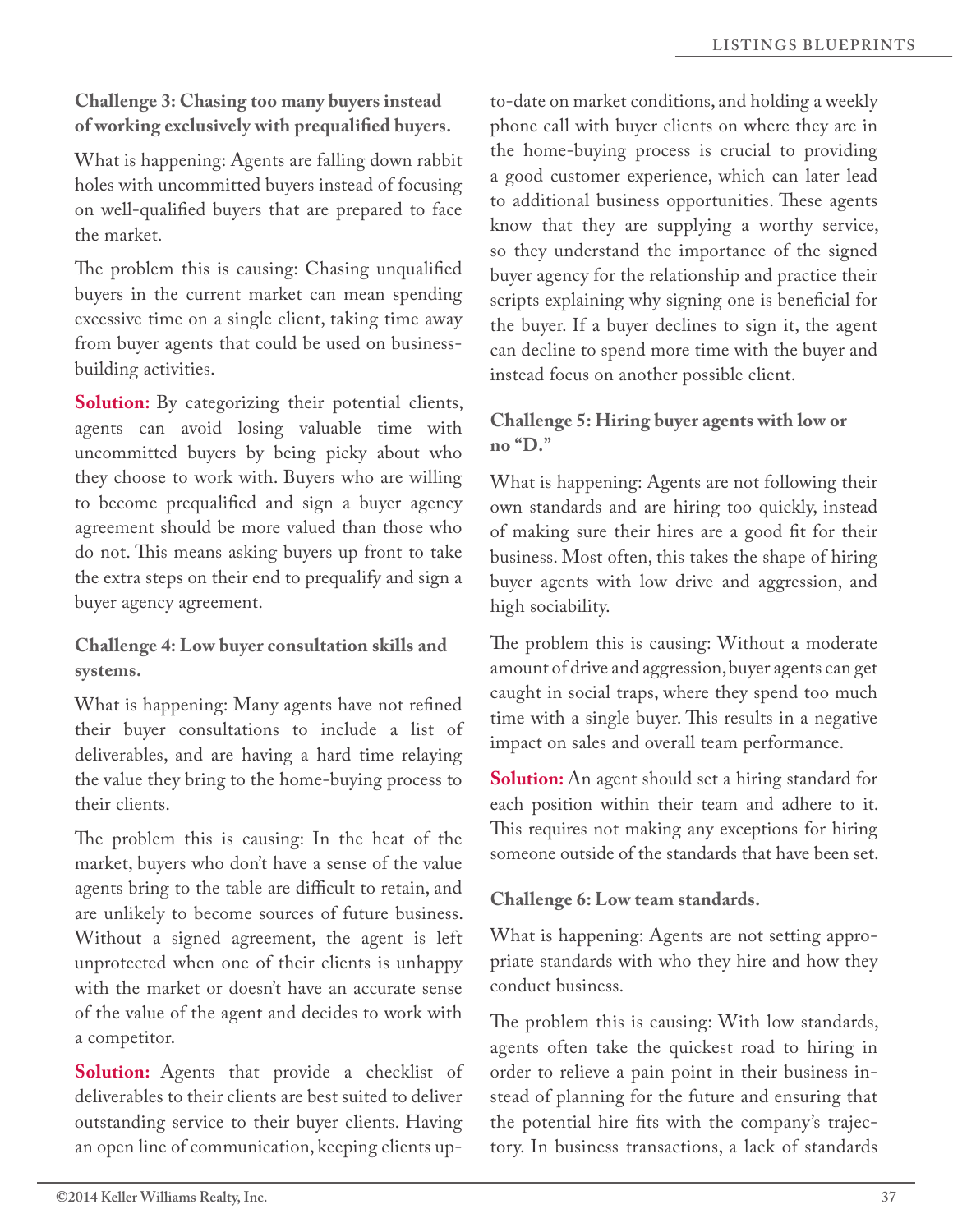means that employees don't utilize the same procedures for each client interaction they have. This causes transactions to take far longer to complete and afects the business' ability to operate at its highest level.

 Figure out what makes you different, what makes you better, and what's in it for the buyer.

– Rae Wayne

**Solution:** In order to hire the highest caliber of employee, an agent must recognize that the hiring process cannot happen overnight. In addition to the usual battery of behavioral and situational interview questions, top agents also skill test their applicants. For instance, agents can provide buyer scripts to a potential hire, give them time to learn and test them. If the applicant doesn't know them, then they will not uphold the team's standards and should not be hired. On the job, an agent should implement a consistent set of standards that each employee is expected to follow to ensure that the whole system operates properly.

# **Te Tree Opportunities with Buyers:**

- 1. Create value and cement relationships.
- 2. Create high standards with buyers.
- 3. Help buyers make better decisions.

### **Opportunity 1: Create value and cement relationships.**

Buyer agents are spending more time with their clients than usual due to the tight seller's market. This gives agents a great opportunity to cement relationships with their buyers and source them for repeat and referral business.

### **Opportunity 2: Create high standards with buyers.**

By creating high standards with the type of buyer an agent will work with, nailing down the buyer consultation by committing to consistently practicing the necessary scripts and dialogues, and planning on getting rid of most of the buyer leads that do not qualify as "A" buyers, an agent will have more buyer business than they know what to do with.

### **Opportunity 3: Help buyers make better decisions.**

If an agent has a clear understanding of their buyer's big why, they will be able to guide them through the buying process in a way that suits them individually. Too often, buyers lose sight of their big why because they get caught up in the hustlebustle of the market. Clarifying their reasoning for wanting to buy a home will help the agent to close the right deal faster and help the buyer feel like they have made a good decision.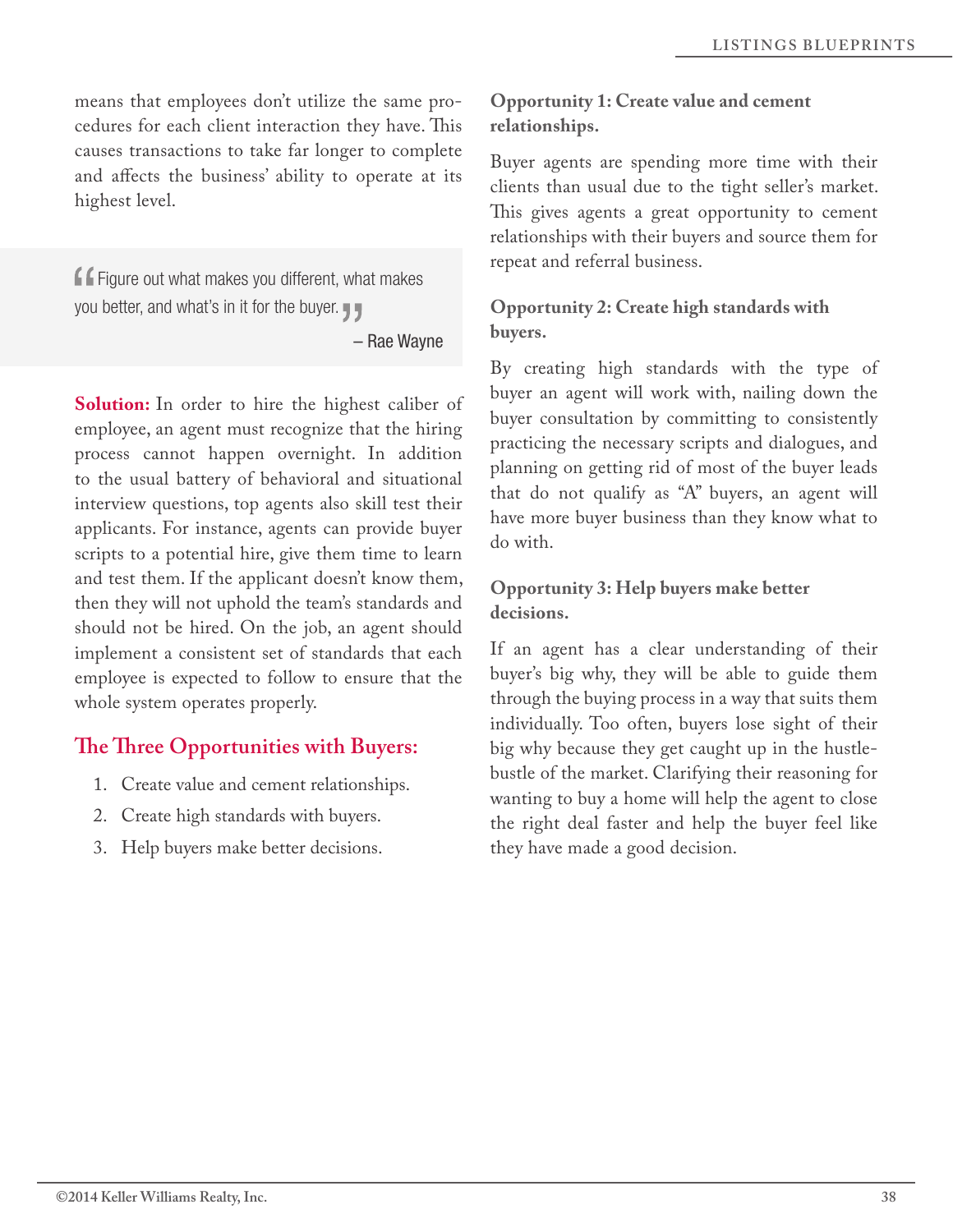# **2.3 Sellers**

 $\blacksquare$  The agents that really know their market, study it, and go in and talk to the consumer on a very high level about where their home should be priced will always get the commission check.  $\blacksquare$ 

– Dru Lee

# **Te Four Common Challenges with Sellers:**

- 1. Listings are selling too fast.
- 2. Markets are changing rapidly.
- 3. Questions about pricing are leading to overpriced homes.
- 4. More agents have entered the marketplace.

**Challenge 1: Listings are selling too fast.** 

What is happening: In some markets, homes are receiving offers the moment they hit the MLS.

The problem this is causing: With property listings selling at a brisk pace, agents are fnding themselves spread too thin, working on time-intensive activities such as reviewing multiple offers on individual listings and working with buyers for longer periods of time than usual. Sellers are fnding it difficult to find homes to move into, which makes closing transactions more challenging. This makes it difficult for agents in some markets to quickly close transactions and move on to additional business-building activities.

**Solution:** When homes are selling too fast, agents need to take advantage of the time before the home goes live on the MLS and after an offer is accepted. This means premarketing the home with "coming" soon" signage and utilizing "sold" signs to keep their presence prominent in the neighborhood. It also means following up with neighboring homes by sending "just sold" mailers and circle prospecting with telephone calls to share the news in order to raise awareness in the area. When a home sells before a seller has closed on a home to move into, the agent can educate them on several options that may help to alleviate some transaction difficulties they may face. For instance, sellers may have the choice of using a contingency offer where they only agree to sell their home if they have another home to purchase, a rent or leaseback agreement on their property for a set period of time while they fnd a new home, moving into temporary housing while they fnd a replacement, or investing in new construction in order to better align the sale timelines on both properties.

#### **Challenge 2: Markets are changing rapidly.**

What is happening: The market heats and cools on a hyperlocal level, while the national picture remains stagnant. The fluctuation of the market sends sellers mixed signals about what they should expect when entering the real estate market.

The problem this is causing: Some agents are using the wrong language at their listing appointments; they are setting and promising prices that are not reflective of a changing market. Then they find that they have to backtrack when the home doesn't receive the multiple offers the seller expected or they have not prepared the seller for a possible price reduction.

**Solution:** Studying market data on a weekly basis is a best practice that would serve all agents well. Keeping up to date on statistics such as days on market, month's supply, and price per square foot in a particular area show momentum, so the agent can better anticipate where the market is heading and the pace of its trajectory. Hyperlocal expertise,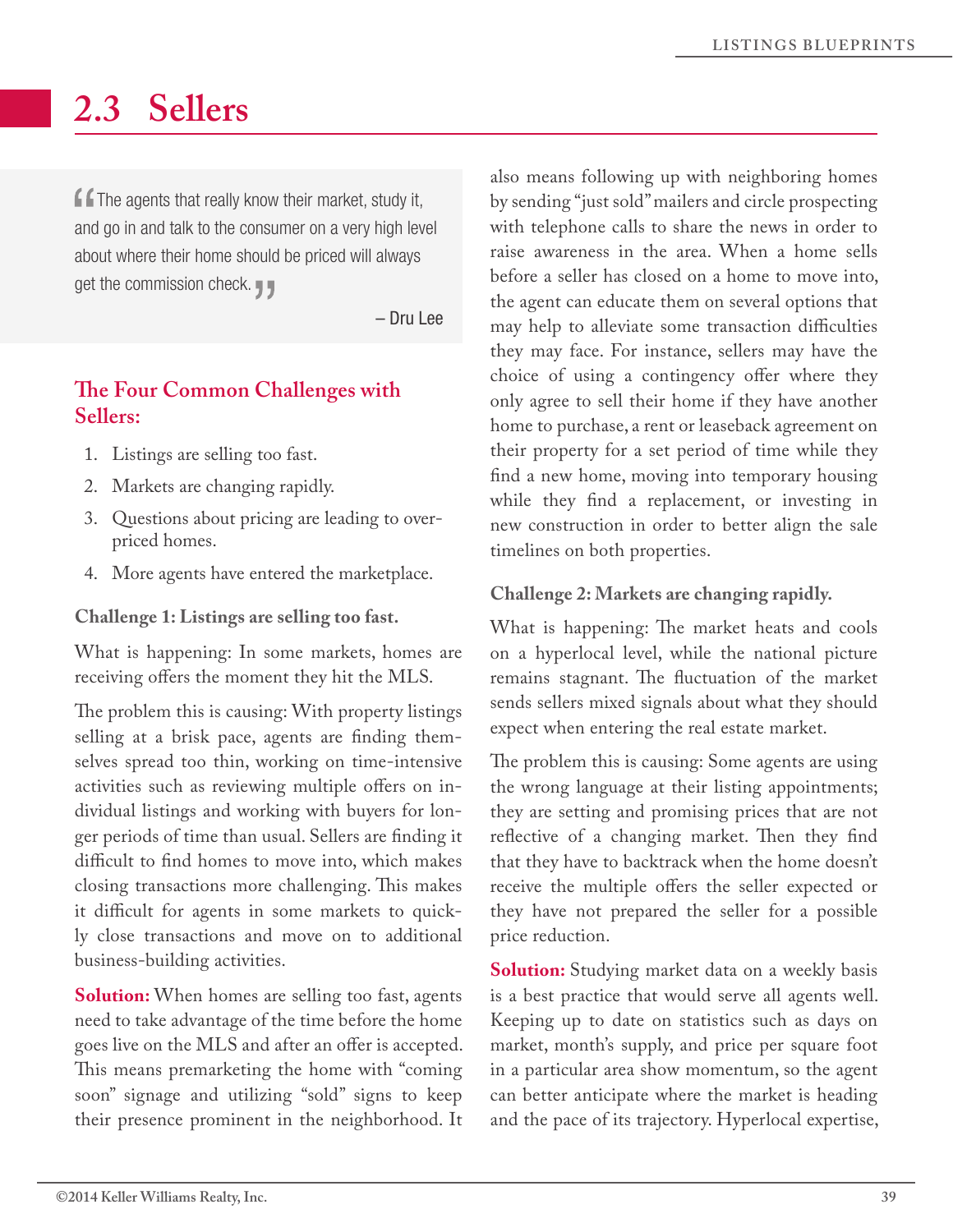such as a neighborhood-to-neighborhood comparison, can also give sellers a truer picture of what to expect when selling their house. Bringing all of this information to the table early on will help sellers better understand their local market and help agents set expectations for pricing.

#### **Challenge 3: Questions about pricing are leading to overpriced homes.**

What is happening: Consumers are going to the Internet to collect their own market data and are hearing about homes receiving multiple offers in a short span of time. Based on what they are hearing about the market, sellers may have high expectations for their own home's worth. However, in some areas of the country, the market has gotten ahead of itself and is now slowing. This means days on the market have started to increase and prices have started to cool.

The problem this is causing: Agents are not taking the time to manage seller expectations. This means that sellers are disappointed when agents are going back to their clients to propose price reductions when their homes aren't selling immediately. Agents are then getting pushback from clients on home prices, who are often challenging for a higher list price. Too often, agents are fnding that they are unable to successfully advise their clients and instead are becoming servants to their client's demands.

**Solution:** As consumers gain access to more and more information, the agent's role will continue to move from a "supplier" of information to an "interpreter" of information. Agents can help their clients wade through all the data by explaining the diferences in the various sources of information and showing them where the most accurate and timely information can be found. An overall best practice all agents should follow when beginning an agent–client relationship is to set the expectation up front for a price reduction. This means an agent should be forthright from the beginning about

what will happen if a home doesn't receive the market response that is desired, rather than risk the need to mitigate the seller's disappointment later. At the same time, agents can save a lot of time by making a point to educate their clients on the front end of the transaction about the current state of the market, both at a broad level and locally. By painting an accurate picture of what the market looks like for that specifc seller, an agent can show that they have the client's best intentions in mind.

**f** Sellers have expectations of multiple offers they've heard about the last few months. Agents aren't remembering that from the minute they sign the listing, even if everything looks rosy, every conversation sets up a price reduction. They're finding themselves behind the eight ball.

– Lisa Becker

### **Challenge 4: More agents have entered the marketplace.**

What is happening: A wave of new agents have entered the market.

The problem this is causing: Because they are eager to get business under their belts, new agents think in the short term rather than where they want their business to go down the road. As a result, they are agreeing to discounted commission rates and overpriced listings that veteran agents know to shy away from.

**Solution:** Seasoned agents should recognize that the reality of the current market results in more competition for listings. To compete with agents who offer lower commission rates and overpriced listings, they must practice scripts and dialogues in order to clearly present their unique value proposition to the seller. While they may have to work harder on the front end to win the listing, agents who can prove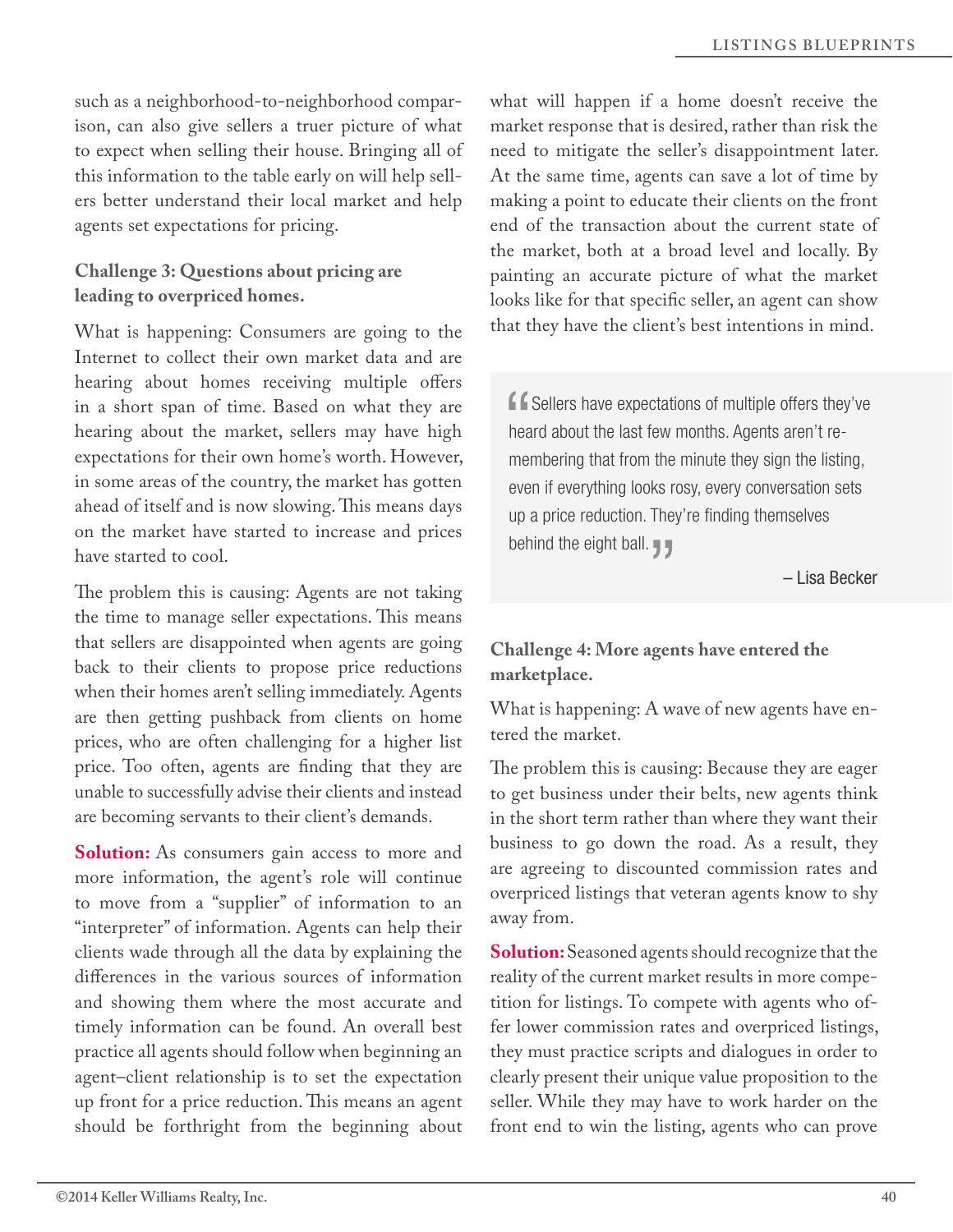that they bring added value to the partnership can show sellers they are worth the commission.

# **Te Six Common Opportunities with Sellers:**

- 1. Every conversation must set up a price reduction.
- 2. When a home is priced right, it will sell.
- 3. The most skilled agent wins.
- 4. Understand that FSBOs and expireds require more skill.
- 5. Concentrate on expanding a Met Database.
- 6. Don't stop high-touch lead generation.

#### **Opportunity 1: Every conversation must set up a price reduction.**

Agents must set the groundwork for price reductions in their initial conversations with sellers. This requires refamiliarizing themselves with a price reduction script. Setting expectations early helps agents to avoid backtracking on initial promises if the home doesn't receive the immediate attention the seller expects to see.

#### **Opportunity 2: When a home is priced right, it will sell.**

Agents who are in tune with the local market and take time to understand where it is headed are better equipped to determine an accurate selling price for a home. When a home is priced competitively, an agent can count on selling it.

### **Opportunity 3: Te most skilled agent wins.**

Agents that make a commitment to practicing and internalizing scripts and dialogues refne their skills and become sharper than their competitors. When they rehearse ways to handle various sales opportunities, they are better prepared to overcome various potential client objections and are more likely to get listings.

### **Opportunity 4: Understand that FSBOs and expireds require more skill.**

No matter the market, FSBOs and expireds are easy for interested agents to identify. Agents can work on their own skill sets to improve their interaction and conversion rates with these potential sellers by honing their scripts and dialogues. Expired listings will increase when uninformed agents don't push homeowners for necessary price reductions on their overpriced homes and the homes don't sell.

### **Opportunity 5: Concentrate on expanding a Met Database.**

An agent's biggest opportunity to grow his or her business exists within their database because it is already the source of the majority of their business. Agents should take the core business of their database and be purposeful about adding to it. That means going deep in one or two areas of their business and systematizing the program to make sure the agent is doing a genuine 33 Touch program with these contacts.

# **Opportunity 6: Don't stop high-touch lead generation.**

Direct contact with potential sellers is the most efective way to build long-term relationships, which, in turn, feeds an agent's future business. Agents who are getting in the direct path of immediate and future sellers are doing so through either stand-alone prospecting techniques like door knocking, or a combination of marketing and prospecting techniques like open houses and farming. For instance, agents are circle prospecting around a home they've just sold or just listed to generate the interest of other nearby homeowners who may be considering selling their homes as well or farming with the goal of becoming a "fxture" in the community. The agent's constant presence via multiple communication methods helps them stay top of mind.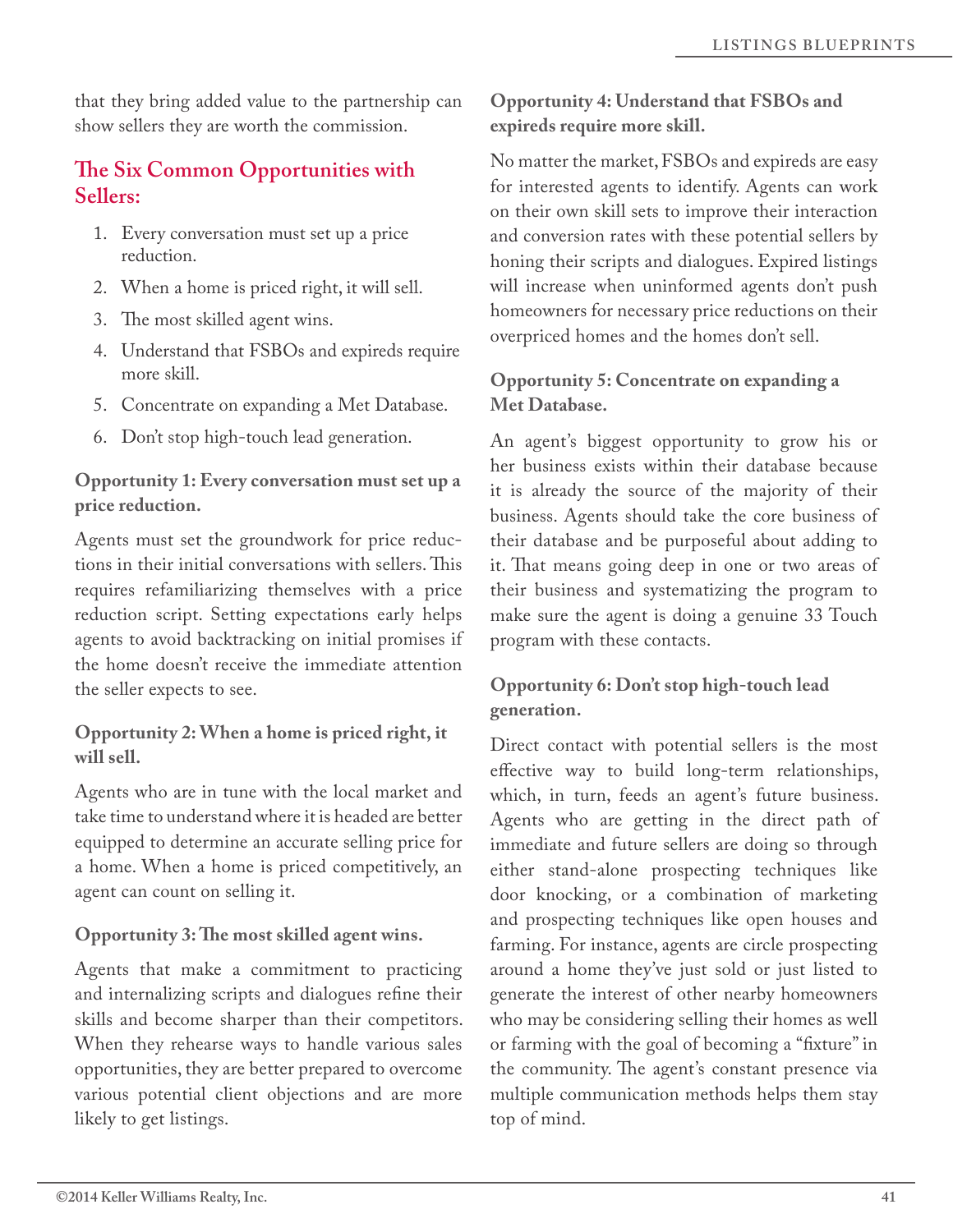# Leverage Blueprints

Two Snapshots on Key Positions Used by High-Performing Agents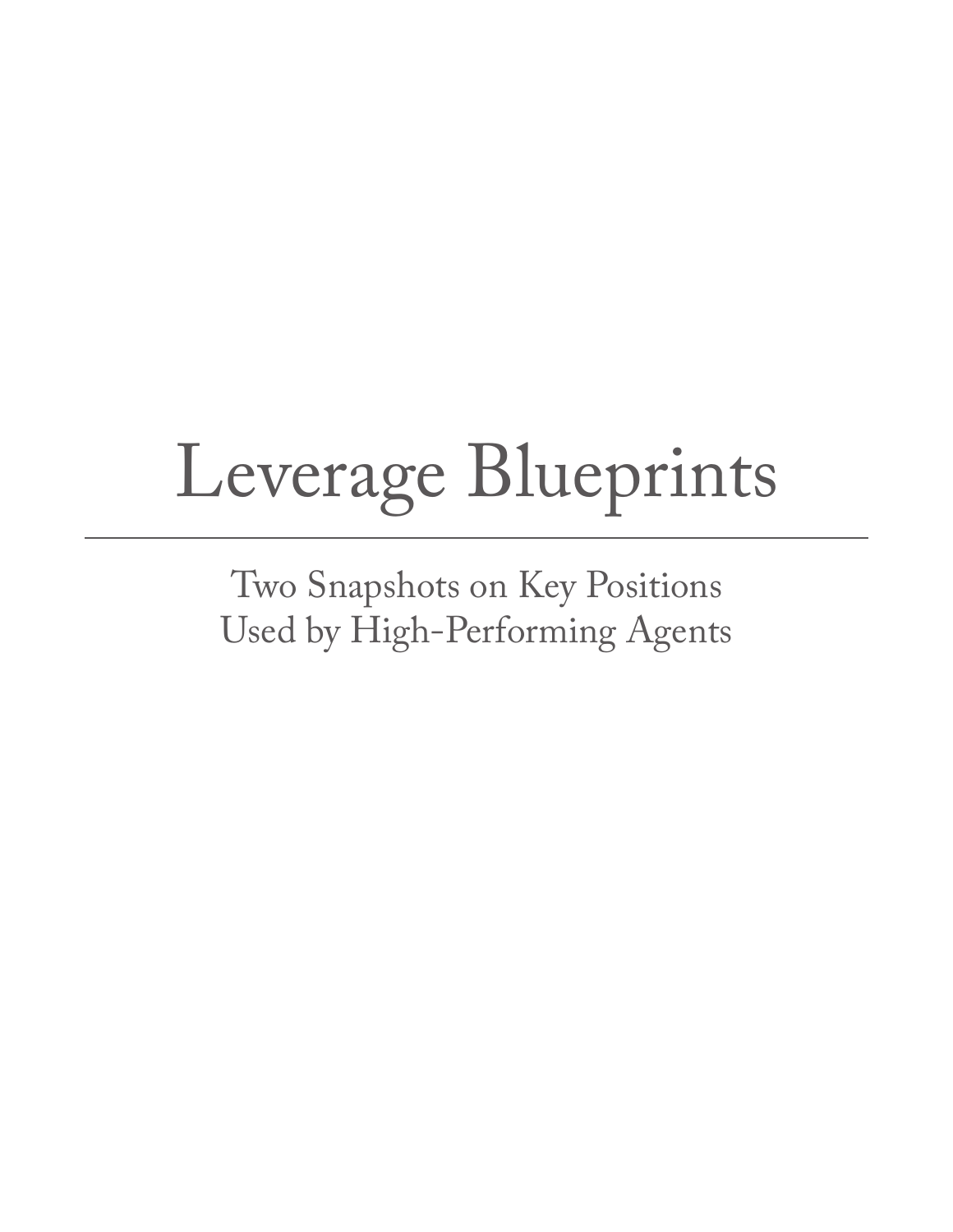# **3.1 Introduction**

In the final section of our three-part series of Three L Blueprints, we explore the challenges and opportunities that correspond with adding leverage to a real estate team. In particular, our research has shown two key positions have gained prominence among top real estate agents: inbound/outbound sales associates and showing assistants.

Frequently called an "inside sales associate," our interviews with top agents and coaches revealed to us that this position is commonly split between two separate felds of specialization. We determined one is best known as an "inbound sales associate" (ISA), and is similar to a lead coordinator. This person is responsible for working and nurturing incoming leads, such as web leads, sign leads, and leads from their team's spheres. What we call an "outbound sales associate" (OSA) is similar to a telemarketer. The outbound associate typically lead generates and sets appointments through cold-calling. Showing assistants are responsible for fnding and showing homes to interested buyers, and are also fairly recent additions to many agents' organizational charts.

As with all team positions, these roles have unique challenges and opportunities in regard to hiring, compensating, training, and holding them accountable to results. The following pages briefly outline the issues and benefts of incorporating these additions to an agent's team. It is our hope that what we've uncovered through our early research will help an agent determine the value of adding these roles to their teams as they grow their businesses.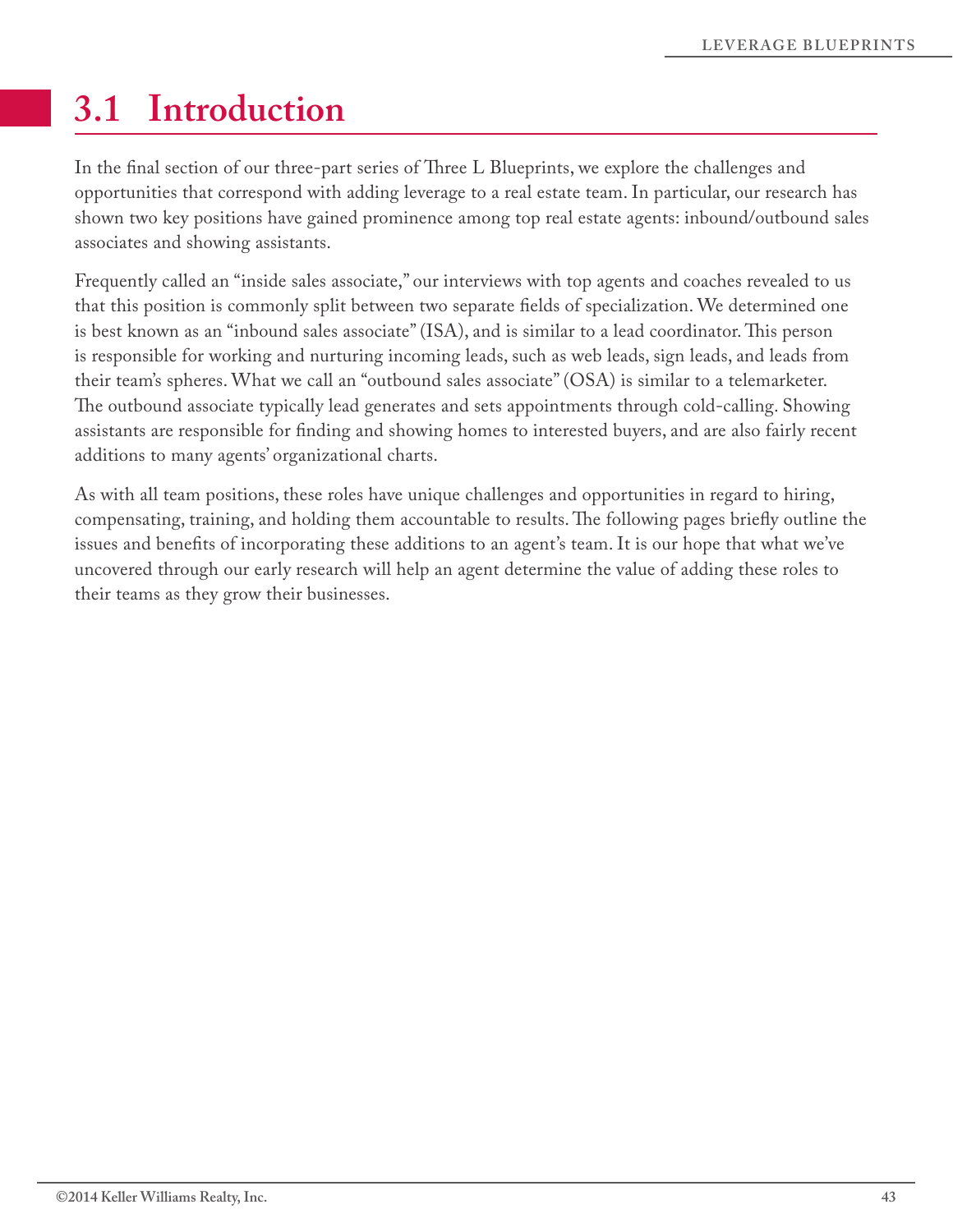# **3.2 Inbound Sales Associate (ISA) and Outbound Sales Associate (OSA)**

**f f** The ISA position. I am really passionate about it because I believe that is what turns the screw to that long-term follow-up.

– Glenn Neely

# **Te Five Common Challenges with ISAs and OSAs:**

- 1. Recognizing they are two diferent roles.
- 2. Lack of training.
- 3. Inadequate metrics for accountability.
- 4. Retaining ISAs and OSAs.
- 5. Determining appropriate compensation.

#### **Challenge 1: Recognizing they are two diferent roles.**

What is happening: Many agents are failing to recognize the two distinctly separate roles of an ISA and an OSA. Where the ISA is social and people-oriented, the OSA is driven and purposeful.

The problem this is causing: Without a clear distinction between the two roles, some agents are hiring one person to do both jobs, despite them requiring two different behavioral styles. This leads to poor job performance and lower retention rates.

**Solution:** The first step to solving this challenge is for an agent to identify their business' current needs and decide which role will beneft them the most. Once the agent identifes what role they're looking for, they should search for someone with a behavioral style that fts that role. If the agent needs someone dedicated to nurturing leads for

long-term conversion, they should fnd an ISA who loves talking to people. If the agent needs a dedicated cold-caller who can easily face rejection, they should fnd an OSA with a lot of drive.

#### **Challenge 2: Lack of training.**

What is happening: Agents who decide to hire someone for the ISA or OSA position and fail to dedicate the time to train them often experience poor results with the model.

The problem this is causing: In general, a team member can only be as good as the training they receive for the job. When agents don't dedicate time to learn how to recruit an individual with the right ft and train them accordingly for the role, the person founders. Likewise, when a sales associate is trained by someone who does not excel in the role themselves, the new hire will struggle. Lack of training negatively impacts the sales associate's performance, which tends to cause the agent to think the model isn't successful and abandon it all together.

**Solution:** Agents with the best results start grooming their associates for ISA and OSA roles even before they've been hired. For instance, they ask OSA job applicants to practice cold-calling techniques during the interview process to see if they are a good ft for the role. Once a hire for either position has been made, agents teach relevant scripts and role-play with them every morning for the frst two weeks. It is during this initial interaction when an agent can determine if they've hired someone with the drive and ambition to be successful in these positions. Ongoing training and practice is utilized across the whole team on a weekly and even daily basis.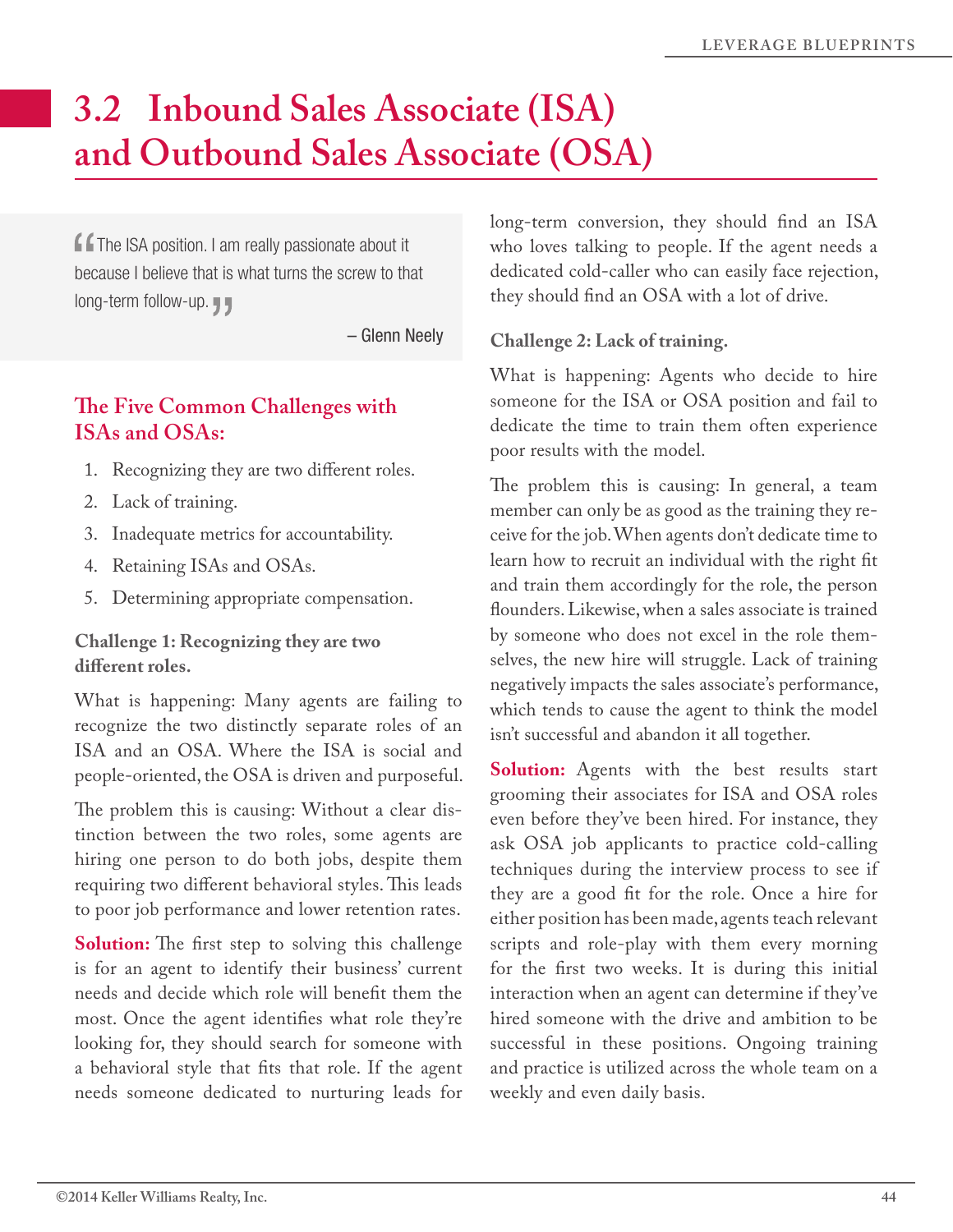### **Challenge 3: Inadequate metrics for accountability.**

What is happening: In order to determine an associate's success, agents use accountability metrics that tend to paint an inaccurate picture. For instance, OSAs are the frst round of contact with potential leads, so they are often judged solely on appointments made. However, because being held accountable to this performance metric may be the only way to prove they are performing for an agent, they set appointments with people that may not be ready to commit to buying or selling.

The problem this is causing: When sales associates are evaluated by their ability to make as many appointments as possible, they tend to make appointments with clients who are not prepared to buy or sell a home. This wastes valuable time for listing and buyer agents.

**Solution:** When determining performance metrics for a sales associate, agents can beneft from utilizing other measures in addition to tracking the number of appointments made. For instance, when an OSA uses an auto-dialer, agents can add up the amount of time they are on the phone and expect those who are on the phone the most to be their highest-performing associates. To avoid wasting time with bogus appointments, agents can beneft from having their ISAs and OSAs go through added prelisting or preselling qualifcation steps to gauge a potential buyer or seller's readiness for a sale before a buyer or listing agent steps in.

#### **Challenge 4: Retaining ISAs and OSAs.**

What is happening: Agents are having trouble keeping ISAs and OSAs because they have difficulties outlining a clear career path for associates they hire.

The problem this is causing: Agents aren't able to create a sense of consistency and camaraderie on their teams when there is frequent turnover.

**Solution:** Retention is higher when an agent takes the time to train their new people and provide them with a chance for advancement in either income or responsibility. For the ISA and OSA role, some agents have found success in creating lead generation departments that these individuals can manage. Other agents have found their skills and behavior are better suited for roles that require more responsibility and provide more compensation, and put their ISAs and OSAs on a growth path toward becoming a buyer agent or lead administrator.

**If** It takes about six months to break even on an investment in an OSA, but then the second six months can be really good. At the end of twelve months, I was experiencing roughly a 9x return on investment on my first OSA. **J** 

– Tim Heyl

### **Challenge 5: Determining appropriate compensation.**

What is happening: When bringing ISAs and OSAs onto their teams, agents are looking to other agents for advice on how to compensate them.

The problem this is causing: While benchmarking what other successful agents are doing is always recommended, agents are comparing position salaries without factoring in local compensation. Talent in Ocala, Florida, has a very diferent price in San Jose, California.

**Solution:** In order to determine the compensation of an ISA or OSA, successful agents benchmark similar positions in other industries in their local market. They then back into how their own associates could earn a comparable salary and provide a path for doing so.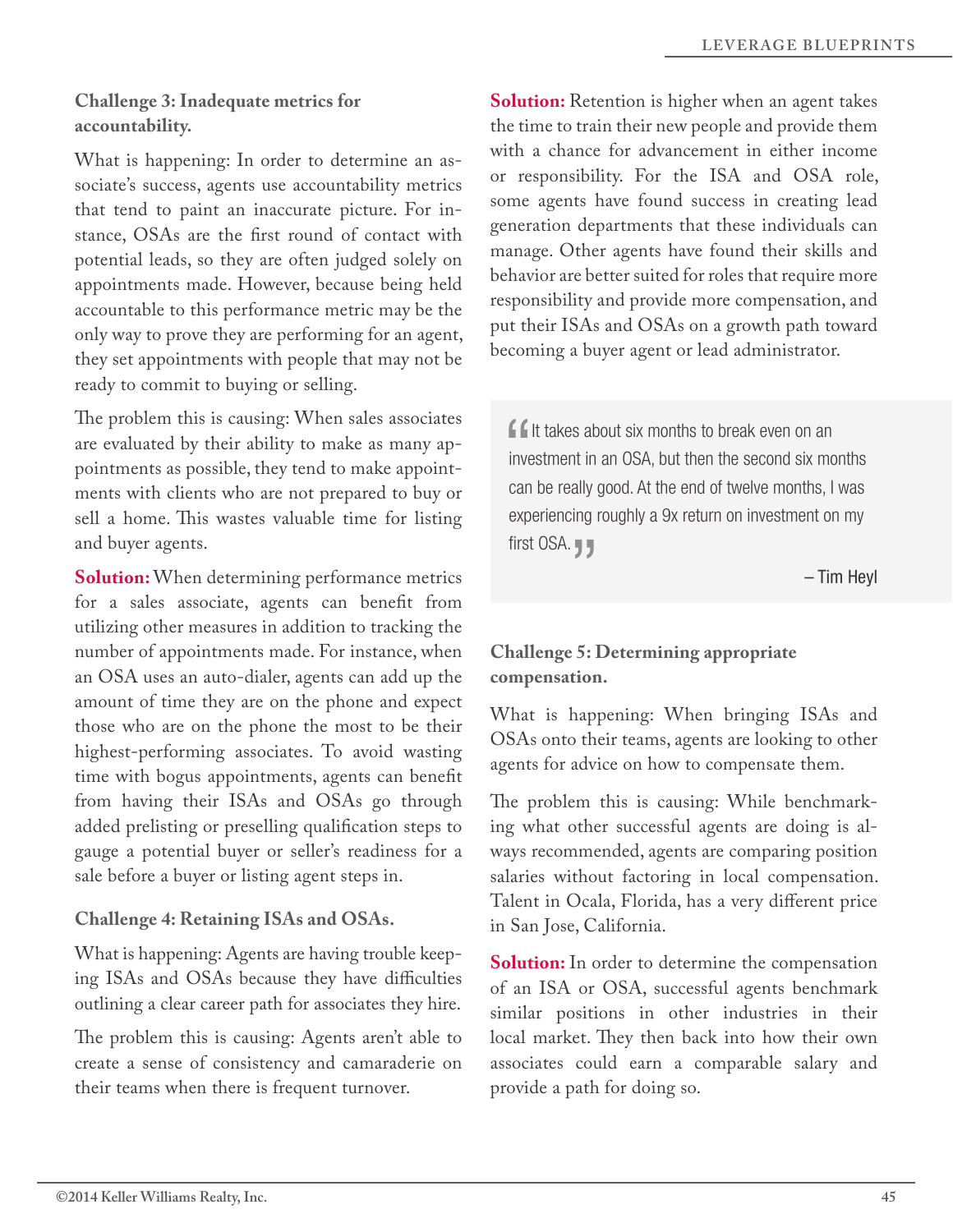# **Te Two Common Opportunities with ISAs and OSAs:**

- 1. A dedicated associate to handle inbound leads.
- 2. A dedicated person cold-calling potential leads.

**Opportunity 1: A dedicated associate to handle inbound leads.**

Having a person dedicated to following up with Internet and other inbound inquiries, an ISA, can prevent an agent from letting Internet leads and other valuable connections fall through the cracks. This position initially gained popularity

**f An appointment from our ISA is a qualified** appointment. They know the price that the person wants to get. They know the history of that person. I know everything I need to know to get that appointment taken care of.  $\P$ 

– Lance Loken

in the industry when real estate teams began to need a centralized clearing house for Internet leads. Additionally, the need for a nurturer in this role typically does not align with the behavioral characteristics of many agents, so the agents were not giving this position the attention it required. Today, even though Internet leads are diluted, these positions still offer a way for agents to leverage the lead follow-up so they can spend time focusing on other areas of their business. The ISA is responsible for working and cultivating the leads an agent already has, such as web leads, sign leads, and leads from their team's spheres.

### **Opportunity 2: A dedicated person cold-calling potential leads.**

An agent who employs an associate committed to making outbound cold calls to lead-rich sources, like expireds or a farm area, can generate new business. This position is beneficial for an agent to employ because it provides agents with their most valuable resource: time. When an OSA is fxed on setting appointments, an agent only has to worry about going on those appointments and building their business.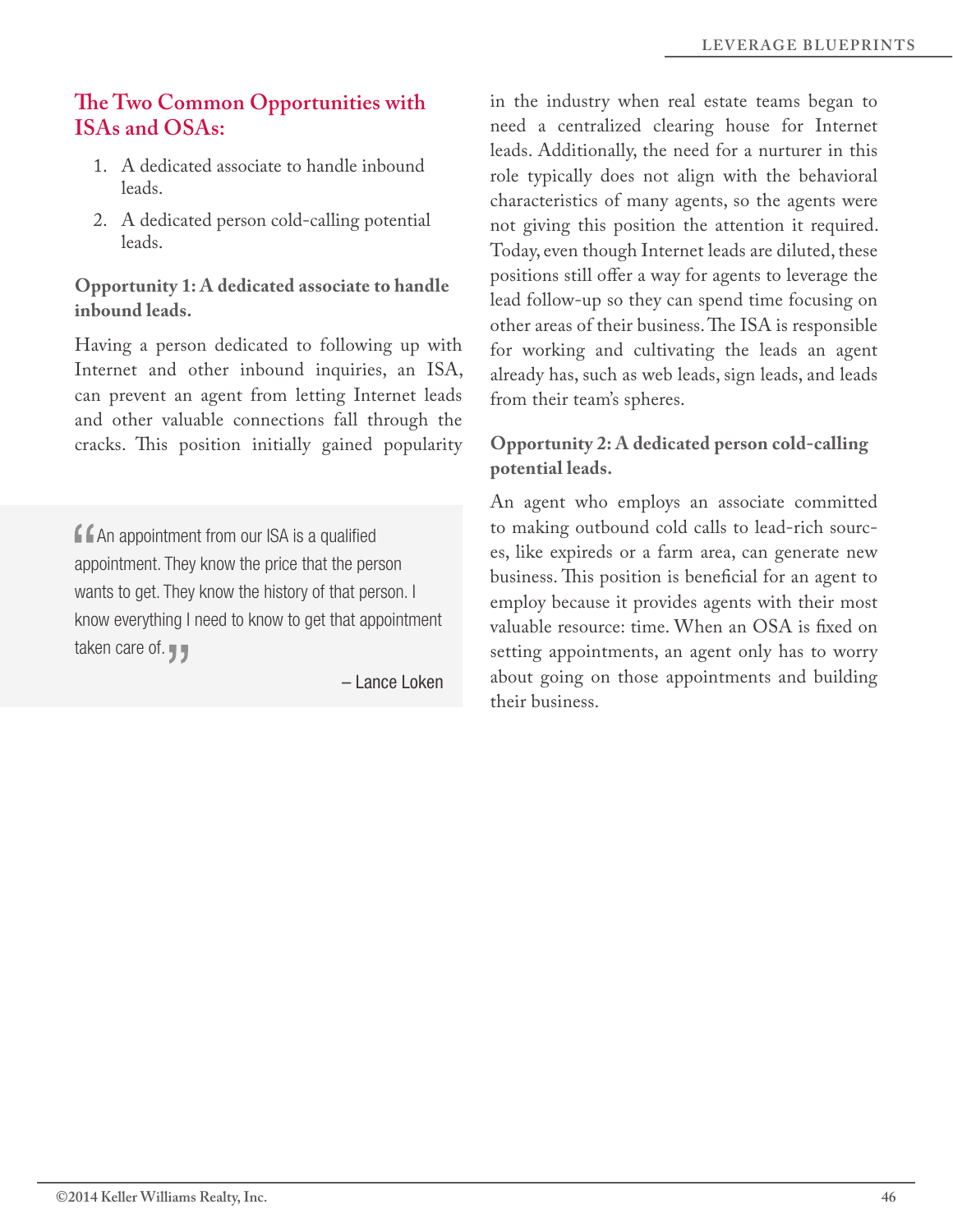# **3.3 Showing Assistant**

**f f** The consumer still needs to believe that the rainmaker is watching everything even though they're not. That takes training the staff to always say great things about the team, always give the accolades to the rainmaker, and not keep it isolated in that department. They've got to sell the team concept.

– Bill Crespo

# **The Four Common Challenges with Showing Assistants:**

- 1. Testing the waters instead of making a commitment to the success of the model.
- 2. The position has not been sold to the team as an opportunity for income growth.
- 3. Buyer agents are cherry-picking leads.
- 4. Dropping the ball when passing a buyer to a showing assistant.

#### **Challenge 1: Testing the waters instead of making a commitment to the success of the model.**

What is happening: Too many people discount the benefts of having a showing assistant on a buyer team, so they do not spend time to make the necessary changes to their business model in order to successfully incorporate this position and reap the benefts.

The problem this is causing: Similar to when agents look to introduce an inbound or outbound sales associate to their team, they aren't taking the time to get training on hiring at a high level and working successfully through other people. Without these key steps, agents don't have the tools to succeed with a showing assistant and don't commit to the model.

**Solution:** Once the decision to hire has been made, an agent should commit to becoming an expert on hiring. The first step is to pinpoint the qualities that a showing assistant must have to be successful in the role. Once the right ft has been made, an agent must be all-in and commit to the timeconsuming process of onboarding and training the showing assistant on the systems and processes of the team so that the person has a chance to succeed in the role.

### **Challenge 2: Te position has not been sold to the team as an opportunity for income growth.**

What is happening: The benefits of a showing assistant are not portrayed accurately to various team members, so they do not buy in or support the position.

The problem this is causing: When team members do not accept the position and feel that its existence will decrease their overall earning potential, they are less likely to give it a rightful chance.

**Solution:** Similar to how other concepts take time to gain traction, agents often don't recognize the benefts of having a showing assistant until they fnd themselves bumping up against a ceiling. If the vision and concept of the showing assistant is introduced to an agent during their time of "pain," they may be more willing to see how it can help them break through to the next level. An agent who plans to introduce the showing assistant model to their business should focus on the opportunity that it provides rather than the commission split. Although the percentage split may decrease from what other team members have experienced previously, emphasis should be placed on how the showing assistant model exposes them to more home sales and provides an opportunity to make more money with fewer responsibilities than they had before.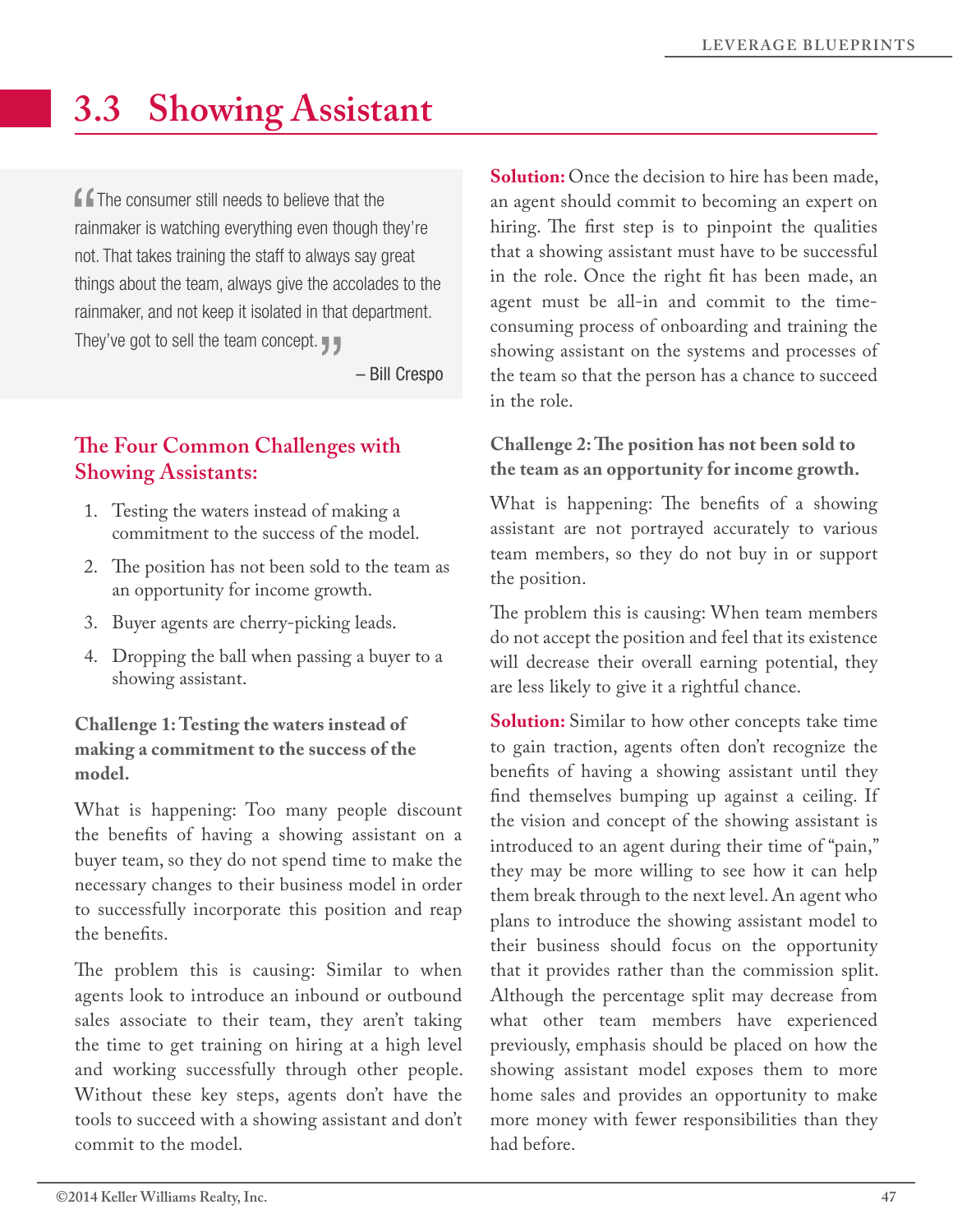#### **Challenge 3: Buyer agents are cherry-picking leads.**

What is happening: Buyer agents who have not been convinced of the benefts of the showing assistant model are not utilizing showing assistants to their full potential. Instead, they are giving the showing assistant leads that they themselves do not want to handle.

The problem this is causing: If a showing assistant isn't given the opportunity to do their job showing homes to all buyer leads, they cannot make a good enough living with the leftovers. Likewise, a buyer agent who does not use the showing agent to their full potential isn't getting enough leverage.

**Solution:** If an agent utilizes a showing assistant model, the team must all agree to put all buyer leads through the showing assistant so that the showing assistant can show these clients homes, giving buyer agents more time to build the business. Without complete buy-in from the team, the model will not function. However, once the team acknowledges the added earning potential that having a showing assistant can create, the buyer agent becomes invested in the success of the showing agent. In turn, the showing assistant also becomes invested in the success of the buyer agent.

**Challenge 4: Dropping the ball when passing a buyer to a showing assistant.**

What is happening: Agents feel like they are not giving buyers the proper treatment they need when they give the client to the showing assistant and relinquish their own constant interaction.

The problem this is causing: If the pass-off does not happen organically and a client senses that the agent is hesitant to give them over to another team member, the client will likely be unhappy as well. Further, when a client does not feel that they are important to the agent or getting enough attention, the agent will lose the deal.

**Solution:** Agents that explain the transaction process and introduce the key people early on to a buyer set proper expectations from the start. For instance, agents with a team approach beneft by walking through the various roles played by each team member with the client. By taking the time to explain that a showing assistant shows all the properties and once the property is decided upon, the buyer agent takes the reins again to write and negotiate the offer, the client understands that they will be interacting with multiple people and won't feel like they are being passed off because their agent was too busy to interact with them.

# **Te Tree Common Opportunities with Showing Assistants:**

- 1. Gives buyer agents more time for lead generation.
- 2. Increases the amount of clients a buyer agent can work with at one time.
- 3. Agents in training.

**Opportunity 1: Gives buyer agents more time for lead generation.**

The current state of the market has made it difficult for some agents to retain their buyer clients. It's not uncommon to see buyers lose out on multiple bids for multiple properties, get frustrated, and part ways with an agent. This has prompted some agents to spend more time with buyers and less time on lead generation. The remedy for the situation can be found in leveraging the most time-consuming activity for a buyer agent—showing homes.

### **Opportunity 2: Increases the amount of clients a buyer agent can work with at one time.**

A showing assistant is a licensed individual who takes on the process of fnding and showing homes to buyer clients. By using a showing assistant in their business, buyer agents can focus on more proft-creating activities, such as negotiating deals for their buyers. Because showing assistants take